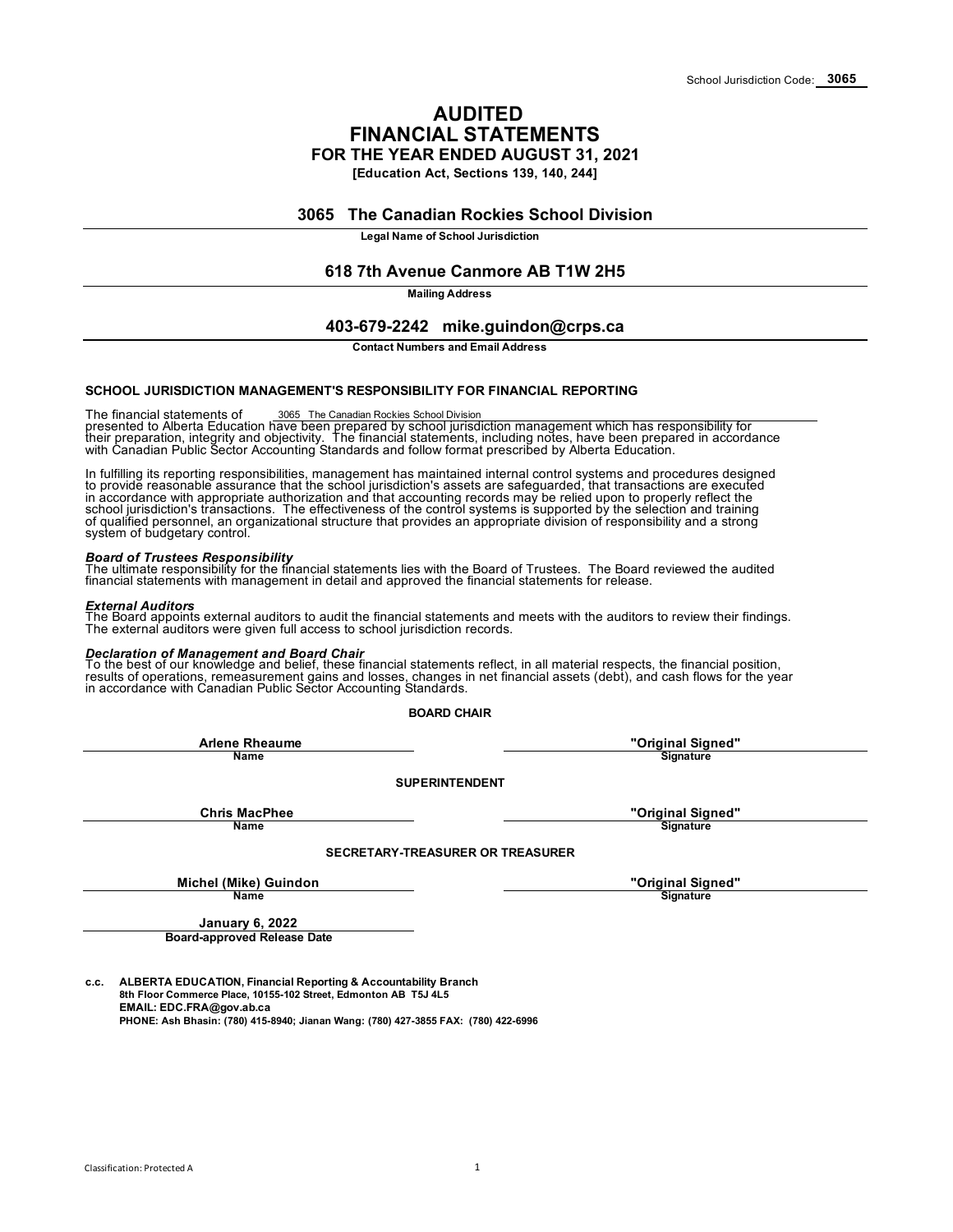# **TABLE OF CONTENTS**

|                                                                           | Page |
|---------------------------------------------------------------------------|------|
| <b>INDEPENDENT AUDITOR'S REPORT</b>                                       | 3    |
| <b>STATEMENT OF FINANCIAL POSITION</b>                                    | 5    |
| <b>STATEMENT OF OPERATIONS</b>                                            | 6    |
| <b>STATEMENT OF CASH FLOWS</b>                                            | 7    |
| STATEMENT OF CHANGE IN NET FINANCIAL ASSETS                               | 8    |
| STATEMENT OF REMEASUREMENT GAINS AND LOSSES                               | 10   |
| <b>SCHEDULE 1: SCHEDULE OF NET ASSETS</b>                                 | 11   |
| <b>SCHEDULE 2: SCHEDULE OF DEFERRED CONTRIBUTIONS</b>                     | 13   |
| <b>SCHEDULE 3: SCHEDULE OF PROGRAM OPERATIONS</b>                         | 15   |
| <b>SCHEDULE 4: SCHEDULE OF OPERATIONS AND MAINTENANCE</b>                 | 16   |
| SCHEDULE 5: SCHEDULE OF CASH, CASH EQUIVALENTS, AND PORTFOLIO INVESTMENTS | 17   |
| <b>SCHEDULE 6: SCHEDULE OF TANGIBLE CAPITAL ASSETS</b>                    | 18   |
| SCHEDULE 7: SCHEDULE OF REMUNERATION AND MONETARY INCENTIVES              | 19   |
| <b>SCHEDULE 8: UNAUDITED SCHEDULE OF FEES</b>                             | 20   |
| SCHEDULE 9: UNAUDITED SCHEDULE OF SYSTEM ADMINISTRATION                   | 21   |
| <b>NOTES TO THE FINANCIAL STATEMENTS</b>                                  | 22   |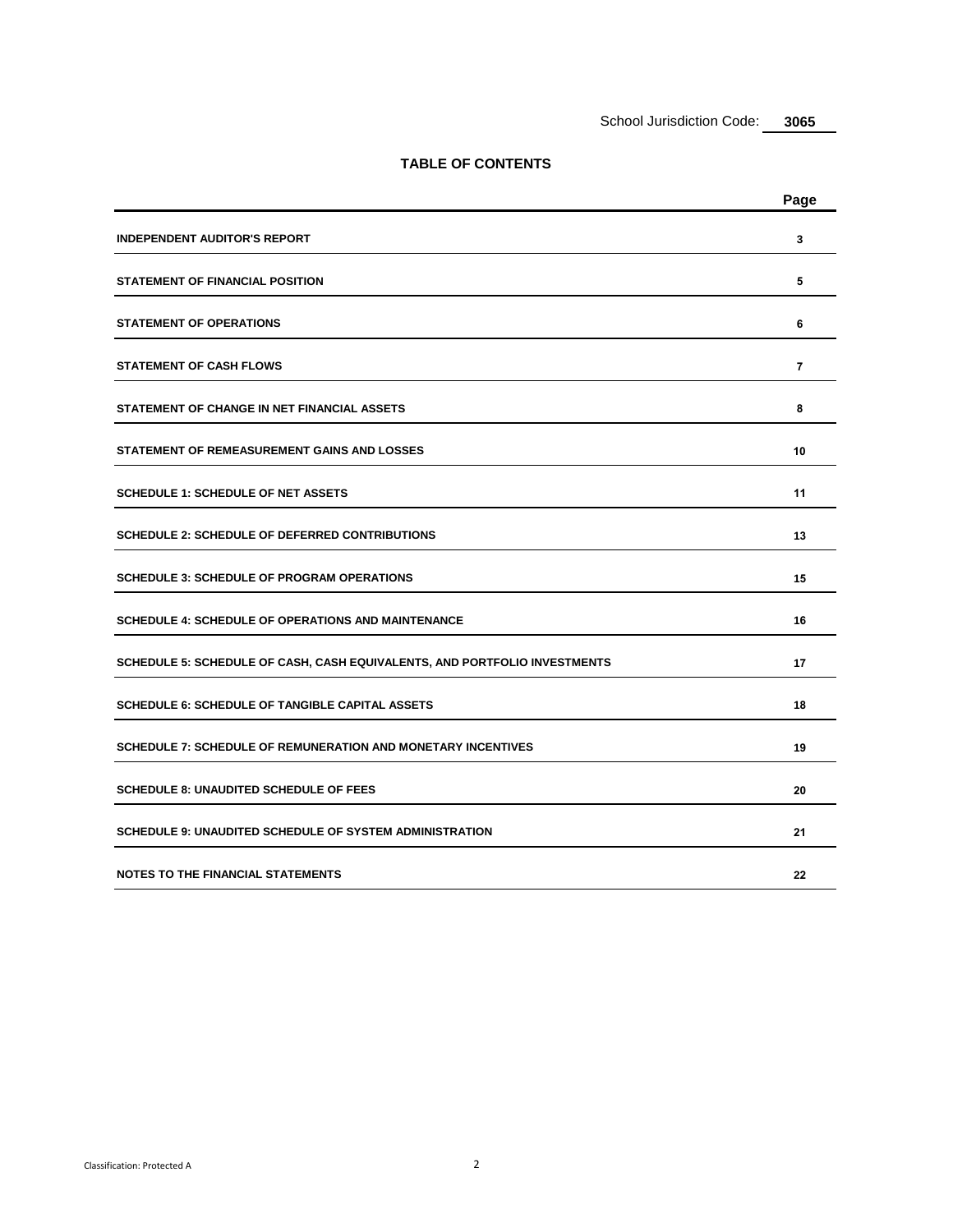

To the Members of Canadian Rockies School Division:

We have audited the financial statements of Canadian Rockies School Division (the "School division"), which comprise the statement of financial position as at August 31, 2021, and the statements of operations, cash flows, changes in net financial assets, remeasurement gains and losses and the accompanying schedules of changes in net assets, deferred contributions, program operations, plant operations and maintenance, cash, cash equivalents and portfolio investments, tangible capital assets and remuneration and monetary incentives for the year then ended, and notes to the financial statements, including a summary of significant accounting policies.

In our opinion, the accompanying financial statements present fairly, in all material respects, the financial position of the School division as at August 31, 2021, and the results of its operations, its remeasurement gains and losses and its cash flows for the year then ended in accordance with Canadian public sector accounting standards.

In our opinion, because of the significance of the matter(s) discussed in the Basis for Adverse Opinion section of our report, the accompanying financial statements do not present fairly the financial position of the School division as at August 31, 2021, and the results of its operations, its remeasurement gains and losses and its cash flows for the year then ended in accordance with Canadian public sector accounting standards.

#### **Responsibilities of Management and Those Charged with Governance for the Financial Statements**

Management is responsible for the preparation and fair presentation of the financial statements in accordance with Canadian public sector accounting standards, and for such internal control as management determines is necessary to enable the preparation of financial statements that are free from material misstatement, whether due to fraud or error.

In preparing the financial statements, management is responsible for assessing the School division's ability to continue as a going concern, disclosing, as applicable, matters related to going concern and using the going concern basis of accounting unless management either intends to liquidate the School division or to cease operations, or has no realistic alternative but to do so.

Those charged with governance are responsible for overseeing the School division's financial reporting process.

#### **Auditor's Responsibilities for the Audit of the Financial Statements**

Our objectives are to obtain reasonable assurance about whether the financial statements as a whole are free from material misstatement, whether due to fraud or error, and to issue an auditor's report that includes our opinion. Reasonable assurance is a high level of assurance, but is not a guarantee that an audit conducted in accordance with Canadian generally accepted auditing standards will always detect a material misstatement when it exists. Misstatements can arise from fraud or error and are considered material if, individually or in the aggregate, they could reasonably be expected to influence the economic decisions of users taken on the basis of these financial statements.

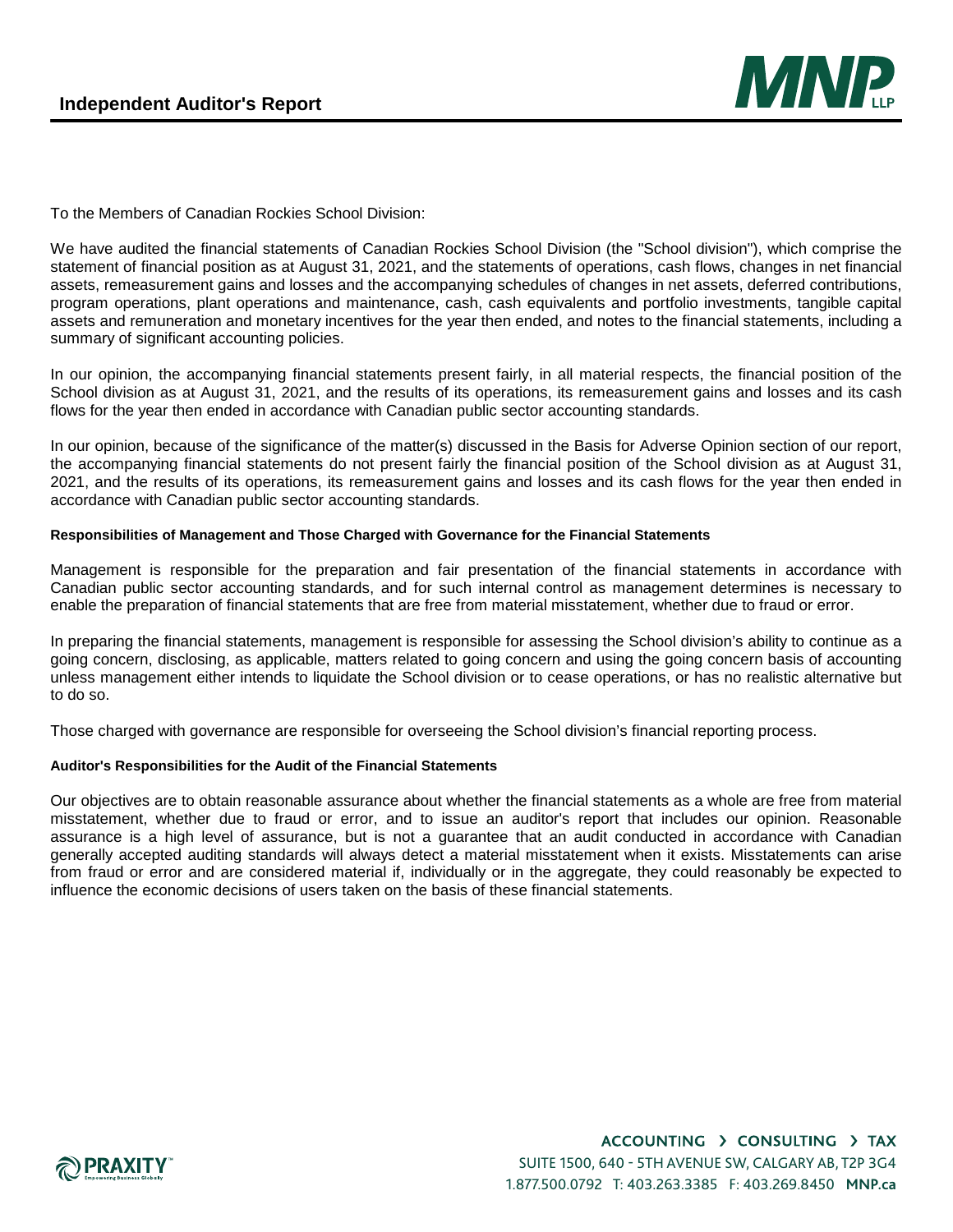As part of an audit in accordance with Canadian generally accepted auditing standards, we exercise professional judgment and maintain professional skepticism throughout the audit. We also:

- Identify and assess the risks of material misstatement of the financial statements, whether due to fraud or error, design and perform audit procedures responsive to those risks, and obtain audit evidence that is sufficient and appropriate to provide a basis for our opinion. The risk of not detecting a material misstatement resulting from fraud is higher than for one resulting from error, as fraud may involve collusion, forgery, intentional omissions, misrepresentations, or the override of internal control.
- Obtain an understanding of internal control relevant to the audit in order to design audit procedures that are appropriate in the circumstances, but not for the purpose of expressing an opinion on the effectiveness of the School division's internal control.
- Evaluate the appropriateness of accounting policies used and the reasonableness of accounting estimates and related disclosures made by management.
- Conclude on the appropriateness of management's use of the going concern basis of accounting and, based on the audit evidence obtained, whether a material uncertainty exists related to events or conditions that may cast significant doubt on the School division's ability to continue as a going concern. If we conclude that a material uncertainty exists, we are required to draw attention in our auditor's report to the related disclosures in the financial statements or, if such disclosures are inadequate, to modify our opinion. Our conclusions are based on the audit evidence obtained up to the date of our auditor's report. However, future events or conditions may cause the School division to cease to continue as a going concern.
- Evaluate the overall presentation, structure and content of the financial statements, including the disclosures, and whether the financial statements represent the underlying transactions and events in a manner that achieves fair presentation.

We communicate with those charged with governance regarding, among other matters, the planned scope and timing of the audit and significant audit findings, including any significant deficiencies in internal control that we identify during our audit.

Calgary, Alberta

 $MNP$ LLP

January 6, 2022 Chartered Professional Accountants

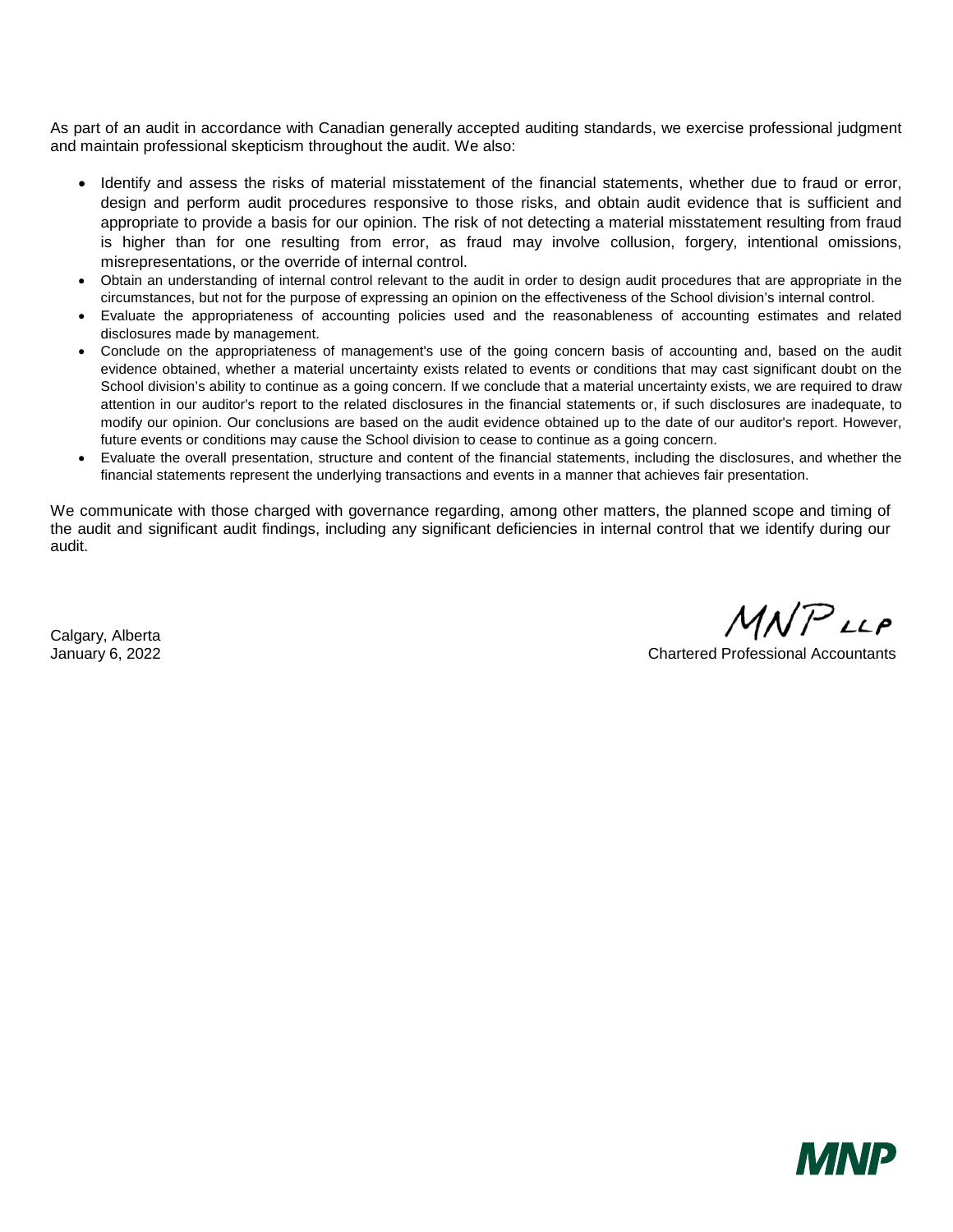**As at August 31, 2021** (in dollars)

|                                                        |                      | 2021                                      | 2020                                   |
|--------------------------------------------------------|----------------------|-------------------------------------------|----------------------------------------|
|                                                        |                      |                                           |                                        |
| <b>FINANCIAL ASSETS</b>                                |                      |                                           |                                        |
| Cash and cash equivalents                              | (Schedule 5; Note 3) | \$<br>10,494,398                          | \$<br>7,776,536                        |
| Accounts receivable (net after allowances)             | (Note 4)             | $\sqrt[6]{\frac{1}{2}}$<br>1,072,087      | \$<br>1,130,776                        |
| Portfolio investments                                  |                      |                                           |                                        |
| Operating                                              | (Schedule 5; Note 5) | \$<br>128,301                             | \$<br>106,907                          |
| Endowments                                             |                      | $\boldsymbol{\mathsf{S}}$                 | \$                                     |
| Inventories for resale                                 |                      | \$<br>$\qquad \qquad \blacksquare$        | \$<br>$\overline{\phantom{a}}$         |
| Other financial assets                                 |                      | \$<br>$\overline{\phantom{a}}$            | \$<br>$\blacksquare$                   |
| <b>Total financial assets</b>                          |                      | \$<br>11,694,786                          | \$<br>9,014,219                        |
| <b>LIABILITIES</b>                                     |                      |                                           |                                        |
| <b>Bank indebtedness</b>                               | (Note 6)             | \$                                        | \$                                     |
| Accounts payable and accrued liabilities               | (Note 7)             | \$<br>2,257,336                           | \$<br>2,447,050                        |
| Unspent deferred contributions                         | (Schedule 2)         | \$<br>4,118,006                           | \$<br>4,174,001                        |
| Employee future benefits liabilities                   |                      | \$<br>÷,                                  | \$                                     |
| <b>Environmental liabilities</b>                       |                      | \$<br>$\overline{\phantom{a}}$            | \$<br>$\blacksquare$                   |
| Other liabilities                                      |                      | \$                                        | \$<br>$\overline{\phantom{a}}$         |
| Debt                                                   |                      |                                           |                                        |
| Supported:<br>Debentures                               |                      | \$<br>$\overline{\phantom{a}}$            | \$<br>$\overline{\phantom{a}}$         |
| Unsupported:<br>Debentures                             |                      | \$<br>$\overline{\phantom{a}}$            | \$<br>$\overline{\phantom{m}}$         |
| Mortgages and capital loans                            |                      | \$<br>$\overline{a}$                      | \$<br>$\overline{\phantom{a}}$         |
| Capital leases                                         |                      | \$                                        | \$                                     |
| <b>Total liabilities</b>                               |                      | \$<br>6,375,342                           | \$<br>6,621,051                        |
|                                                        |                      |                                           |                                        |
| <b>Net financial assets</b>                            |                      | $\,$<br>5,319,444                         | \$<br>2,393,168                        |
|                                                        |                      |                                           |                                        |
| <b>NON-FINANCIAL ASSETS</b>                            |                      |                                           |                                        |
| Tangible capital assets                                | (Schedule 6)         | \$<br>54,297,447                          | \$<br>54,129,515                       |
| Inventory of supplies                                  |                      | $\frac{1}{2}$<br>$\overline{\phantom{a}}$ | \$                                     |
| Prepaid expenses                                       | (Note 10)            | \$<br>172,184                             | \$<br>159,107                          |
| Other non-financial assets                             |                      | \$                                        | \$                                     |
| <b>Total non-financial assets</b>                      |                      | \$<br>54,469,631                          | \$<br>54,288,622                       |
|                                                        |                      |                                           |                                        |
| Net assets before spent deferred capital contributions |                      | \$<br>59,789,075                          | \$<br>56,681,790                       |
| Spent deferred capital contributions                   | (Schedule 2)         | \$<br>50,347,652                          | \$<br>49,936,791                       |
| <b>Net assets</b>                                      |                      | $\,$<br>9,441,423                         | \$<br>6,744,999                        |
| <b>Net assets</b>                                      | (Note 11)            |                                           |                                        |
| Accumulated surplus (deficit)                          | (Schedule 1)         |                                           |                                        |
| Accumulated remeasurement gains (losses)               |                      | $\,$<br>9,400,122                         | $\boldsymbol{\mathsf{S}}$<br>6,725,092 |
|                                                        |                      | $\,$<br>41,301<br>$\,$<br>9,441,423       | \$<br>19,907<br>\$<br>6,744,999        |
|                                                        |                      |                                           |                                        |
| <b>Contractual obligations</b>                         | (Note 13)            |                                           |                                        |
|                                                        |                      |                                           |                                        |
|                                                        |                      |                                           |                                        |
|                                                        |                      |                                           |                                        |
|                                                        |                      |                                           |                                        |
|                                                        |                      |                                           |                                        |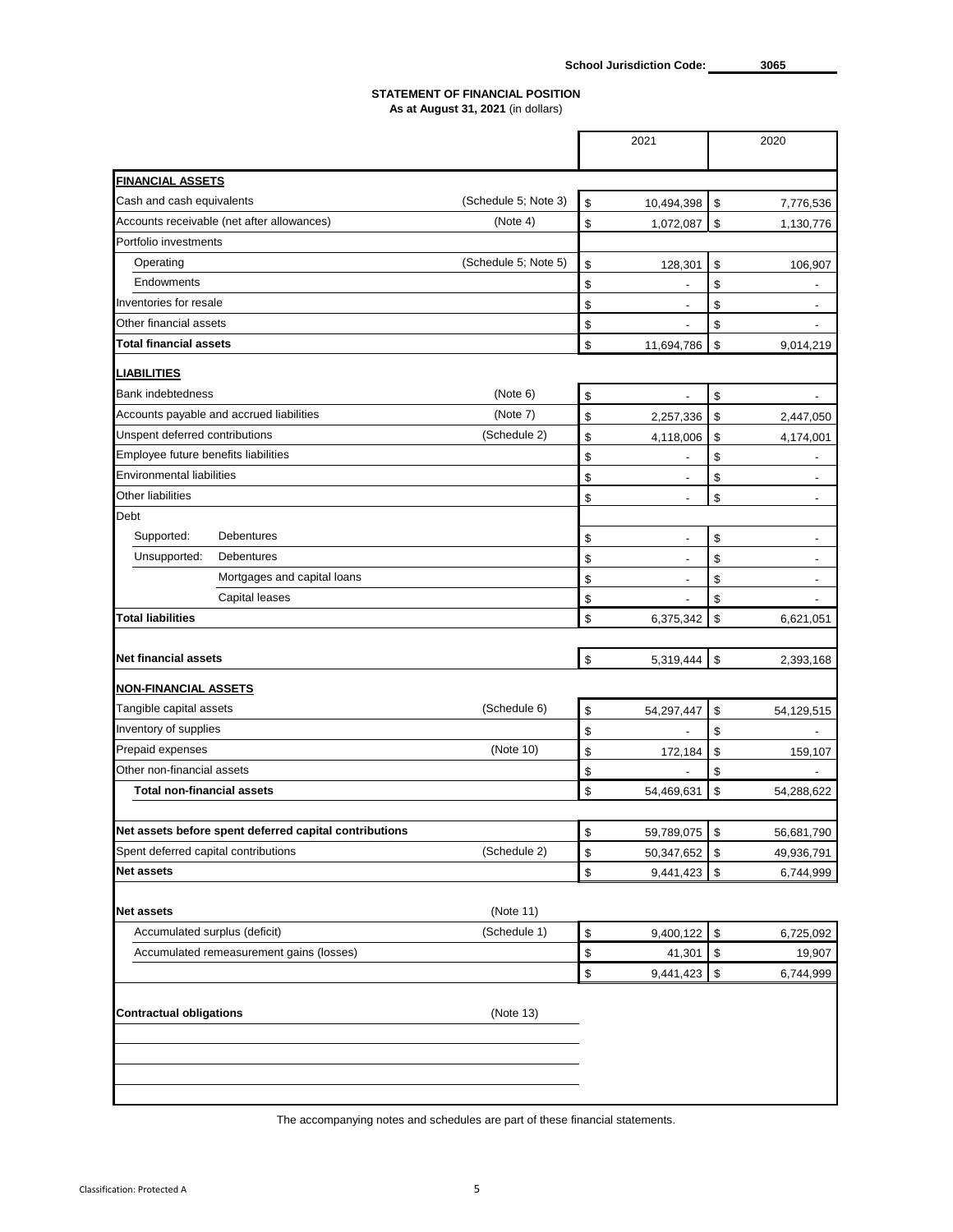School Jurisdiction Code: 3065

# **STATEMENT OF OPERATIONS**

**For the Year Ended August 31, 2021 (in dollars)**

|                                                    | <b>Budget</b><br>2021 | Actual<br>2021   |               | Actual<br>2020 |
|----------------------------------------------------|-----------------------|------------------|---------------|----------------|
| <b>REVENUES</b>                                    |                       |                  |               |                |
| Government of Alberta                              | \$<br>23,767,956      | \$<br>25,044,682 | \$            | 22,389,788     |
| Federal Government and other government grants     | \$<br>4,190,942       | \$<br>4,535,796  | \$            | 4,496,969      |
| Property taxes                                     | \$                    | \$               | \$            |                |
| (Schedule 8)<br>Fees                               | \$<br>1,101,500       | \$<br>477,504    | \$            | 819,906        |
| Sales of services and products                     | \$<br>305,000         | \$<br>443,888    | \$            | 1,949,206      |
| Investment income                                  | \$<br>100,000         | \$<br>87,874     | \$            | 166,576        |
| Donations and other contributions                  | \$<br>478,500         | \$<br>270,024    | \$            | 438,542        |
| Other revenue                                      | \$<br>85,000          | \$<br>703,112    | \$            | 98,866         |
| <b>Total revenues</b>                              | \$<br>30,028,898      | \$<br>31,562,880 | $\mathbf{\$}$ | 30,359,853     |
| <b>EXPENSES</b>                                    |                       |                  |               |                |
| Instruction - Pre Kindergarten                     | \$                    | \$               |               |                |
| Instruction - Kindergarten to Grade 12             | \$<br>21,366,931      | \$<br>19,529,966 | \$            | 20,250,283     |
| Operations and maintenance<br>(Schedule 4)         | \$<br>4,731,572       | \$<br>5,469,809  | \$            | 5,556,668      |
| Transportation                                     | \$<br>1,392,780       | \$<br>1,237,341  | \$            | 1,083,175      |
| System administration                              | \$<br>1,602,645       | \$<br>1,586,884  | \$            | 1,530,606      |
| External services                                  | \$<br>1,395,733       | \$<br>1,063,850  | \$            | 2,017,098      |
| <b>Total expenses</b>                              | \$<br>30,489,661      | \$<br>28,887,850 | \$            | 30,437,830     |
|                                                    |                       |                  |               |                |
| Annual operating surplus (deficit)                 | \$<br>(460, 763)      | \$<br>2,675,030  | \$            | (77, 977)      |
| Endowment contributions and reinvested income      | \$                    | \$               | \$            |                |
| Annual surplus (deficit)                           | \$<br>(460, 763)      | \$<br>2,675,030  | \$            | (77, 977)      |
|                                                    |                       |                  |               |                |
| Accumulated surplus (deficit) at beginning of year | \$<br>6,725,092       | \$<br>6,725,092  | \$            | 6,803,069      |
| Accumulated surplus (deficit) at end of year       | \$<br>6,264,329       | \$<br>9,400,122  | \$            | 6,725,092      |
|                                                    |                       |                  |               |                |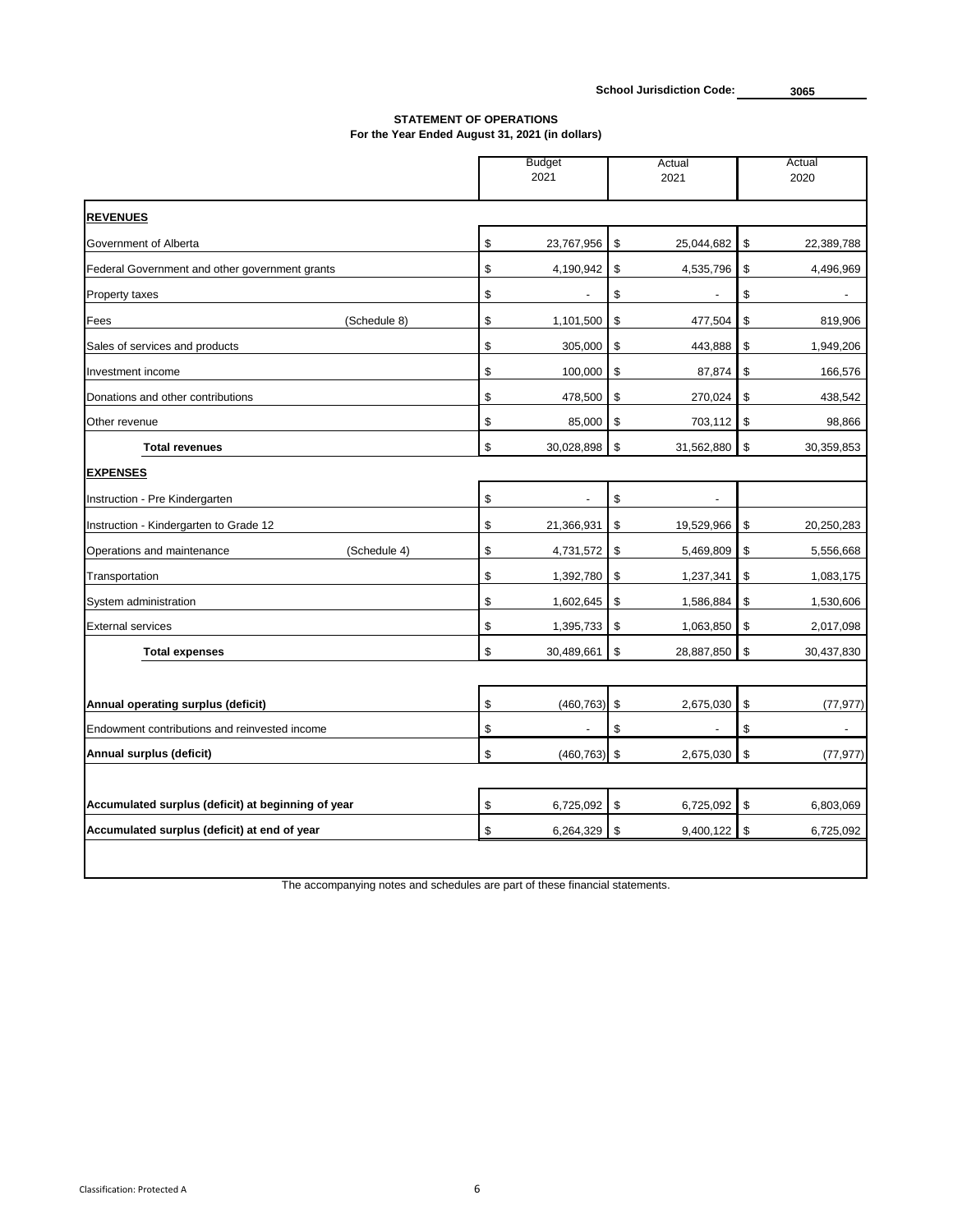|                                                                                                     |          | <b>School Jurisdiction Code:</b>           | 3065                                                                            |
|-----------------------------------------------------------------------------------------------------|----------|--------------------------------------------|---------------------------------------------------------------------------------|
| <b>STATEMENT OF CASH FLOWS</b><br>For the Year Ended August 31, 2021 (in dollars)                   |          |                                            |                                                                                 |
|                                                                                                     |          |                                            |                                                                                 |
|                                                                                                     |          | 2021                                       | 2020                                                                            |
| <b>CASH FLOWS FROM:</b>                                                                             |          |                                            |                                                                                 |
| A. OPERATING TRANSACTIONS                                                                           |          |                                            |                                                                                 |
| Annual surplus (deficit)                                                                            | \$       | 2,675,030                                  | \$<br>(77, 977)                                                                 |
| Add (Deduct) items not affecting cash:                                                              |          |                                            |                                                                                 |
| Amortization of tangible capital assets                                                             | \$       | 2,457,412                                  | \$<br>2,276,409                                                                 |
| Net (gain)/loss on disposal of tangible capital assets                                              | \$       | (3.093)                                    | \$<br>181,248                                                                   |
| Transfer of tangible capital assets (from)/to other entities                                        | \$       | $\overline{\phantom{a}}$                   | \$<br>$\overline{\phantom{a}}$                                                  |
| (Gain)/Loss on sale of portfolio investments                                                        | \$       | $\overline{a}$                             | \$<br>$\overline{\phantom{a}}$                                                  |
| Spent deferred capital recognized as revenue                                                        | \$       | (2,078,844)                                | \$<br>(1,922,228)                                                               |
| Deferred capital revenue write-down / adjustment                                                    | \$       | $\blacksquare$                             | \$<br>809,119                                                                   |
| Increase/(Decrease) in employee future benefit liabilities                                          | \$       |                                            | \$                                                                              |
| Donations in kind                                                                                   | \$       |                                            | \$<br>$\overline{a}$                                                            |
|                                                                                                     |          |                                            | \$<br>$\blacksquare$                                                            |
|                                                                                                     | \$       | 3,050,505                                  | \$<br>1,266,571                                                                 |
| (Increase)/Decrease in accounts receivable                                                          | \$       | 58,689                                     | \$<br>10,983                                                                    |
| (Increase)/Decrease in inventories for resale                                                       | \$       | $\overline{a}$                             | \$<br>$\overline{a}$                                                            |
| (Increase)/Decrease in other financial assets                                                       | \$       | $\blacksquare$                             | \$<br>$\blacksquare$                                                            |
| (Increase)/Decrease in inventory of supplies                                                        | \$       |                                            | \$<br>$\overline{\phantom{a}}$                                                  |
| (Increase)/Decrease in prepaid expenses                                                             | \$       | (13,077)                                   | \$<br>(67, 491)                                                                 |
| (Increase)/Decrease in other non-financial assets                                                   | \$       | $\overline{a}$                             | \$<br>$\overline{a}$                                                            |
| Increase/(Decrease) in accounts payable, accrued and other liabilities                              | \$       | (189, 714)                                 | \$<br>(848, 796)                                                                |
| Increase/(Decrease) in unspent deferred contributions                                               | \$       | (55,995)                                   | \$<br>(144, 624)                                                                |
| Increase/(Decrease) in environmental liabilities                                                    | \$       | $\overline{a}$                             | \$<br>$\overline{a}$                                                            |
| Other (describe)                                                                                    | \$       | $\overline{a}$                             | \$<br>$\blacksquare$                                                            |
| Total cash flows from operating transactions                                                        | \$       | 2,850,408                                  | \$<br>216,643                                                                   |
| <b>B. CAPITAL TRANSACTIONS</b>                                                                      |          |                                            |                                                                                 |
| Acqusition of tangible capital assets                                                               | \$       | (3, 123, 802)                              | \$<br>(2,855,627)                                                               |
| Net proceeds from disposal of unsupported capital assets                                            | \$       | 501,551 \$                                 | 4,100                                                                           |
|                                                                                                     | \$       |                                            | \$                                                                              |
|                                                                                                     |          |                                            |                                                                                 |
| Total cash flows from capital transactions                                                          | \$       | (2,622,251)                                | \$                                                                              |
|                                                                                                     |          |                                            |                                                                                 |
| <b>C. INVESTING TRANSACTIONS</b>                                                                    |          |                                            |                                                                                 |
| Purchases of portfolio investments                                                                  | \$       | $\overline{a}$                             | \$                                                                              |
| Proceeds on sale of portfolio investments                                                           | \$       | $\overline{\phantom{a}}$                   | \$<br>$\blacksquare$                                                            |
| Other (describe)                                                                                    | \$       |                                            | \$                                                                              |
| Other (describe)                                                                                    | \$       | $\overline{a}$<br>$\overline{\phantom{a}}$ | \$<br>$\overline{\phantom{a}}$<br>$\blacksquare$                                |
| Total cash flows from investing transactions                                                        | \$       |                                            | \$                                                                              |
| <b>D. FINANCING TRANSACTIONS</b>                                                                    |          |                                            |                                                                                 |
| Debt issuances                                                                                      | \$       |                                            | \$                                                                              |
| Debt repayments                                                                                     | \$       | $\overline{a}$                             | \$                                                                              |
| Increase (decrease) in spent deferred capital contributions                                         | \$       | 2,489,705                                  | \$                                                                              |
| Capital lease issuances                                                                             | \$       |                                            | \$<br>$\overline{a}$                                                            |
| Capital lease payments                                                                              | \$       | $\overline{\phantom{a}}$                   | \$<br>$\overline{\phantom{a}}$                                                  |
| Other (describe)                                                                                    | \$       | $\overline{\phantom{a}}$                   | \$<br>$\overline{\phantom{a}}$                                                  |
| Other (describe)                                                                                    | \$       |                                            | \$<br>$\overline{a}$                                                            |
| Total cash flows from financing transactions                                                        | \$       | 2,489,705                                  | \$                                                                              |
|                                                                                                     |          |                                            |                                                                                 |
| Increase (decrease) in cash and cash equivalents<br>Cash and cash equivalents, at beginning of year | \$<br>\$ | 2,717,862 \$<br>7,776,536 \$               | (2,851,527)<br>(192, 640)<br>1,241,594<br>1,048,954<br>(1,585,930)<br>9,362,466 |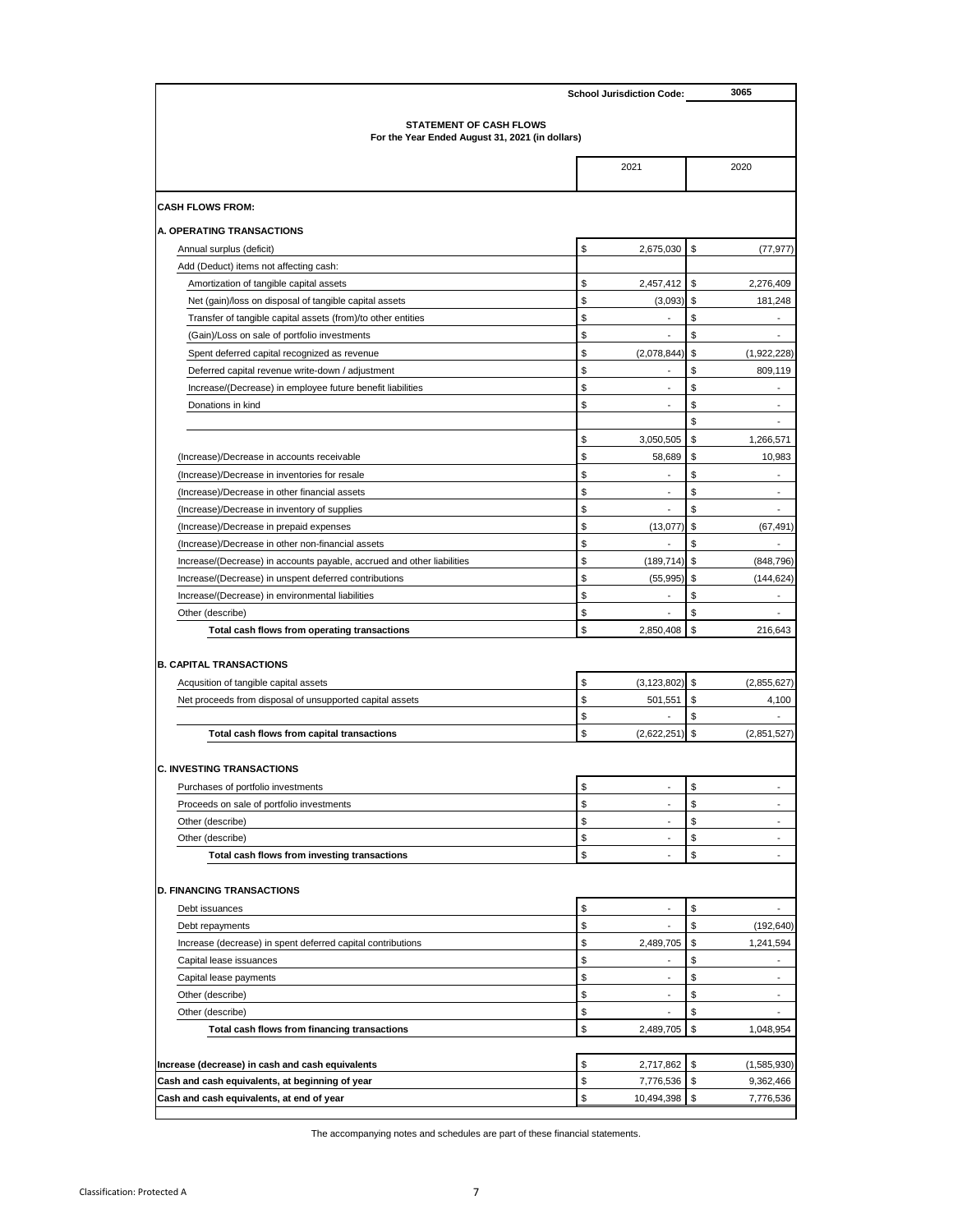**3065**

#### **STATEMENT OF CHANGE IN NET FINANCIAL ASSETS**

#### **For the Year Ended August 31, 2021 (in dollars)**

|                                                                | <b>Budget</b><br>2021 | 2021                           | 2020                           |
|----------------------------------------------------------------|-----------------------|--------------------------------|--------------------------------|
|                                                                |                       |                                |                                |
| Annual surplus (deficit)                                       | \$<br>(460, 763)      | <sup>\$</sup><br>2,675,030     | \$<br>(77, 977)                |
|                                                                |                       |                                |                                |
| Effect of changes in tangible capital assets                   |                       |                                |                                |
| Acquisition of tangible capital assets                         | \$                    | \$<br>(3, 123, 802)            | \$<br>(2,855,627)              |
| Amortization of tangible capital assets                        | \$<br>2,177,543       | \$<br>2,457,412                | \$<br>2,276,409                |
| Net (gain)/loss on disposal of tangible capital assets         | \$<br>$\overline{a}$  | \$<br>$(471, 836)$ \$          | 181,248                        |
| Net proceeds from disposal of unsupported capital assets       | \$                    | \$<br>501,551                  | \$<br>4,100                    |
| Write-down carrying value of tangible capital assets           | \$                    | \$<br>468,743                  | \$<br>809,119                  |
| Transfer of tangible capital assets (from)/to other entities   | \$<br>$\overline{a}$  | \$<br>$\overline{\phantom{a}}$ | \$<br>$\overline{\phantom{a}}$ |
| Other changes                                                  | \$                    | \$                             | \$<br>-                        |
| Total effect of changes in tangible capital assets             | \$<br>2,177,543       | \$<br>(167, 932)               | \$<br>415,249                  |
|                                                                |                       |                                |                                |
| Acquisition of inventory of supplies                           | \$<br>L,              | \$<br>÷,                       | \$                             |
| Consumption of inventory of supplies                           | \$<br>$\overline{a}$  | \$                             | \$                             |
| (Increase)/Decrease in prepaid expenses                        | \$                    | \$<br>(13,077)                 | \$<br>(67, 491)                |
| (Increase)/Decrease in other non-financial assets              | \$                    | \$                             | \$                             |
|                                                                |                       |                                |                                |
| Net remeasurement gains and (losses)                           | \$<br>$\overline{a}$  | \$<br>21,394                   | \$<br>(5, 434)                 |
| Change in spent deferred capital contributions<br>(Schedule 2) |                       | \$<br>410,861                  | \$<br>(680, 634)               |
| Other changes                                                  | \$                    | \$                             | \$                             |
|                                                                |                       |                                |                                |
| Increase (decrease) in net financial assets                    | \$<br>1,716,780       | \$<br>2,926,276                | \$<br>(416, 287)               |
| Net financial assets at beginning of year                      | \$<br>2,393,168       | \$<br>2,393,168                | \$<br>2,809,455                |
| Net financial assets at end of year                            | \$<br>4,109,948       | \$<br>5,319,444                | \$<br>2,393,168                |
|                                                                |                       |                                |                                |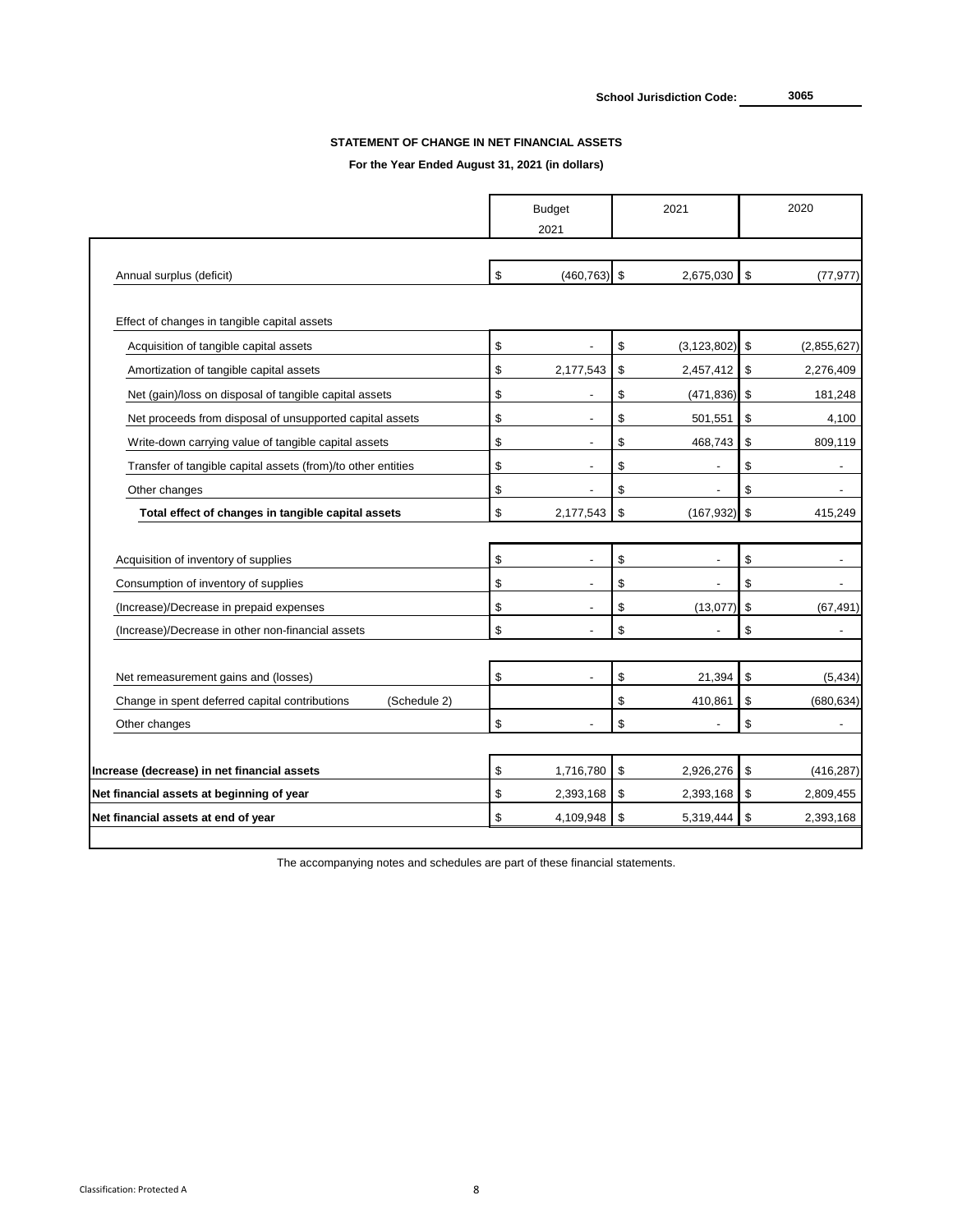#### **3065**

#### **STATEMENT OF CHANGE IN NET FINANCIAL ASSETS**

#### **For the Year Ended August 31, 2021 (in dollars)**

|                                                                | 2021                           | 2020                           |
|----------------------------------------------------------------|--------------------------------|--------------------------------|
|                                                                |                                |                                |
| Annual surplus (deficit)                                       | \$<br>2,675,030                | <sup>\$</sup><br>(77, 977)     |
|                                                                |                                |                                |
| Effect of changes in tangible capital assets                   |                                |                                |
| Acquisition of tangible capital assets                         | \$<br>(3, 123, 802)            | \$<br>(2,855,627)              |
| Amortization of tangible capital assets                        | \$<br>2,457,412                | \$<br>2,276,409                |
| Net (gain)/loss on disposal of tangible capital assets         | \$<br>$(471, 836)$ \$          | 181,248                        |
| Net proceeds from disposal of unsupported capital assets       | \$<br>501,551                  | \$<br>4,100                    |
| Write-down carrying value of tangible capital assets           | \$<br>468,743                  | \$<br>809,119                  |
| Transfer of tangible capital assets (from)/to other entities   | \$                             | \$                             |
| Other changes                                                  | \$                             | \$                             |
| Total effect of changes in tangible capital assets             | \$<br>(167, 932)               | \$<br>415,249                  |
|                                                                |                                |                                |
| Acquisition of inventory of supplies                           | \$<br>$\overline{\phantom{a}}$ | \$<br>$\overline{\phantom{a}}$ |
| Consumption of inventory of supplies                           | \$                             | \$                             |
| (Increase)/Decrease in prepaid expenses                        | \$<br>(13,077)                 | \$<br>(67, 491)                |
| (Increase)/Decrease in other non-financial assets              | \$                             | \$                             |
|                                                                |                                |                                |
| Net remeasurement gains and (losses)                           | \$<br>21,394                   | \$<br>(5, 434)                 |
| Change in spent deferred capital contributions<br>(Schedule 2) | \$<br>410,861                  | \$<br>(680, 634)               |
| Other changes                                                  | \$                             | \$                             |
|                                                                |                                |                                |
| Increase (decrease) in net financial assets                    | \$<br>2,926,276                | \$<br>(416, 287)               |
| Net financial assets at beginning of year                      | \$<br>2,393,168                | \$<br>2,809,455                |
|                                                                |                                |                                |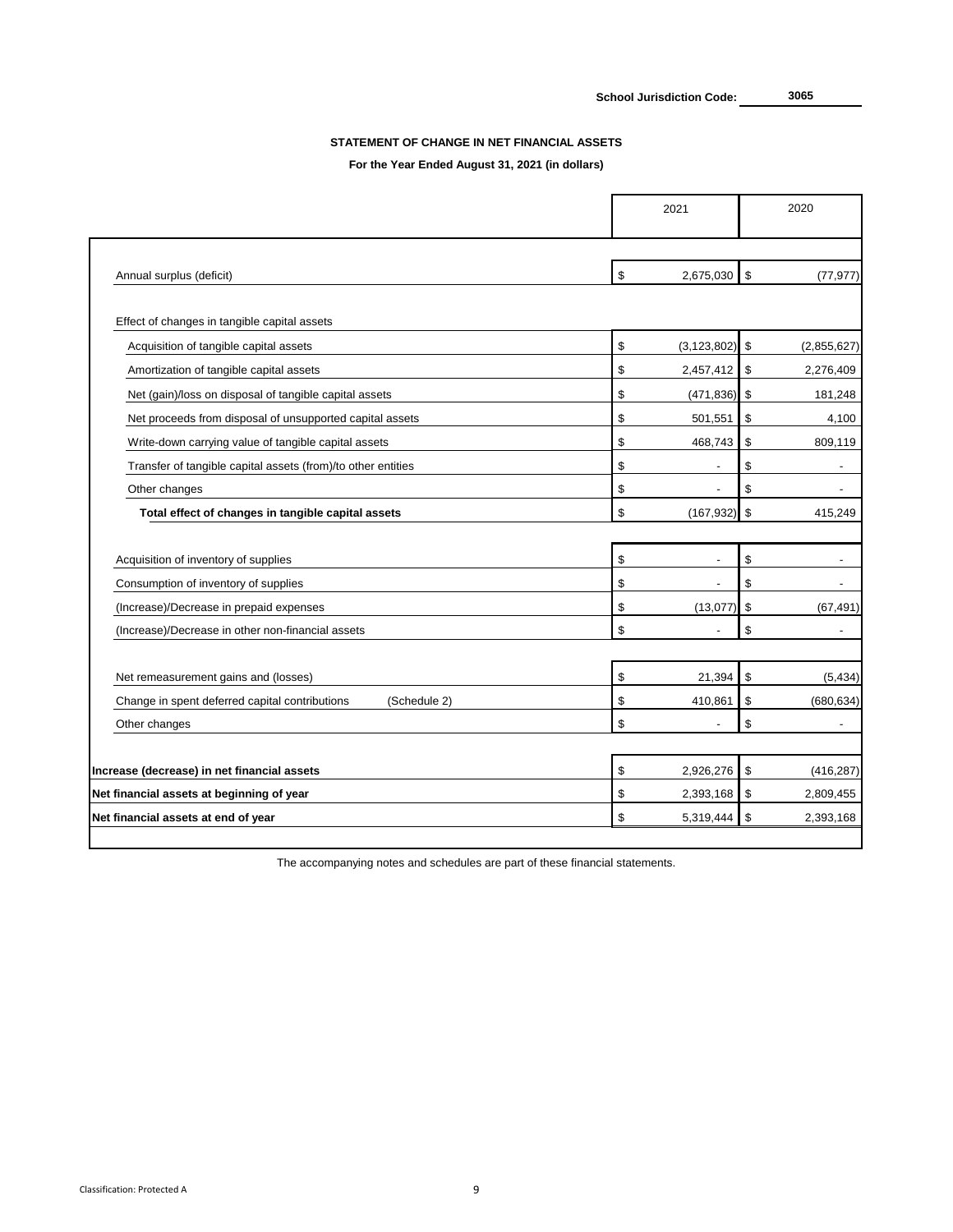# **STATEMENT OF REMEASUREMENT GAINS AND LOSSES**

#### **For the Year Ended August 31, 2021 (in dollars)**

|                                                               | 2021                           |               | 2020     |
|---------------------------------------------------------------|--------------------------------|---------------|----------|
| Unrealized gains (losses) attributable to:                    |                                |               |          |
|                                                               |                                |               |          |
| Portfolio investments                                         | \$<br>21,394                   | \$            | (5, 434) |
|                                                               | \$<br>$\overline{\phantom{0}}$ | \$            |          |
| Other                                                         | \$                             | \$            |          |
| Amounts reclassified to the statement of operations:          |                                |               |          |
| Portfolio investments                                         | \$                             | \$            |          |
|                                                               | \$                             | \$            |          |
| Other                                                         | \$                             | \$            |          |
|                                                               |                                |               |          |
| Other Adjustment (Describe)                                   | \$                             | \$            |          |
|                                                               |                                |               |          |
| Net remeasurement gains (losses) for the year                 | \$<br>21,394                   | $\sqrt[6]{3}$ | (5, 434) |
|                                                               |                                |               |          |
| Accumulated remeasurement gains (losses) at beginning of year | \$<br>19,907                   | \$            | 25,341   |
| Accumulated remeasurement gains (losses) at end of year       | \$<br>41,301                   | \$            | 19,907   |
|                                                               |                                |               |          |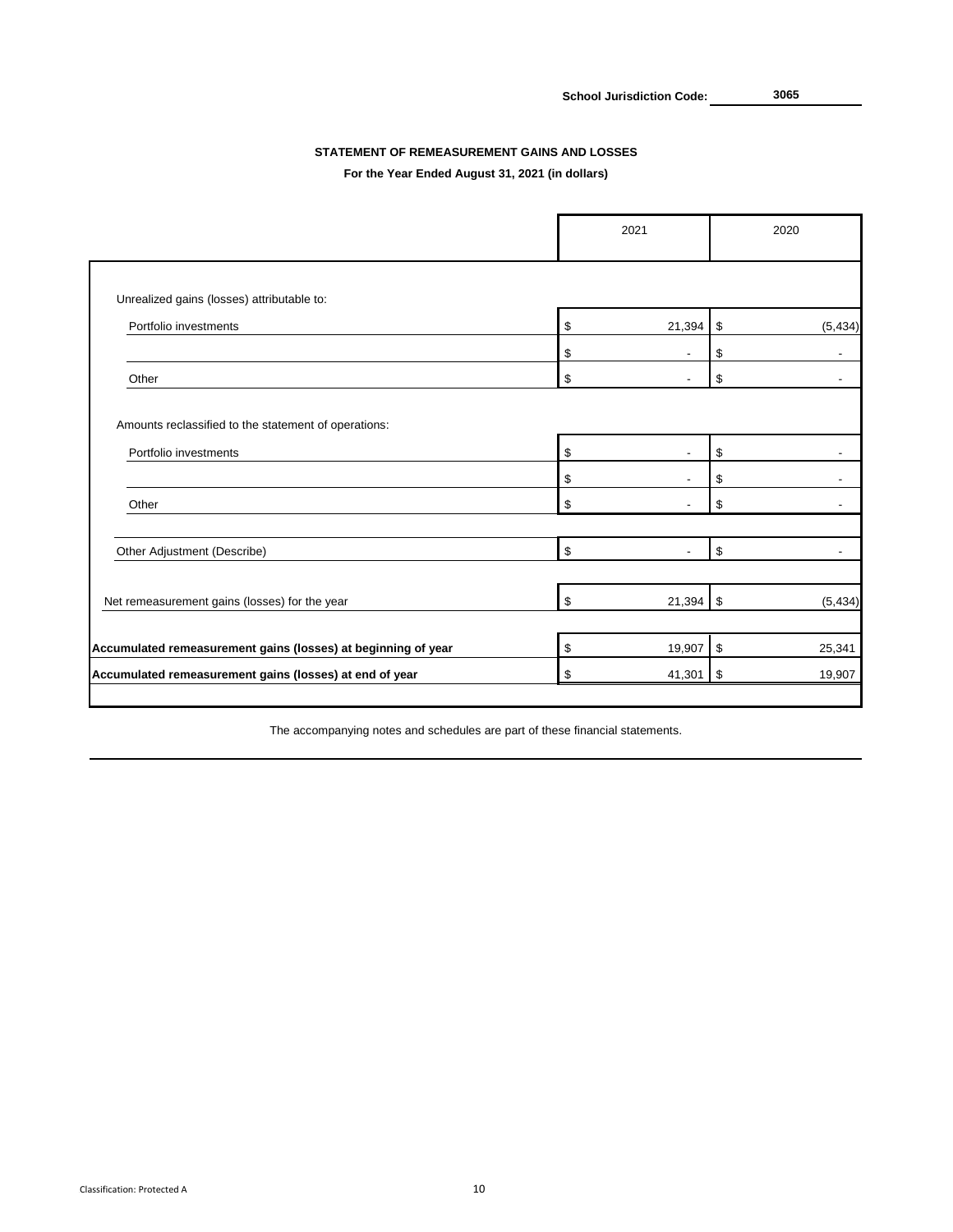#### **SCHEDULE OF NET ASSETS For the Year Ended August 31, 2021 (in dollars)**

|                                                                                           |                                |    |                                                                     |    |                                                   |           |                                                                            |                                |                                       | <b>INTERNALLY RESTRICTED</b> |                                                     |    |                                                   |
|-------------------------------------------------------------------------------------------|--------------------------------|----|---------------------------------------------------------------------|----|---------------------------------------------------|-----------|----------------------------------------------------------------------------|--------------------------------|---------------------------------------|------------------------------|-----------------------------------------------------|----|---------------------------------------------------|
|                                                                                           | <b>NET</b><br><b>ASSETS</b>    |    | <b>ACCUMULATED</b><br><b>REMEASUREMENT</b><br><b>GAINS (LOSSES)</b> |    | <b>ACCUMULATED</b><br><b>SURPLUS</b><br>(DEFICIT) |           | <b>INVESTMENT</b><br><b>IN TANGIBLE</b><br><b>CAPITAL</b><br><b>ASSETS</b> | <b>ENDOWMENTS</b>              | <b>UNRESTRICTED</b><br><b>SURPLUS</b> |                              | <b>TOTAL</b><br><b>OPERATING</b><br><b>RESERVES</b> |    | <b>TOTAL</b><br><b>CAPITAL</b><br><b>RESERVES</b> |
| Balance at August 31, 2020                                                                | \$<br>6,744,999                | \$ | 19,907                                                              | \$ | 6,725,092                                         | <b>\$</b> | 4,192,724                                                                  | \$<br>$\overline{\phantom{a}}$ | \$<br>534,350                         | \$                           | 1,002,810                                           | \$ | 995,208                                           |
| Prior period adjustments:                                                                 |                                |    |                                                                     |    |                                                   |           |                                                                            |                                |                                       |                              |                                                     |    |                                                   |
|                                                                                           | \$<br>$\overline{\phantom{a}}$ | \$ |                                                                     | \$ | $\overline{\phantom{a}}$                          | \$        | $\blacksquare$                                                             | \$<br>$\overline{\phantom{a}}$ | \$<br>$\overline{\phantom{a}}$        | \$                           |                                                     | \$ |                                                   |
|                                                                                           | \$<br>$\blacksquare$           | \$ |                                                                     | \$ |                                                   | \$        | ÷,                                                                         | \$                             | \$                                    | \$                           |                                                     | \$ |                                                   |
| Adjusted Balance, August 31, 2020                                                         | \$<br>6,744,999                | \$ | 19,907                                                              | \$ | 6,725,092                                         | \$        | 4,192,724                                                                  | $\mathbb{S}$<br>÷,             | \$<br>534,350                         | \$                           | 1,002,810                                           | \$ | 995,208                                           |
| Operating surplus (deficit)                                                               | \$<br>2,675,030                |    |                                                                     | \$ | 2,675,030                                         |           |                                                                            |                                | \$<br>2,675,030                       |                              |                                                     |    |                                                   |
| Board funded tangible capital asset additions                                             |                                |    |                                                                     |    |                                                   | \$        | 624,856                                                                    |                                | \$<br>(396, 301)                      | \$                           |                                                     | \$ | (228, 555)                                        |
| Disposal of unsupported tangible capital<br>assets or board funded portion of supported   | \$<br>$\overline{\phantom{a}}$ |    |                                                                     | \$ | $\overline{\phantom{a}}$                          | \$        | (20, 474)                                                                  |                                | \$<br>20,474                          |                              |                                                     | \$ | $\sim$                                            |
| Write-down of unsupported tangible capital<br>assets or board funded portion of supported | \$<br>$\overline{a}$           |    |                                                                     | \$ | $\blacksquare$                                    | \$        | (468, 743)                                                                 |                                | \$<br>468,743                         |                              |                                                     | \$ |                                                   |
| Net remeasurement gains (losses) for the year                                             | \$<br>21,394                   | \$ | 21,394                                                              |    |                                                   |           |                                                                            |                                |                                       |                              |                                                     |    |                                                   |
| Endowment expenses & disbursements                                                        | \$<br>$\overline{\phantom{a}}$ |    |                                                                     | \$ | $\sim$                                            |           |                                                                            | \$<br>Ĭ.                       | \$<br>$\overline{\phantom{a}}$        |                              |                                                     |    |                                                   |
| <b>Endowment contributions</b>                                                            | \$<br>$\overline{\phantom{a}}$ |    |                                                                     | \$ |                                                   |           |                                                                            | \$<br>÷                        | \$<br>$\overline{\phantom{a}}$        |                              |                                                     |    |                                                   |
| Reinvested endowment income                                                               | \$<br>$\blacksquare$           |    |                                                                     | \$ | $\overline{\phantom{a}}$                          |           |                                                                            | \$<br>$\overline{\phantom{a}}$ | \$<br>$\blacksquare$                  |                              |                                                     |    |                                                   |
| Direct credits to accumulated surplus<br>(Describe)                                       | \$<br>$\sim$                   |    |                                                                     | \$ |                                                   | \$        |                                                                            | \$<br>$\overline{a}$           | \$                                    | \$                           |                                                     | \$ |                                                   |
| Amortization of tangible capital assets                                                   | \$<br>$\overline{\phantom{a}}$ |    |                                                                     |    |                                                   | \$        | (2,457,412)                                                                |                                | \$<br>2,457,412                       |                              |                                                     |    |                                                   |
| Capital revenue recognized                                                                | \$<br>$\blacksquare$           |    |                                                                     |    |                                                   | \$        | 2,078,844                                                                  |                                | \$<br>(2,078,844)                     |                              |                                                     |    |                                                   |
| Debt principal repayments (unsupported)                                                   | \$<br>$\blacksquare$           |    |                                                                     |    |                                                   | \$        | $\blacksquare$                                                             |                                | \$                                    |                              |                                                     |    |                                                   |
| Additional capital debt or capital leases                                                 | \$<br>$\blacksquare$           |    |                                                                     |    |                                                   | \$        | $\sim$                                                                     |                                | \$<br>$\blacksquare$                  |                              |                                                     |    |                                                   |
| Net transfers to operating reserves                                                       | \$<br>$\sim$                   |    |                                                                     |    |                                                   |           |                                                                            |                                | \$<br>(100,000)                       | \$                           | 100,000                                             |    |                                                   |
| Net transfers from operating reserves                                                     | \$<br>$\overline{\phantom{a}}$ |    |                                                                     |    |                                                   |           |                                                                            |                                | \$                                    | \$                           |                                                     |    |                                                   |
| Net transfers to capital reserves                                                         | \$<br>$\overline{\phantom{a}}$ |    |                                                                     |    |                                                   |           |                                                                            |                                | \$<br>(2,469,041)                     |                              |                                                     | \$ | 2,469,041                                         |
| Net transfers from capital reserves                                                       | \$<br>$\overline{a}$           |    |                                                                     |    |                                                   |           |                                                                            |                                | \$<br>$\overline{\phantom{a}}$        |                              |                                                     | \$ |                                                   |
| Other Changes                                                                             | \$<br>$\blacksquare$           |    |                                                                     | \$ |                                                   | \$        | $\blacksquare$                                                             | \$                             | \$<br>$\blacksquare$                  | \$                           |                                                     | \$ |                                                   |
| <b>Other Changes</b>                                                                      | \$<br>$\tilde{\phantom{a}}$    |    |                                                                     | \$ |                                                   | \$        |                                                                            | \$<br>$\overline{\phantom{a}}$ | \$<br>٠                               | \$                           |                                                     | \$ |                                                   |
| Balance at August 31, 2021                                                                | \$<br>$9,441,423$ \$           |    | 41,301                                                              | \$ | 9,400,122                                         | \$        | 3,949,795                                                                  | - \$<br>$\overline{a}$         | \$<br>1,111,823                       | \$                           | 1,102,810                                           | \$ | 3,235,694                                         |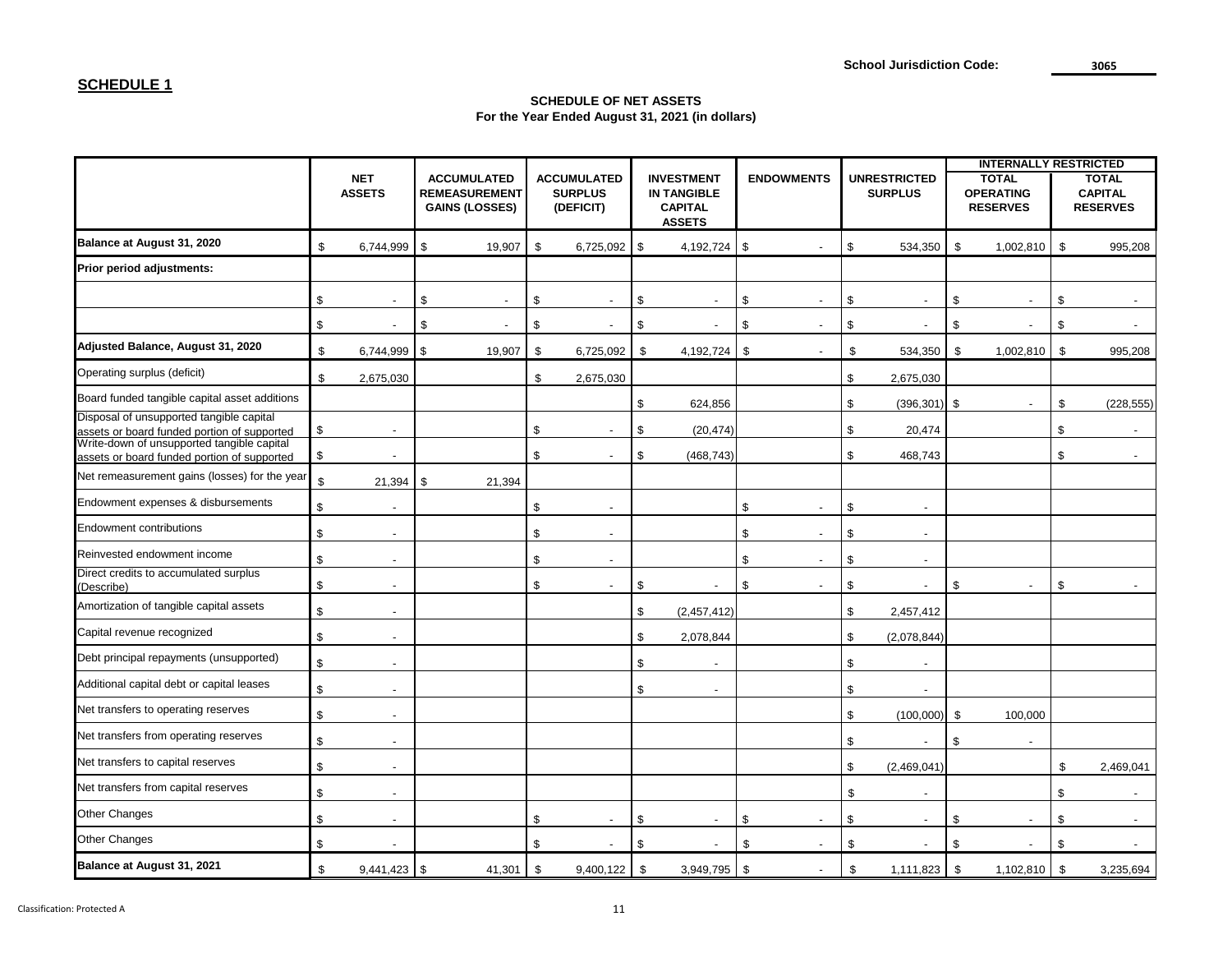# **SCHEDULE 1**

#### **For the Year Ended August 31, 2021 (in dollars) SCHEDULE OF NET ASSETS**

|                                                                                         | <b>INTERNALLY RESTRICTED RESERVES BY PROGRAM</b> |                                         |                           |                          |    |                                     |    |                          |      |                              |    |                          |                |                          |                                |                |                          |    |                          |
|-----------------------------------------------------------------------------------------|--------------------------------------------------|-----------------------------------------|---------------------------|--------------------------|----|-------------------------------------|----|--------------------------|------|------------------------------|----|--------------------------|----------------|--------------------------|--------------------------------|----------------|--------------------------|----|--------------------------|
|                                                                                         |                                                  | <b>School &amp; Instruction Related</b> |                           |                          |    | <b>Operations &amp; Maintenance</b> |    |                          |      | <b>System Administration</b> |    |                          | Transportation |                          | <b>External Services</b>       |                |                          |    |                          |
|                                                                                         |                                                  | Operating<br>Reserves                   |                           | Capital<br>Reserves      |    | Operating<br>Reserves               |    | Capital<br>Reserves      |      | Operating<br>Reserves        |    | Capital<br>Reserves      |                | Operating<br>Reserves    | Capital<br>Reserves            |                | Operating<br>Reserves    |    | Capital<br>Reserves      |
| Balance at August 31, 2020                                                              | \$                                               | 727,610                                 | \$                        | 94,354                   | \$ | 65,000                              | \$ | 528,641                  | \$   | 95,200                       | \$ | 137,410                  | \$             | 115,000                  | \$<br>234,803                  | \$             | $\overline{\phantom{a}}$ | \$ | $\overline{\phantom{a}}$ |
| Prior period adjustments:                                                               |                                                  |                                         |                           |                          |    |                                     |    |                          |      |                              |    |                          |                |                          |                                |                |                          |    |                          |
|                                                                                         | \$                                               | $\overline{\phantom{a}}$                | \$                        | $\overline{\phantom{a}}$ | \$ | $\blacksquare$                      | \$ | $\overline{\phantom{a}}$ | \$   | $\blacksquare$               | \$ | $\overline{a}$           | \$             | $\overline{\phantom{a}}$ | \$<br>$\overline{\phantom{a}}$ | \$             | $\blacksquare$           | \$ |                          |
|                                                                                         | \$                                               | $\overline{\phantom{a}}$                | $\sqrt[6]{3}$             | $\blacksquare$           | \$ | ÷                                   | \$ |                          | \$   |                              | \$ |                          | \$             | ÷,                       | \$                             | $\mathfrak{S}$ | $\overline{\phantom{a}}$ | \$ |                          |
| Adjusted Balance, August 31, 2020                                                       | \$                                               | 727,610                                 | \$                        | 94,354                   | \$ | 65,000                              | \$ | 528,641                  | \$   | 95,200                       | \$ | 137,410                  | \$             | 115,000                  | \$<br>234,803                  | \$             | $\overline{\phantom{a}}$ | \$ |                          |
| Operating surplus (deficit)                                                             |                                                  |                                         |                           |                          |    |                                     |    |                          |      |                              |    |                          |                |                          |                                |                |                          |    |                          |
| Board funded tangible capital asset additions                                           |                                                  |                                         | \$                        | $\blacksquare$           | \$ | $\blacksquare$                      | \$ | $\overline{\phantom{a}}$ | \$   | $\blacksquare$               | \$ | $\overline{\phantom{a}}$ | \$             | $\overline{\phantom{a}}$ | \$<br>(228, 555)               | \$             | $\sim$                   | \$ |                          |
| Disposal of unsupported tangible capital<br>assets or board funded portion of supported |                                                  |                                         | \$                        | $\overline{\phantom{a}}$ |    |                                     | \$ | $\overline{\phantom{a}}$ |      |                              | \$ | $\overline{a}$           |                |                          | \$<br>$\overline{\phantom{a}}$ |                |                          | \$ | $\overline{\phantom{a}}$ |
| Write-down of unsupported tangible capital                                              |                                                  |                                         |                           |                          |    |                                     |    |                          |      |                              |    |                          |                |                          |                                |                |                          |    |                          |
| assets or board funded portion of supported                                             |                                                  |                                         | \$                        | $\sim$                   |    |                                     | \$ |                          |      |                              | \$ |                          |                |                          | \$                             |                |                          | \$ |                          |
| Net remeasurement gains (losses) for the year                                           |                                                  |                                         |                           |                          |    |                                     |    |                          |      |                              |    |                          |                |                          |                                |                |                          |    |                          |
| Endowment expenses & disbursements                                                      |                                                  |                                         |                           |                          |    |                                     |    |                          |      |                              |    |                          |                |                          |                                |                |                          |    |                          |
| <b>Endowment contributions</b>                                                          |                                                  |                                         |                           |                          |    |                                     |    |                          |      |                              |    |                          |                |                          |                                |                |                          |    |                          |
| Reinvested endowment income                                                             |                                                  |                                         |                           |                          |    |                                     |    |                          |      |                              |    |                          |                |                          |                                |                |                          |    |                          |
| Direct credits to accumulated surplus<br>(Describe)                                     | \$                                               | $\overline{a}$                          | $\mathfrak{s}$            | $\sim$                   | \$ | $\overline{a}$                      | \$ |                          | \$   | $\overline{\phantom{a}}$     | \$ | $\sim$                   | \$             | $\overline{a}$           | \$<br>$\sim$                   | \$             | $\sim$                   | \$ |                          |
| Amortization of tangible capital assets                                                 |                                                  |                                         |                           |                          |    |                                     |    |                          |      |                              |    |                          |                |                          |                                |                |                          |    |                          |
| Capital revenue recognized                                                              |                                                  |                                         |                           |                          |    |                                     |    |                          |      |                              |    |                          |                |                          |                                |                |                          |    |                          |
| Debt principal repayments (unsupported)                                                 |                                                  |                                         |                           |                          |    |                                     |    |                          |      |                              |    |                          |                |                          |                                |                |                          |    |                          |
| Additional capital debt or capital leases                                               |                                                  |                                         |                           |                          |    |                                     |    |                          |      |                              |    |                          |                |                          |                                |                |                          |    |                          |
| Net transfers to operating reserves                                                     | \$                                               | 100,000                                 |                           |                          | \$ |                                     |    |                          | \$   |                              |    |                          | \$             |                          |                                | \$             |                          |    |                          |
| Net transfers from operating reserves                                                   | \$                                               | $\overline{\phantom{a}}$                |                           |                          | \$ | $\overline{\phantom{a}}$            |    |                          | \$   | ٠                            |    |                          | \$             | $\overline{\phantom{a}}$ |                                | \$             | $\overline{a}$           |    |                          |
| Net transfers to capital reserves                                                       |                                                  |                                         | \$                        | 25,746                   |    |                                     | \$ | 1,756,982                |      |                              | \$ | 387,878                  |                |                          | \$<br>298,435                  |                |                          | \$ | $\overline{\phantom{0}}$ |
| Net transfers from capital reserves                                                     |                                                  |                                         | \$                        | $\sim$                   |    |                                     | \$ |                          |      |                              | \$ |                          |                |                          | \$<br>$\overline{\phantom{a}}$ |                |                          | \$ |                          |
| <b>Other Changes</b>                                                                    | \$                                               | $\blacksquare$                          | \$                        | $\sim$                   | \$ | ÷,                                  | \$ |                          | \$   | $\blacksquare$               | \$ | $\overline{\phantom{a}}$ | \$             | $\blacksquare$           | \$<br>$\overline{\phantom{a}}$ | \$             | $\blacksquare$           | \$ |                          |
| <b>Other Changes</b>                                                                    | \$                                               | $\overline{\phantom{a}}$                | $\boldsymbol{\mathsf{S}}$ | $\overline{\phantom{a}}$ | \$ | $\overline{\phantom{a}}$            | \$ |                          | \$   | $\overline{\phantom{a}}$     | \$ |                          | \$             | $\overline{\phantom{a}}$ | \$<br>$\overline{\phantom{a}}$ | \$             | $\overline{\phantom{a}}$ | \$ |                          |
| Balance at August 31, 2021                                                              | \$                                               | 827,610                                 | \$                        | 120,100                  | \$ | 65,000                              | \$ | 2,285,623                | - \$ | 95,200                       | \$ | 525,288                  | \$             | 115,000                  | \$<br>304,683                  | \$             | $\overline{\phantom{a}}$ | \$ |                          |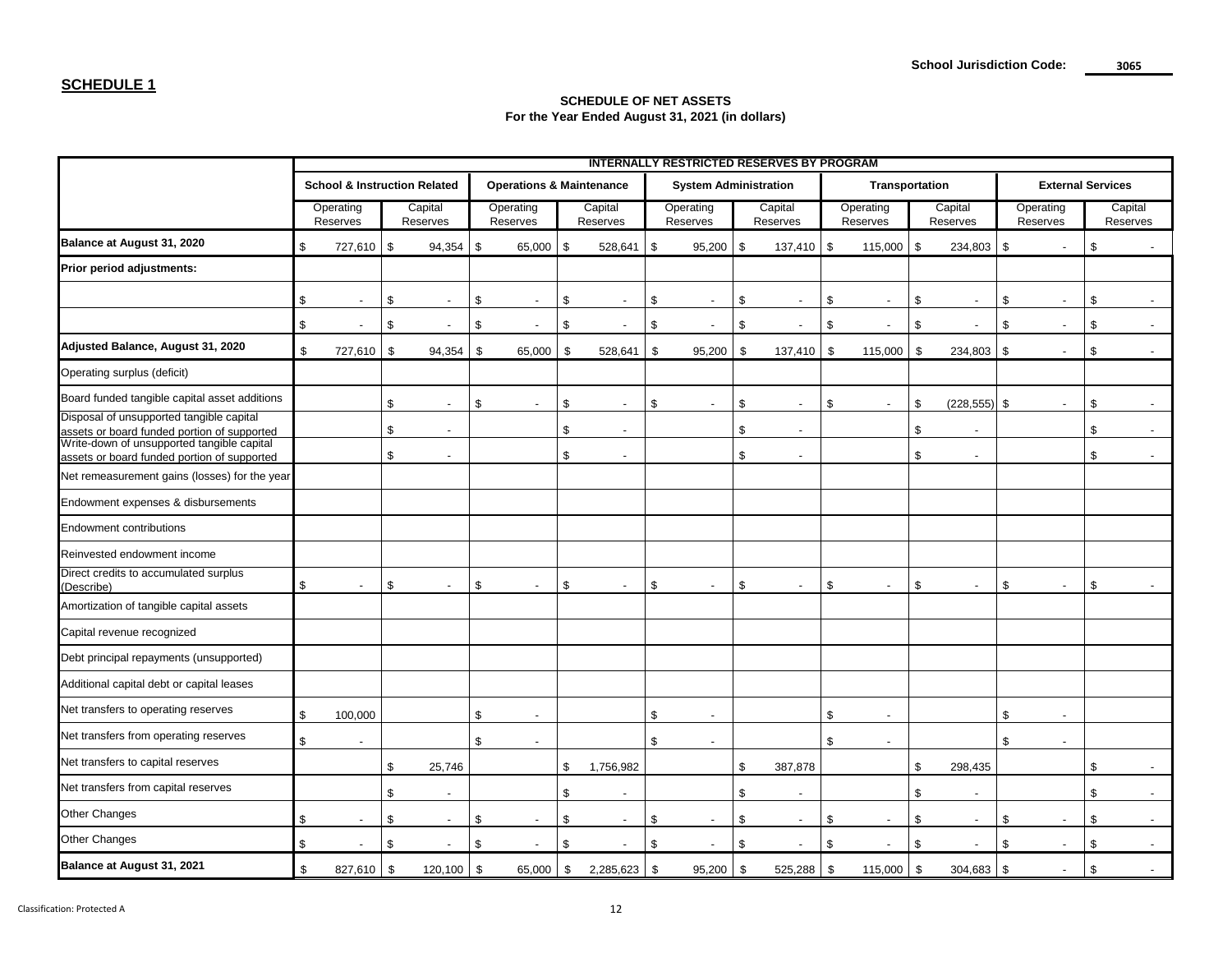# **SCHEDULE OF DEFERRED CONTRIBUTIONS (EXTERNALLY RESTRICTED CONTRIBUTIONS ONLY) For the Year Ended August 31, 2021 (in dollars)**

|                                                                                         | <b>Alberta Education</b> |                        |                  |                                   |                    |                        |                        |    | <b>Other GoA Ministries</b> |                                      |               |        |                                |                                             |                         |  |  |
|-----------------------------------------------------------------------------------------|--------------------------|------------------------|------------------|-----------------------------------|--------------------|------------------------|------------------------|----|-----------------------------|--------------------------------------|---------------|--------|--------------------------------|---------------------------------------------|-------------------------|--|--|
|                                                                                         |                          | <b>IMR</b>             | <b>CMR</b>       | Safe Return to<br>Class           |                    | Others                 | <b>Total Education</b> |    | Alberta<br>Infrastructure   | <b>Children's</b><br><b>Services</b> |               | Health | Other GOA<br><b>Ministries</b> | <b>Total Other GoA</b><br><b>Ministries</b> | Gov't of Canada         |  |  |
| <b>Deferred Operating Contributions (DOC)</b>                                           |                          |                        |                  |                                   |                    |                        |                        |    |                             |                                      |               |        |                                |                                             |                         |  |  |
| Balance at August 31, 2020                                                              |                          | 255,962 \$             | $\sim$           | $\sqrt{s}$<br>$\sim$              | $\sqrt{3}$         | 795,616 \$             | 1,051,578              |    | $\sim$                      | $ \sqrt{S}$<br>$\mathfrak{L}$        |               | $\sim$ | l \$<br>$9,724$ \$             | 9,724                                       | $\sim$                  |  |  |
| Prior period adjustments - please explain:                                              |                          |                        |                  |                                   | $\mathbf{s}$       | s<br>$\sim$            | $\blacksquare$         |    | $\sim$                      | $\mathfrak{s}$<br>$\sim$             | s             | $\sim$ | $\sqrt{3}$<br>$\sim$           |                                             | $\sim$                  |  |  |
| Adjusted ending balance August 31, 2020                                                 |                          | 255,962                | $\sim$           | l s<br>$\sim$                     | s.                 | 795,616 \$             | 1,051,578              |    | $\sim$                      | \$<br>$\sim$                         | $\mathbf{s}$  | $\sim$ | - \$<br>9,724                  | 9,724                                       | $\sim$                  |  |  |
| Received during the year (excluding investment income)                                  |                          | 275,718                | $\sim$           | $\vert$ \$<br>$\sim$              | $\sqrt{3}$         | 350,000<br>- 5         | 625,718                |    | $\sim$                      | <sup>\$</sup><br>$\sim$              | \$            | $\sim$ | $\mathsf{\$}$<br>15,800        | 15,800<br>\$                                | $\sim$                  |  |  |
| Transfer (to) grant/donation revenue (excluding investment income)                      |                          | $(247, 235)$ \$        | $\sim$           | l \$<br>$\sim$                    | $\sqrt{3}$         | $(576, 483)$ \$        | (823, 718)             |    | $\sim$                      | \$<br>$\sim$                         | \$            | $\sim$ | $\mathsf{\$}$<br>$\sim$        | \$<br>$\sim$                                | $\sim$                  |  |  |
| Investment earnings                                                                     |                          | S<br>$\sim$            | $\sim$           | $\sqrt{3}$<br>$\sim$              | $\sqrt{3}$         | $\sim$                 | \$<br>$\sim$           |    | $\sim$                      | \$<br>$\sim$                         | \$            | $\sim$ | $\sqrt{3}$<br>$\sim$           | \$<br>$\sim$                                | $\sim$                  |  |  |
| Received during the year                                                                | s.                       | $\mathbf{s}$<br>$\sim$ | $\sim$           | $\sqrt{S}$<br>$\mathcal{L}^{\pm}$ | l s                | $\sim$                 | s.<br>$\sim$           |    | $\sim$                      | $\mathfrak{L}$<br>$\sim$             | $\sqrt{3}$    | $\sim$ | l \$<br>$\sim$                 | \$<br>$\sim$                                | $\sim$                  |  |  |
| Transferred to investment income                                                        | \$.                      | $\mathbf{s}$<br>$\sim$ | $\sim$           | $\mathbf{s}$<br>$\sim$            | $\sqrt{s}$         | $\mathbf{s}$<br>$\sim$ | $\sim$                 |    | $\sim$                      | $\mathfrak{L}$<br>$\sim$             | $\mathsf{\$}$ | $\sim$ | $\mathsf{\$}$<br>$\sim$        | \$<br>$\sim$                                | $\sim$                  |  |  |
| Transferred (to) from UDCC                                                              | \$.                      | \$<br>$\sim$           | $\sim$           | $\sqrt{s}$<br>$\sim$              | $\sqrt{3}$         | $\mathbf{S}$<br>$\sim$ | $\sim$                 |    | $\sim$                      | $\mathfrak{L}$<br>$\sim$             | $\sqrt{3}$    | $\sim$ | l \$<br>$\sim$                 | \$<br>$\mathbf{r}$                          | $\sim$                  |  |  |
| Transferred directly (to) SDCC                                                          | \$.                      | \$<br>$\sim$           | $\sim$           | $\sqrt{s}$<br>$\mathcal{L}^{\pm}$ | l \$               | $\mathbf{S}$<br>$\sim$ | $\sim$                 |    | $\sim$                      | <sup>\$</sup><br>$\sim$              | \$            | $\sim$ | $\sim$<br>$\sim$               | \$<br>$\sim$                                | $\sim$                  |  |  |
| Transferred (to) from others - please explain:                                          | \$.                      | £.<br>$\sim$           | $\sim$           | $\mathsf{s}$<br>$\sim$            | l \$               | $\mathbf{S}$<br>$\sim$ | $\sim$                 |    | $\sim$                      | $\mathfrak{L}$<br>$\sim$             | l \$          | $\sim$ | l \$<br>$\sim$                 | ¢<br>$\sim$                                 | $\mathcal{F}$<br>$\sim$ |  |  |
| DOC closing balance at August 31, 2021                                                  | \$                       | 284,445<br>-S          | $ \sqrt{5}$      | $\sim$                            | l \$               | 569,133<br>- 1         | 853,578                | Ś  | $\sim$ $\sim$               | $ \sqrt{5}$<br>S.                    |               | $\sim$ | $\sqrt{2}$<br>$25,524$ \$      | 25,524                                      | <b>s</b><br>$\sim$      |  |  |
|                                                                                         |                          |                        |                  |                                   |                    |                        |                        |    |                             |                                      |               |        |                                |                                             |                         |  |  |
| Unspent Deferred Capital Contributions (UDCC)                                           |                          |                        |                  |                                   |                    |                        |                        |    |                             |                                      |               |        |                                |                                             |                         |  |  |
| Balance at August 31, 2020                                                              | \$.                      | \$.<br>$\sim$          | 1,532,799 \$     | $\sim$                            | $\mathbf{s}$       | 36,951<br>- \$         | 1,569,750              |    | 107,000                     | $\sim$                               | $\sqrt{s}$    | $\sim$ | l \$<br>$\sim$                 | 107,000<br>\$                               | $\sim$                  |  |  |
| Prior period adjustments - please explain:                                              | \$                       | \$.<br>$\sim$          |                  |                                   | $\mathbb{S}$       | <b>s</b><br>$\sim$     |                        |    |                             | \$<br>$\sim$                         | $\sqrt{s}$    | $\sim$ | $\mathbf S$<br>$\sim$          | \$                                          | $\sim$                  |  |  |
| Adjusted ending balance August 31, 2020                                                 | s                        | \$                     | 1,532,799 \$     | $\sim$                            | l s                | 36,951<br>l s          | 1,569,750              |    | 107,000                     | $ s$                                 |               | $\sim$ | l s<br>$\blacksquare$          | \$<br>107,000                               | \$<br>$\sim$            |  |  |
| Received during the year (excluding investment income)                                  |                          | \$<br>$\sim$           | 1,221,897 \$     | $\sim$                            | \$                 | \$<br>$\sim$           | 1,221,897              |    | $\overline{\phantom{a}}$    | \$<br>$\sim$                         | $\mathbf{s}$  | $\sim$ | $\sqrt{3}$<br>$\omega$         | \$                                          | $\sim$                  |  |  |
| <b>UDCC Receivable</b>                                                                  |                          | \$<br>$\sim$           | $\sim$           | $\sqrt{S}$<br>$\sim$              | Ŝ.                 | <b>s</b><br>$\sim$     | $\sim$                 |    | 201,158                     | $\sim$                               | <sup>\$</sup> | $\sim$ | $\mathsf{S}$<br>$\sim$         | \$<br>201,158                               | $\sim$                  |  |  |
| Transfer (to) grant/donation revenue (excluding investment income)                      |                          | \$<br>$\sim$           | $\sim$           | $\sqrt{3}$<br>$\sim$              | \$                 | $\sim$                 | \$<br>$\sim$           |    | $\sim$                      | \$<br>$\sim$                         | \$            | $\sim$ | $\mathsf{\$}$<br>$\sim$        | \$<br>$\overline{\phantom{a}}$              | $\sim$                  |  |  |
| Investment earnings                                                                     |                          | \$<br>$\sim$           | $ \sqrt{S}$      | $\sim$                            | $\mathbf{s}$       | <b>s</b><br>$\sim$     | $\sim$                 |    | $\sim$                      | \$<br>$\sim$                         | \$            | $\sim$ | $\mathsf{\$}$<br>$\sim$        | \$<br>$\sim$                                | $\sim$                  |  |  |
| Received during the year                                                                |                          | \$<br>$\sim$           | $\sim$           | l s<br>$\sim$                     | $\sqrt{3}$         | $\sim$                 | \$<br>$\sim$           |    | $\sim$                      | \$<br>$\sim$                         | \$            | $\sim$ | $\mathsf{S}$<br>$\sim$         | \$<br>$\sim$                                | $\sim$                  |  |  |
| Transferred to investment income                                                        |                          | \$.<br>$\sim$          | $\sim$           | $\mathbf{s}$<br>$\sim$            | l s                | <b>s</b><br>$\sim$     | $\sim$                 |    | $\sim$                      | $\mathfrak{L}$<br>$\sim$             | $\mathbb{S}$  | $\sim$ | $\mathbf S$<br>$\sim$          | \$<br>$\sim$                                | $\sim$                  |  |  |
| Proceeds on disposition of supported capital/ Insurance proceeds (and related interest) |                          | \$<br>$\sim$           | $\sim$           | l \$<br>$\sim$                    | $\sqrt{3}$         | $\sim$                 | \$<br>$\sim$           |    | $\sim$                      | \$<br>$\sim$                         | $\mathsf{\$}$ | $\sim$ | $\mathsf{\$}$<br>$\sim$        | \$<br>$\sim$                                | $\sim$                  |  |  |
| Transferred from (to) DOC                                                               |                          | \$<br>$\sim$           | $\sim$           | l \$<br>$\sim$                    | $\mathbf{\hat{s}}$ | ŝ.<br>$\sim$           | $\sim$                 |    | $\sim$                      | \$<br>$\sim$                         | \$            | $\sim$ | $\mathsf{\$}$<br>$\sim$        | \$<br>$\sim$                                | $\sim$                  |  |  |
| Transferred from (to) SDCC                                                              |                          | \$<br>$\sim$           | $(2,104,290)$ \$ | $\sim$                            | $\sqrt{3}$         | $\sim$                 | \$<br>(2, 104, 290)    |    | $(221, 200)$ \$             | $\sim$                               | \$            | $\sim$ | $\mathsf{\$}$<br>$\sim$        | (221, 200)<br>\$                            | $\sim$<br>- \$          |  |  |
| Transferred (to) from others - please explain:<br>(Note 9)                              | s.                       | \$<br>$\sim$           | 108,218 \$       | $\sim$                            | $\sqrt{s}$         | $(20, 251)$ \$         | 87,967                 |    | $(81, 847)$ \$              | $\sim$                               | <b>S</b>      | $\sim$ | $\mathsf{\$}$<br>$\sim$        | \$<br>(81, 847)                             | - \$<br>$\sim$          |  |  |
| UDCC closing balance at August 31, 2021                                                 | \$                       | Ŝ.<br>$\sim$           | 758,624 \$       | $\sim$                            | l s                | $16,700$ \$            | 775,324                | \$ | $5,111$ \$                  | $\sim$ 10 $\pm$                      | $\vert$ s     | $\sim$ | l \$<br>$\blacksquare$         | 5,111<br>\$                                 | $\sim$<br>$\mathbf{s}$  |  |  |
|                                                                                         |                          |                        |                  |                                   |                    |                        |                        |    |                             |                                      |               |        |                                |                                             |                         |  |  |
| Total Unspent Deferred Contributions at August 31, 2021                                 | \$                       | $284,445$ \$           | 758,624 \$       | $\sim$                            | l s                | $585,833$ \$           | $1,628,902$ \$         |    | $5,111$ \$                  | $ \sqrt{5}$                          |               | $\sim$ | $\sim$<br>$25,524$ \$          | $30,635$   \$                               | $\sim$                  |  |  |
|                                                                                         |                          |                        |                  |                                   |                    |                        |                        |    |                             |                                      |               |        |                                |                                             |                         |  |  |
| <b>Spent Deferred Capital Contributions (SDCC)</b>                                      |                          |                        |                  |                                   |                    |                        |                        |    |                             |                                      |               |        |                                |                                             |                         |  |  |
| Balance at August 31, 2020                                                              |                          | 1,605,441<br>-S        | 213,568 \$       | $\sim$                            | <b>S</b>           | 230,214<br>l S<br>\$.  | 2,049,223              |    | 47,559,566                  | $\sim$<br>- \$                       | $\sqrt{s}$    | $\sim$ | $\mathsf{\$}$<br>$\sim$        | 47,559,566<br>- \$                          |                         |  |  |
| Prior period adjustments - please explain:                                              |                          | S                      |                  |                                   | \$                 | $\sim$                 |                        |    |                             | $\mathfrak{L}$<br>$\sim$             | l \$          | $\sim$ | $\mathsf{S}$<br>$\sim$         | \$                                          | $\sim$                  |  |  |
| Adjusted ending balance August 31, 2020                                                 |                          | $1,605,441$ \$         | $213,568$ \$     | $\sim$                            | l s                | $230,214$ \$           | 2,049,223              |    | 47,559,566                  | $-5$                                 |               | $\sim$ | l \$<br>$\blacksquare$         | 47,559,566<br>\$                            | $\sim$                  |  |  |
| Donated tangible capital assets                                                         |                          |                        |                  |                                   | $\hat{\mathbf{S}}$ | S<br>$\sim$            | $\sim$                 |    | $\sim$                      | \$<br>$\sim$                         | l s           | $\sim$ | $\mathsf{s}$<br>$\omega$       | $\mathbf{s}$<br>$\sim$                      | $\sim$                  |  |  |
| Alberta Infrastructure managed projects                                                 |                          |                        |                  |                                   |                    | S                      | $\sim$                 |    | $\sim$                      |                                      |               |        |                                | \$<br>$\sim$                                |                         |  |  |
| Transferred from DOC                                                                    |                          | \$<br>$\sim$           |                  | ÷.                                | $\mathbf{\hat{s}}$ | S<br>×.                |                        |    | ×.                          | $\sim$                               | \$            | $\sim$ | <b>S</b><br>$\sim$             | $\sim$                                      | $\sim$                  |  |  |
| Transferred from UDCC                                                                   |                          | S<br>$\sim$            | 2,104,290        | $\sim$                            | \$                 | $\sim$                 | \$<br>2,104,290        |    | 221,200                     | $\sim$                               | \$            | $\sim$ | $\sqrt{3}$<br>$\sim$           | \$<br>221,200                               | $\sim$                  |  |  |
| Amounts recognized as revenue (Amortization of SDCC)                                    |                          | (58,058)<br>S          | (73, 776)        |                                   | \$                 | (23, 021)<br>l \$      | (154, 855)             |    | (1,848,033)                 | $\sim$                               | \$            | $\sim$ | $\mathsf{S}$<br>$\sim$         | (1, 848, 033)<br>\$                         | $\sim$                  |  |  |
| Disposal of supported capital assets                                                    |                          | S<br>$\sim$            | $\sim$           | <b>S</b><br>$\sim$                | $\sqrt{3}$         | $\sim$<br>S            | \$<br>$\sim$           |    | $\sim$                      | \$<br>$\sim$                         | \$            | $\sim$ | $\mathsf{\$}$<br>$\sim$        | \$                                          | $\sim$                  |  |  |
| Transferred (to) from others - please explain:                                          |                          | \$<br>$\sim$           | $\sim$           | $\mathbf{s}$<br>$\sim$            | $\mathbf{s}$       | $\sim$                 | $\sim$                 |    | $\sim$                      | \$<br>$\sim$                         | \$            | $\sim$ | $\mathsf{\$}$<br>$\sim$        | \$<br>$\sim$                                | $\sim$                  |  |  |
| SDCC closing balance at August 31, 2021                                                 | \$                       | 1,547,383<br>l \$      | $2,244,082$ \$   | $\sim$                            | \$                 | $207,193$ \$           | 3,998,658              |    | 45,932,733 \$               | $\sim$                               | \$            | $\sim$ | l s<br>$\sim$                  | 45,932,733<br>\$                            | $\sim$                  |  |  |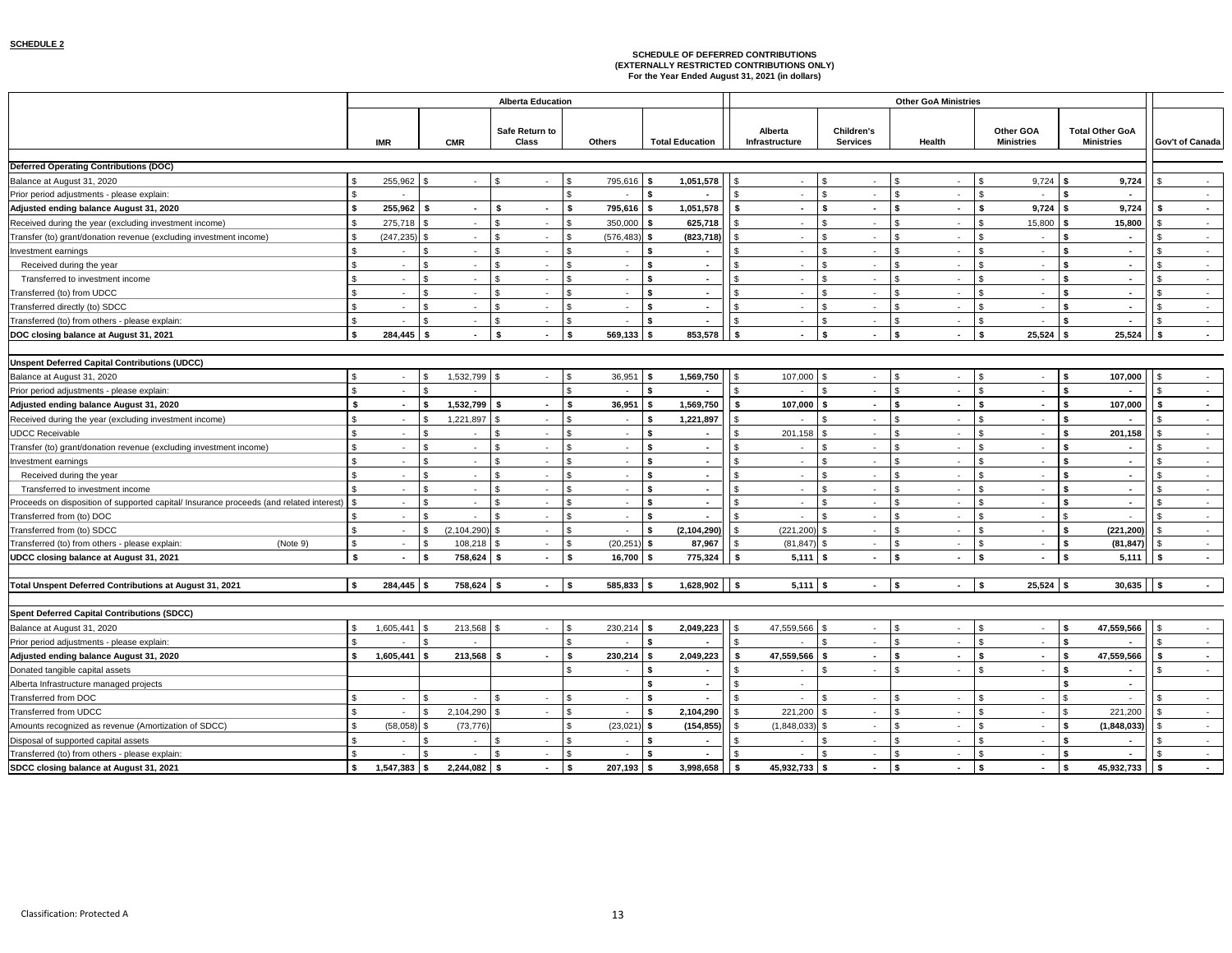|                                                                                                                             | <b>Other Sources</b>                          |     |            |                                |    |                          |
|-----------------------------------------------------------------------------------------------------------------------------|-----------------------------------------------|-----|------------|--------------------------------|----|--------------------------|
|                                                                                                                             | <b>Donations and</b><br>grants from<br>others |     | Other      | <b>Total other</b><br>sources  |    | Total                    |
|                                                                                                                             |                                               |     |            |                                |    |                          |
| <b>Deferred Operating Contributions (DOC)</b>                                                                               |                                               |     |            |                                |    |                          |
| Balance at August 31, 2020                                                                                                  | \$<br>×.                                      | \$  | 1,425,935  | \$<br>1,425,935                | \$ | 2,487,237                |
| Prior period adjustments - please explain:                                                                                  |                                               |     |            | \$                             | s  |                          |
| Adjusted ending balance August 31, 2020                                                                                     | \$<br>$\overline{a}$                          | \$  | 1,425,935  | \$<br>1,425,935                | \$ | 2,487,237                |
| Received during the year (excluding investment income)                                                                      | \$                                            | S   | 1,790,445  | \$<br>1,790,445                | \$ | 2,431,963                |
| Transfer (to) grant/donation revenue (excluding investment income)                                                          | \$                                            | S   | (797, 880) | \$<br>(797, 880)               | \$ | (1,621,598)              |
| Investment earnings                                                                                                         | \$                                            | \$  |            | \$                             | \$ |                          |
| Received during the year                                                                                                    | \$                                            | \$  | ×,         | \$                             | \$ |                          |
| Transferred to investment income                                                                                            | \$<br>٠                                       | \$  | ٠          | \$<br>٠                        | \$ | $\sim$                   |
| Transferred (to) from UDCC                                                                                                  | \$<br>÷                                       | \$  | ×          | \$<br>$\overline{\phantom{a}}$ | \$ | $\blacksquare$           |
| Transferred directly (to) SDCC                                                                                              | \$<br>$\overline{\phantom{a}}$                | \$  | (66, 051)  | \$<br>(66, 051)                |    | \$<br>(66, 051)          |
| Transferred (to) from others - please explain:                                                                              | \$<br>$\overline{\phantom{a}}$                | \$  |            | \$                             | \$ | $\blacksquare$           |
| DOC closing balance at August 31, 2021                                                                                      | \$<br>٠                                       | \$  | 2,352,449  | \$<br>2,352,449                | \$ | 3,231,551                |
|                                                                                                                             |                                               |     |            |                                |    |                          |
| Unspent Deferred Capital Contributions (UDCC)                                                                               |                                               |     |            |                                |    |                          |
| Balance at August 31, 2020                                                                                                  | \$<br>10,014                                  | \$  |            | \$<br>10,014                   | \$ | 1,686,764                |
| Prior period adjustments - please explain:                                                                                  |                                               | S   | ä,         | \$                             | \$ |                          |
| Adjusted ending balance August 31, 2020                                                                                     | \$<br>10,014                                  | \$  | ä,         | \$<br>10,014                   | \$ | 1,686,764                |
| Received during the year (excluding investment income)                                                                      | \$<br>180,938                                 | S   | ×.         | \$<br>180,938                  | \$ | 1,402,835                |
| <b>UDCC Receivable</b>                                                                                                      | \$                                            | \$  | ×.         | \$                             | \$ | 201,158                  |
|                                                                                                                             | \$                                            | \$  | ×,         | \$<br>19,352                   | \$ |                          |
| Transfer (to) grant/donation revenue (excluding investment income)<br>Investment earnings                                   | \$<br>19,352<br>ä,                            | \$  | ×,         | \$                             | \$ | 19,352<br>$\blacksquare$ |
| Received during the year                                                                                                    | \$                                            | S   |            | \$                             | \$ |                          |
|                                                                                                                             | \$<br>٠                                       | \$  | ٠          | \$<br>٠                        | \$ | $\sim$                   |
| Transferred to investment income<br>Proceeds on disposition of supported capital/ Insurance proceeds (and related interest) | \$                                            | \$  | ×,         | \$                             | \$ | $\blacksquare$           |
| Transferred from (to) DOC                                                                                                   | \$<br>ä,                                      | \$  | ×,         | \$                             | \$ | $\blacksquare$           |
| Transferred from (to) SDCC                                                                                                  | \$<br>(98, 164)                               | \$  |            | \$<br>(98, 164)                | \$ | (2, 423, 654)            |
| Transferred (to) from others - please explain:<br>(Note 9)                                                                  | \$<br>(6, 120)                                | \$  | ٠          | \$<br>(6, 120)                 | \$ |                          |
| UDCC closing balance at August 31, 2021                                                                                     | \$<br>106,020                                 | Ŝ   |            | \$<br>106,020                  | \$ | 886,455                  |
|                                                                                                                             |                                               |     |            |                                |    |                          |
| Total Unspent Deferred Contributions at August 31, 2021                                                                     | \$<br>106,020                                 | \$  | 2,352,449  | \$<br>2,458,469                | \$ | 4,118,006                |
| Spent Deferred Capital Contributions (SDCC)                                                                                 |                                               |     |            |                                |    |                          |
| Balance at August 31, 2020                                                                                                  | \$<br>248,379                                 | \$  | 79,623     | \$<br>328,002                  | \$ | 49,936,791               |
| Prior period adjustments - please explain:                                                                                  | \$                                            | S   |            | \$                             | \$ |                          |
| Adjusted ending balance August 31, 2020                                                                                     | \$<br>248,379                                 | Ś   | 79,623     | \$<br>328,002                  | \$ | 49,936,791               |
| Donated tangible capital assets                                                                                             | \$                                            | \$  |            | \$                             | \$ |                          |
| Alberta Infrastructure managed projects                                                                                     |                                               |     |            | \$                             | \$ |                          |
| <b>Transferred from DOC</b>                                                                                                 | \$                                            | \$  | 66,051     | \$<br>66.051                   | \$ | 66,051                   |
| <b>Transferred from UDCC</b>                                                                                                | \$<br>98,164                                  | \$  |            | \$<br>98,164                   | \$ | 2,423,654                |
| Amounts recognized as revenue (Amortization of SDCC)                                                                        | \$<br>(75, 956)                               | \$  | ٠          | \$<br>(75, 956)                | \$ | (2,078,844)              |
| Disposal of supported capital assets                                                                                        | \$                                            | \$  | ٠          | \$<br>٠                        | \$ | $\blacksquare$           |
| Transferred (to) from others - please explain:                                                                              | \$<br>ä,                                      | \$. | ×.         | \$<br>$\blacksquare$           | \$ | $\sim$                   |
| SDCC closing balance at August 31, 2021                                                                                     | \$<br>270,587                                 | \$  | 145,674    | \$<br>416,261                  | \$ | 50,347,652               |
|                                                                                                                             |                                               |     |            |                                |    |                          |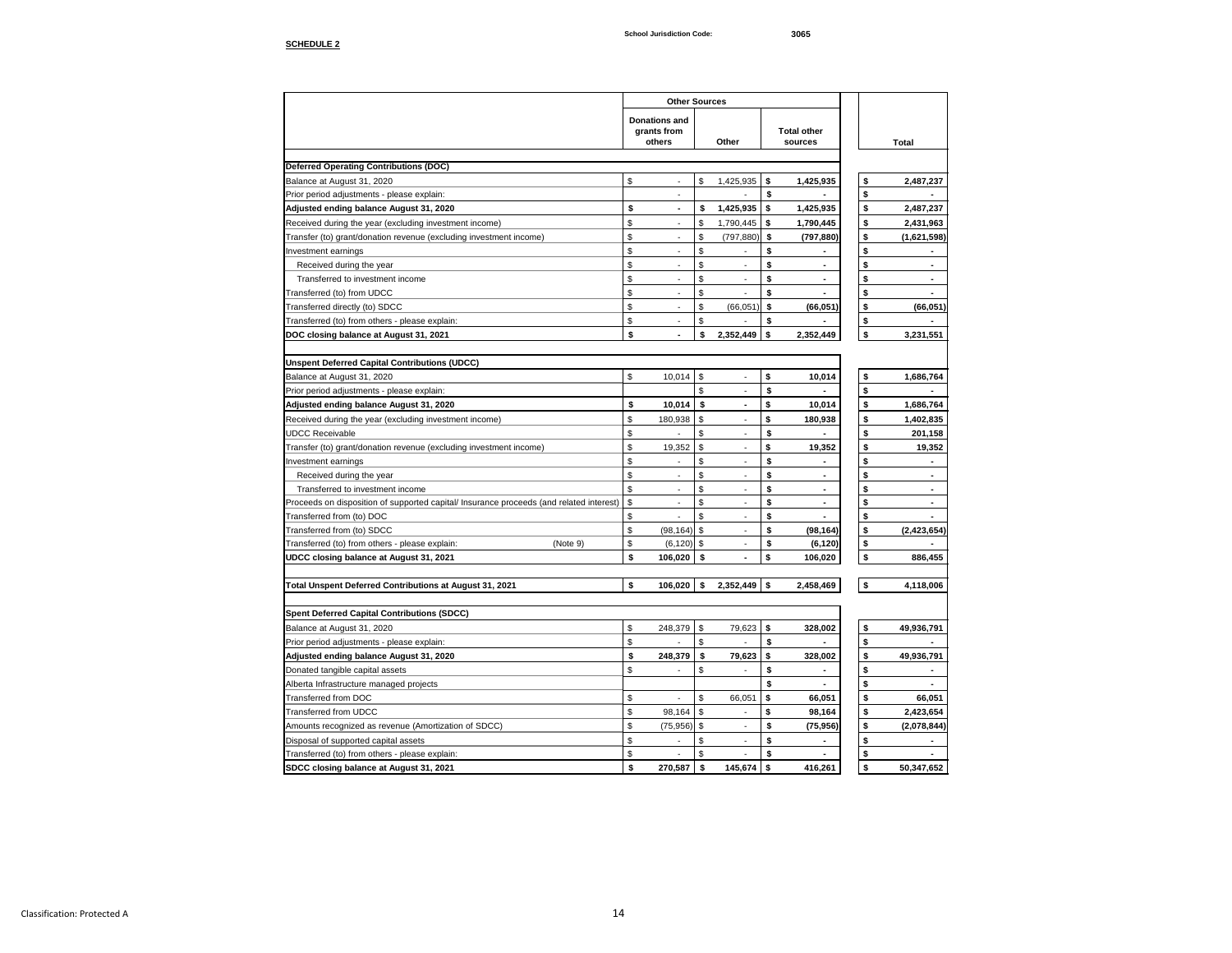#### **SCHEDULE OF PROGRAM OPERATIONS for the Year Ended August 31, 2021 (in dollars)**

|            |                                                     | 2021             |                    |                          |                         |                |                          |                |                     |                |                |            | 2020            |                |                            |          |                         |
|------------|-----------------------------------------------------|------------------|--------------------|--------------------------|-------------------------|----------------|--------------------------|----------------|---------------------|----------------|----------------|------------|-----------------|----------------|----------------------------|----------|-------------------------|
|            | <b>REVENUES</b>                                     |                  | <b>Instruction</b> |                          |                         |                | <b>Operations</b><br>and |                |                     | System         |                |            | <b>External</b> |                |                            |          |                         |
|            |                                                     |                  |                    |                          | Kindergarten to         |                |                          |                |                     |                |                |            |                 |                |                            |          |                         |
|            | <b>Alberta Education</b>                            | Pre Kindergarten |                    |                          | Grade 12                |                | <b>Maintenance</b>       |                | Transportation      |                | Administration |            | <b>Services</b> |                | <b>TOTAL</b>               |          | <b>TOTAL</b>            |
| (1)<br>(2) | Alberta Infrastructure                              |                  | $\sim$             | \$<br>$\mathbf{\hat{S}}$ | 17,347,383 \$<br>88.978 | l \$           | 2,182,237<br>2,237,101   | S.<br>\$       | 1,186,306<br>$\sim$ | \$.            | 1,453,689 \$   | \$.        | 104,601         | -\$<br>\$      | 22,274,216 \$<br>2.326.079 | l \$     | 20,068,780<br>1,842,484 |
| (3)        | Other - Government of Alberta                       | \$               |                    | \$                       | $51.813$ \ \$           |                |                          | \$             | $\blacksquare$      | \$             |                | \$         | 385,878         | \$             | 437,691                    | -\$      | 401,254                 |
| (4)        | Federal Government and First Nations                | \$               | $\sim$             | \$                       | $3,539,404$ \$          |                | 996,392                  | \$             | $\sim$              | \$.            |                | \$         | $\blacksquare$  | \$             | 4,535,796                  |          | 4,496,969               |
| (5)        | Other Alberta school authorities                    | \$               | $\sim$             | \$                       | 6,696                   | \$             | $\sim$                   | \$             | $\sim$              | \$.            | $\sim$         | \$.        | $\sim$          | \$             | 6,696                      |          | 77,270                  |
| (6)        | Out of province authorities                         | \$               |                    | \$                       |                         | \$             |                          | \$             |                     |                |                | \$         | $\blacksquare$  |                |                            |          |                         |
| (7)        | Alberta municipalities-special tax levies           | \$               |                    | \$                       |                         | $\mathfrak{L}$ | $\blacksquare$           | $\mathfrak{L}$ |                     | $\mathfrak{L}$ |                | \$         | $\blacksquare$  |                |                            |          | $\sim$                  |
| (8)        | Property taxes                                      | \$               |                    | \$                       |                         | $\mathfrak{L}$ |                          | \$             |                     | \$             |                | \$         |                 |                |                            |          |                         |
| (9)        | Fees                                                | \$               |                    | \$                       | 427,433                 |                |                          | \$.            |                     |                |                | \$         | 50.071          | \$             | 477.504                    |          | 819,906                 |
| (10)       | Sales of services and products                      | \$               |                    | \$                       |                         | \$             |                          | \$             | 30,350              | \$             |                | \$         | 413,538         | \$             | 443,888                    | . ጽ      | 1,949,206               |
| (11)       | Investment income                                   | $\mathbb{S}$     |                    | \$                       |                         | \$             |                          | \$             |                     |                | 87,874 \$      |            |                 | \$.            | 87,874                     | . ጽ      | 166,576                 |
| (12)       | Gifts and donations                                 | $\mathbb{S}$     |                    | \$                       | 153,629                 | \$             |                          | \$             |                     | $\mathfrak{S}$ |                | \$         | 97,613          | \$             | 251,242                    |          | 251,591                 |
| (13)       | Rental of facilities                                | \$               |                    | \$                       |                         | \$             | 71,181                   | \$             |                     | \$             |                | \$         |                 | \$             | 71,181                     | -S       | 87,319                  |
| (14)       | Fundraising                                         | \$               |                    | \$                       | 312                     | \$             |                          | \$             |                     |                |                | \$         | 18,470          | £.             | 18,782                     | . ጽ      | 186,951                 |
| (15)       | Gains on disposal of tangible capital assets        | \$               |                    | \$                       |                         | \$             | 479,023                  | $\mathfrak{L}$ |                     | \$             |                | \$         |                 |                | 479,023                    |          | 2,700                   |
| (16)       | Other                                               | \$               |                    | \$                       |                         | \$             | 96,554                   | \$             |                     | \$             | $56,354$ \$    |            |                 | \$             | 152,908 \$                 |          | 8,847                   |
| (17)       | <b>TOTAL REVENUES</b>                               | $\mathbf{s}$     |                    | \$                       | 21,615,648              | l \$           | 6,062,488                | $\mathbf{s}$   | 1,216,656           | \$.            | 1,597,917 \$   |            | 1,070,171       | \$             | 31,562,880                 | <b>S</b> | 30,359,853              |
|            |                                                     |                  |                    |                          |                         |                |                          |                |                     |                |                |            |                 |                |                            |          |                         |
|            | <b>EXPENSES</b>                                     |                  |                    |                          |                         |                |                          |                |                     |                |                |            |                 |                |                            |          |                         |
| (18)       | Certificated salaries                               | \$               |                    | \$                       | 12,759,804              |                |                          |                |                     | \$             | $394,316$ \$   |            |                 | \$             | 13,154,120 \$              |          | 13,873,988              |
| (19)       | Certificated benefits                               | $\mathbb{S}$     |                    | \$                       | 2,844,130               |                |                          |                |                     | $\mathbf{\$}$  | $42,355$ \$    |            |                 | $\mathfrak{L}$ | 2,886,485                  | <b>S</b> | 3,081,368               |
| (20)       | Non-certificated salaries and wages                 | \$               |                    | \$                       | $1,948,073$ \$          |                | 946,363                  | $\sqrt{3}$     | 606,654             | \$             | 711,583 \$     |            | 398,700         | \$             | $4,611,373$ \$             |          | 4,067,191               |
| (21)       | Non-certificated benefits                           | \$               |                    | \$                       | 459.252 \$              |                | 205,889                  | <b>S</b>       | 116,685             | \$.            | 140,657 \$     |            | 96,896          | \$             | 1,019,379                  | l \$     | 954,011                 |
| (22)       | <b>SUB - TOTAL</b>                                  | \$               |                    | \$                       | 18,011,259 \$           |                | 1,152,252                | \$             | 723,339             | \$             | $1,288,911$ \$ |            | 495,596         | \$             | 21,671,357                 | \$       | 21,976,558              |
| (23)       | Services, contracts and supplies                    | \$               |                    | \$                       | $1,266,105$ \$          |                | 1,785,252                | \$             | 365,567             | \$             | 296,802 \$     |            | 568,254         | \$             | 4,281,980                  |          | 5,950,759               |
| (24)       | Amortization of supported tangible capital assets   | \$               |                    | \$                       | 88,978 \$               |                | 1,989,866                | <b>S</b>       |                     |                |                | \$         |                 | \$             | 2,078,844                  | . ጽ      | 1,922,228               |
| (25)       | Amortization of unsupported tangible capital assets | \$               |                    | \$                       | 163,624 \$              |                | 66,509                   | \$             | 148,435             | \$             |                | \$         | $\blacksquare$  | \$             | 378,568                    | l \$     | 354,181                 |
| (26)       | Supported interest on capital debt                  | \$               |                    | \$                       |                         | \$             |                          | \$             |                     | $\mathfrak{L}$ |                | \$         | $\blacksquare$  | \$             |                            |          | 17,819                  |
| (27)       | Unsupported interest on capital debt                | \$               |                    | \$                       |                         | \$             | $\mathbf{r}$             |                |                     | $\mathfrak{S}$ |                | \$         | $\sim$          | \$             |                            | ፍ        |                         |
| (28)       | Other interest and finance charges                  | \$               | $\sim$             | \$                       | $\overline{a}$          | \$             |                          | \$.            | $\sim$              | \$             | 1,171          | \$         | $\blacksquare$  | $\mathfrak{L}$ | 1,171                      |          | 32,337                  |
| (29)       | Losses on disposal of tangible capital assets       | \$               |                    | \$                       | ٠                       | \$             | 475,930                  | \$             |                     | \$             | $\sim$         | \$         | $\blacksquare$  | \$             | 475,930                    |          | 183,948                 |
| (30)       | Other expense                                       | \$               |                    | \$                       |                         |                |                          | \$             |                     | $\mathfrak{S}$ |                | \$         |                 |                |                            |          |                         |
| (31)       | <b>TOTAL EXPENSES</b>                               | \$               |                    | \$                       | 19,529,966              | l \$           | 5,469,809                | $\sqrt{3}$     | 1,237,341           | \$             | 1,586,884      | $\sqrt{3}$ | 1,063,850       | \$             | 28,887,850                 |          | 30,437,830              |
| (32)       | <b>OPERATING SURPLUS (DEFICIT)</b>                  | \$               |                    | $\mathbb{S}$             | $2,085,682$ \$          |                | 592,679 \$               |                | $(20.685)$ \$       |                | $11.033$ \$    |            | $6.321$ \$      |                | 2,675,030 \$               |          | (77, 977)               |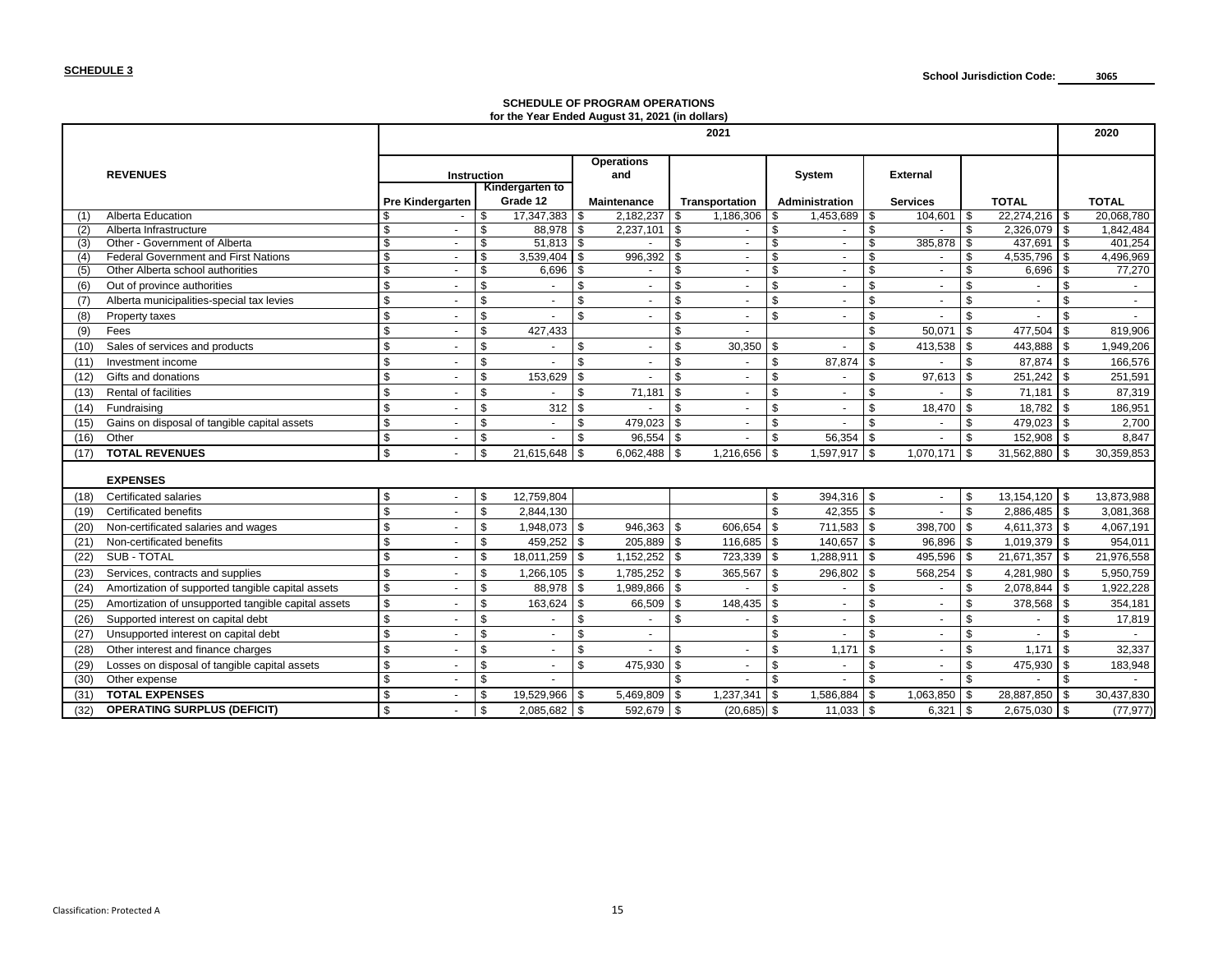**SCHEDULE 4 School Jurisdiction Code:** 3065

| <b>EXPENSES</b>                         | Custodial            | Maintenance         |     | <b>Utilities</b><br>and<br>Telecomm. |     | <b>Expensed IMR/CMR,</b><br><b>Modular Unit</b><br><b>Relocations &amp;</b><br><b>Lease Payments</b> |                | <b>Facility Planning &amp;</b><br><b>Operations</b><br>Administration |                | <b>Unsupported</b><br>Amortization<br>& Other<br><b>Expenses</b> |    | Supported<br><b>Capital &amp; Debt</b><br><b>Services</b> |              | 2021<br><b>TOTAL</b><br><b>Operations and</b><br>Maintenance | <b>2020 TOTAL</b><br>Operations and<br><b>Maintenance</b> |
|-----------------------------------------|----------------------|---------------------|-----|--------------------------------------|-----|------------------------------------------------------------------------------------------------------|----------------|-----------------------------------------------------------------------|----------------|------------------------------------------------------------------|----|-----------------------------------------------------------|--------------|--------------------------------------------------------------|-----------------------------------------------------------|
| Non-certificated salaries and wages     | \$<br>640,424        | \$<br>$190, 198$ \$ |     |                                      | \$  |                                                                                                      | $\mathfrak{L}$ | 115,741                                                               |                |                                                                  |    |                                                           | \$           | 946,363                                                      | \$<br>896,938                                             |
| Non-certificated benefits               | 149,899 \$           | $35,829$ \$         |     | ×.                                   | \$  |                                                                                                      |                | 20,161                                                                |                |                                                                  |    |                                                           | \$           | 205,889 \$                                                   | 216,770                                                   |
| <b>SUB-TOTAL REMUNERATION</b>           | \$<br>790,323 \$     | 226,027 \$          |     |                                      | \$. |                                                                                                      |                | 135,902                                                               |                |                                                                  |    |                                                           | \$           | $1,152,252$ \$                                               | 1,113,708                                                 |
| Supplies and services                   | \$<br>450,223        | \$<br>188,371       | l s |                                      | \$  | 247,235 \$                                                                                           |                | 101,490                                                               |                |                                                                  |    |                                                           | s.           | 987,319 \$                                                   | 1,314,698                                                 |
| Electricity                             |                      |                     | \$  | 300,300                              |     |                                                                                                      |                |                                                                       |                |                                                                  |    |                                                           | \$           | 300,300 \$                                                   | 406,120                                                   |
| Natural gas/heating fuel                |                      |                     | \$  | 183,307                              |     |                                                                                                      |                |                                                                       |                |                                                                  |    |                                                           | \$           | 183,307 \$                                                   | 181,197                                                   |
| Sewer and water                         |                      |                     | £.  | 73,278                               |     |                                                                                                      |                |                                                                       |                |                                                                  |    |                                                           | \$           | $73,278$ \$                                                  | 78,245                                                    |
| Telecommunications                      |                      |                     | \$  | $\overline{\phantom{a}}$             |     |                                                                                                      |                |                                                                       |                |                                                                  |    |                                                           | \$           |                                                              | \$                                                        |
| Insurance                               |                      |                     |     |                                      |     |                                                                                                      | \$             | 241,048                                                               |                |                                                                  |    |                                                           | \$           | 241,048 \$                                                   | 351,295                                                   |
| ASAP maintenance & renewal payments     |                      |                     |     |                                      |     |                                                                                                      |                |                                                                       |                |                                                                  | S  | $\sim$                                                    | \$           | ٠                                                            | \$<br>$\sim$                                              |
| Amortization of tangible capital assets |                      |                     |     |                                      |     |                                                                                                      |                |                                                                       |                |                                                                  |    |                                                           |              |                                                              |                                                           |
| Supported                               |                      |                     |     |                                      |     |                                                                                                      |                |                                                                       |                |                                                                  | \$ | 1,989,866 \$                                              |              | 1,989,866 \$                                                 | 1,866,141                                                 |
| Unsupported                             |                      |                     |     |                                      |     |                                                                                                      |                |                                                                       | \$             | 66,509                                                           |    |                                                           | \$           | 66,509 \$                                                    | 59,288                                                    |
| TOTAL AMORTIZATION                      |                      |                     |     |                                      |     |                                                                                                      |                |                                                                       | $\mathfrak{s}$ | 66,509 \$                                                        |    | 1,989,866 \$                                              |              | $2,056,375$ \$                                               | 1,925,429                                                 |
| Interest on capital debt                |                      |                     |     |                                      |     |                                                                                                      |                |                                                                       |                |                                                                  |    |                                                           |              |                                                              |                                                           |
| Supported                               |                      |                     |     |                                      |     |                                                                                                      |                |                                                                       |                |                                                                  | S  | $\sim$                                                    | \$           | ٠                                                            | \$<br>17,819                                              |
| Unsupported                             |                      |                     |     |                                      |     |                                                                                                      |                |                                                                       | \$             | ٠                                                                |    |                                                           | £.           | ٠                                                            | \$<br>$\sim$                                              |
| Lease payments for facilities           |                      |                     |     |                                      | \$. |                                                                                                      |                |                                                                       |                |                                                                  |    |                                                           | \$           | ٠                                                            | \$<br>$\sim$                                              |
| Other interest charges                  |                      |                     |     |                                      |     |                                                                                                      |                |                                                                       | \$             | ٠                                                                |    |                                                           | \$           | ٠                                                            | \$<br>$\sim$                                              |
| Losses on disposal of capital assets    |                      |                     |     |                                      |     |                                                                                                      |                |                                                                       | \$.            | 475,930                                                          |    |                                                           | $\mathbf{s}$ | 475,930 \$                                                   | 168,157                                                   |
| <b>TOTAL EXPENSES</b>                   | \$<br>$1,240,546$ \$ | 414,398 \$          |     | 556,885 \$                           |     | 247,235 \$                                                                                           |                | 478,440 \$                                                            |                | 542,439 \$                                                       |    | 1,989,866 \$                                              |              | 5,469,809 \$                                                 | 5,556,668                                                 |

#### **SCHEDULE OF OPERATIONS AND MAINTENANCE for the Year Ended August 31, 2021 (in dollars)**

| <b>SQUARE METRES</b> |  |  |  |  |  |  |          |          |  |  |
|----------------------|--|--|--|--|--|--|----------|----------|--|--|
| School buildings     |  |  |  |  |  |  | 31,626.0 | 31,626.0 |  |  |
| Non school buildings |  |  |  |  |  |  | 1,008.0  | 0.800,   |  |  |

**Notes:**

Custodial: All expenses related to activities undertaken to keep the school environment and maintenance shops clean and safe.

Maintenance: All expenses associated with the repair, replacement, enhancement and minor construction of buildings, grounds and equipment components. This includes regular and preventative maintenance undertaken to ensure components reach or exceed their life cycle and the repair of broken components. Maintenance expenses exclude operational costs related to expensed Infrastructure Maintenance Renewal (IMR), CMR & Modular Unit relocations, as they are reported on separately.

Utilities & Telecommunications: All expenses related to electricity, natural gas and other heating fuels, sewer and water and all forms of telecommunications.

vensed IMR, CMR & Modular Unit Relocation & Lease Payments: All operational expenses associated with non-capitalized IMR and CMR projects, modular unit (portable) relocation, and payments on leased facilities.

Facility Planning & Operations Administration: All expenses related to the administration of operations and maintenance including (but not limited to) contract administration, clerical functions, negotiations, supervision employees & contractors, school facility planning & project 'administration', administration of joint-use agreements, and all expenses related to ensuring compliance with health and safety standards, codes and government regulations.

Unsupported Amortization & Other Expenses: All expenses related to unsupported capital assets amortization and interest on unsupported capital debt.

**Supported Capital & Debt Services:** All expenses related to supported capital assets amortization and interest on supported capital debt.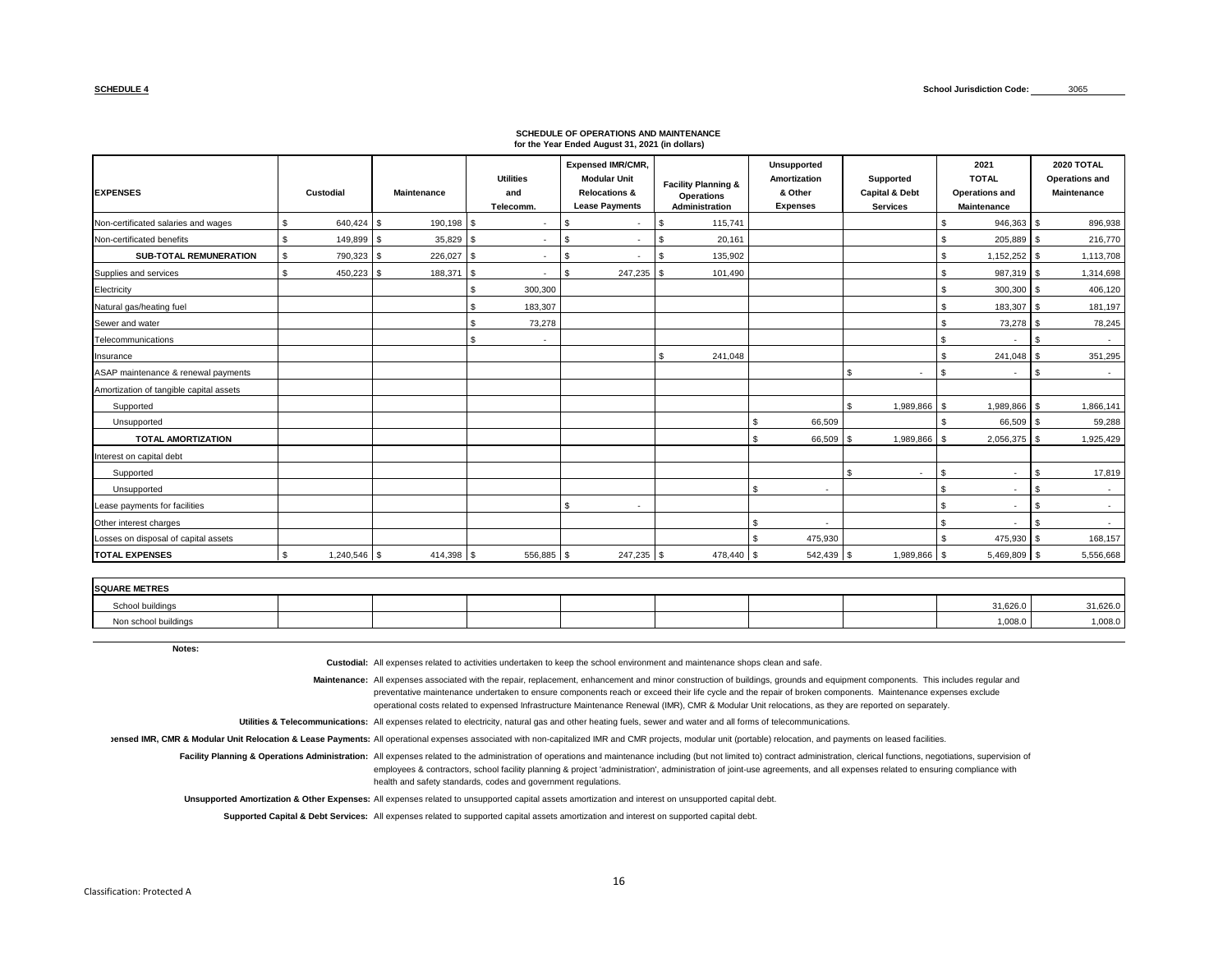#### **SCHEDULE OF CASH, CASH EQUIVALENTS, AND PORTFOLIO INVESTMENTS for the Year Ended August 31, 2021 (in dollars)**

| <b>Cash &amp; Cash Equivalents</b>          |                                                  | 2021             |                      | 2020              |
|---------------------------------------------|--------------------------------------------------|------------------|----------------------|-------------------|
|                                             | Average<br><b>Effective</b><br>(Market)<br>Yield | Cost             | Amortized<br>Cost    | Amortized<br>Cost |
| Cash                                        |                                                  | 409,564<br>\$    | Ŝ.<br>409,564 \$     | 759,021           |
| Cash equivalents                            |                                                  |                  |                      |                   |
| Government of Canada, direct and quaranteed | 0.00%                                            |                  |                      |                   |
| Provincial, direct and quaranteed           | 0.00%                                            |                  |                      |                   |
| Corporate                                   | 0.00%                                            |                  |                      |                   |
| Other, including GIC's                      | 0.93%                                            | 10.084.834       | 10,084,834           | 7,017,515         |
| Total cash and cash equivalents             |                                                  | 10,494,398<br>£. | 10,494,398 \$<br>\$. | 7,776,536         |

See Note 3 for additional detail.

| <b>Portfolio Investments</b>       |                                                  |                        | 2021              |                         | 2020                    |  |  |
|------------------------------------|--------------------------------------------------|------------------------|-------------------|-------------------------|-------------------------|--|--|
|                                    | Average<br><b>Effective</b><br>(Market)<br>Yield | Cost                   | <b>Fair Value</b> | <b>Balance</b>          | <b>Balance</b>          |  |  |
| Interest-bearing securities        |                                                  |                        |                   |                         |                         |  |  |
| Deposits and short-term securities | 0.00%                                            | \$                     | \$                | \$                      | \$                      |  |  |
| Bonds and mortgages                | 0.00%                                            |                        |                   |                         |                         |  |  |
|                                    | 0.00%                                            |                        |                   |                         |                         |  |  |
| <b>Equities</b>                    |                                                  |                        |                   |                         |                         |  |  |
| Canadian equities                  | 0.00%                                            | \$                     | \$                | \$                      | \$                      |  |  |
| Global developed equities          | 0.00%                                            |                        |                   |                         |                         |  |  |
| Emerging markets equities          | 0.00%                                            |                        |                   |                         |                         |  |  |
| Private equities                   | 0.00%                                            |                        |                   |                         |                         |  |  |
| Pooled investment funds            | 0.00%                                            | 87,000                 | 128,301           | 128,301                 | 106,907                 |  |  |
| Total fixed income securities      | 0.00%                                            | 87,000                 | 128,301           | 128,301                 | 106,907                 |  |  |
| Other                              |                                                  |                        |                   |                         |                         |  |  |
| #REF!                              | 0.00%                                            | \$                     | \$                | \$                      | \$                      |  |  |
| #REF!                              | 0.00%                                            |                        |                   |                         |                         |  |  |
| #REF!                              | 0.00%                                            |                        |                   |                         |                         |  |  |
| #REF!                              | 0.00%                                            |                        |                   |                         |                         |  |  |
| <b>Total equities</b>              | 0.00%                                            |                        |                   |                         |                         |  |  |
| Total portfolio investments        | 0.00%                                            | 87.000<br>$\mathbf{s}$ | 128.301<br>\$     | $\mathbf{s}$<br>128.301 | $\mathbb{S}$<br>106,907 |  |  |

#### See Note 5 for additional detail.

| <b>Portfolio investments</b>       | 2021 | 2020                   |
|------------------------------------|------|------------------------|
| Operating                          |      |                        |
| Cost                               | S    | 87,000<br>87,000<br>\$ |
| Unrealized gains and losses        |      | 19,907<br>41,301       |
|                                    |      | 128,301<br>106,907     |
| <b>Endowments</b>                  |      |                        |
| Cost                               | \$   | S                      |
| Unrealized gains and losses        |      |                        |
| Deferred revenue                   |      |                        |
|                                    |      |                        |
| <b>Total portfolio investments</b> |      | 128.301<br>106.907     |

*The following represents the maturity structure for portfolio investments based on principal amount:*

|                | 2021   | 2020   |
|----------------|--------|--------|
| Under 1 year   | 0.0%   | 0.0%   |
| 1 to 5 years   | 0.0%   | 0.0%   |
| 6 to 10 years  | 0.0%   | 0.0%   |
| 11 to 20 years | 0.0%   | 0.0%   |
| Over 20 years  | 100.0% | 100.0% |
|                | 100.0% | 100.0% |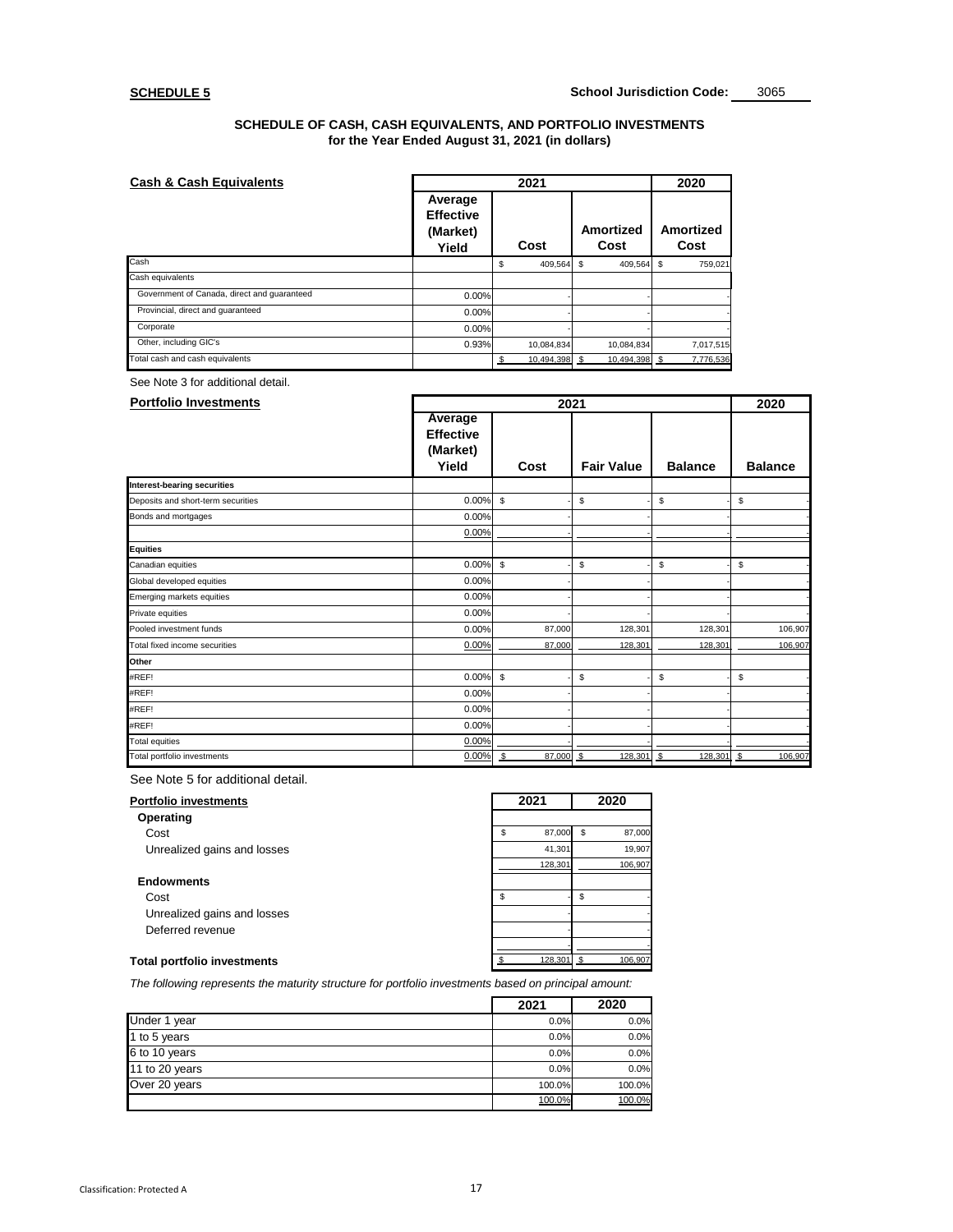# **SCHEDULE 6 School Jurisdiction Code:** 3065

#### **SCHEDULE OF TANGIBLE CAPITAL ASSETS For the Year Ended August 31, 2021 (in dollars)**

| <b>Tangible Capital Assets</b>            |    | 2021          |      |            |      |                 |      |                  |     |                 |      |                 |  |              |     | 2020        |
|-------------------------------------------|----|---------------|------|------------|------|-----------------|------|------------------|-----|-----------------|------|-----------------|--|--------------|-----|-------------|
|                                           |    |               |      |            |      |                 |      |                  |     |                 |      | Computer        |  |              |     |             |
|                                           |    |               |      | Work In    |      |                 |      |                  |     |                 |      | Hardware &      |  | <b>Total</b> |     | Total       |
|                                           |    | Land          |      | Progress*  |      | Buildings**     |      | <b>Equipment</b> |     | <b>Vehicles</b> |      | <b>Software</b> |  |              |     |             |
| Estimated useful life                     |    |               |      |            |      | 25-50 Years     |      | 5-10 Years       |     | 5-10 Years      |      | 3-5 Years       |  |              |     |             |
| <b>Historical cost</b>                    |    |               |      |            |      |                 |      |                  |     |                 |      |                 |  |              |     |             |
| Beginning of year                         | \$ | 960,825       | -\$  | 247,941    | -\$  | 77,662,947      | -\$  | 5,387,271        | \$  | 2,261,833       | \$   | 3,163,667       |  | 89,684,483   |     | 90,542,293  |
| Prior period adjustments                  |    |               |      |            |      |                 |      |                  |     |                 |      |                 |  |              |     |             |
| Additions                                 |    | 79,940        |      | 220,802    |      | 2,323,274       |      | 152,673          |     | 321,105         |      | 26,008          |  | 3,123,802    |     | 2,855,627   |
| Transfers in (out)                        |    |               |      |            |      |                 |      |                  |     |                 |      |                 |  |              |     |             |
| Less disposals including write-offs       |    |               |      | (468, 743) |      | (65, 841)       |      |                  |     | (269, 767)      |      |                 |  | (804, 351)   |     | (3,713,437) |
| Historical cost, August 31, 2021          | \$ | $.040.765$ \$ |      | $(0)$ \$   |      | 79,920,380      | - \$ | 5,539,944 \$     |     | 2,313,171       | - \$ | 3,189,675       |  | 92,003,934   |     | 89,684,483  |
| <b>Accumulated amortization</b>           |    |               |      |            |      |                 |      |                  |     |                 |      |                 |  |              |     |             |
| Beginning of year                         | \$ |               |      |            | \$   | 26,671,481      | - \$ | 4,652,633        | \$  | 1,383,909       | \$   | 2,846,945       |  | 35,554,968   |     | 35,997,530  |
| Prior period adjustments                  |    |               |      |            |      |                 |      |                  |     |                 |      |                 |  |              |     |             |
| Amortization                              |    |               |      |            |      | 2,041,986       |      | 94,778           |     | 182,699         |      | 137,949         |  | 2,457,412    |     | 2,276,409   |
| Other additions                           |    |               |      |            |      |                 |      |                  |     |                 |      |                 |  |              |     |             |
| Transfers in (out)                        |    |               |      |            |      |                 |      |                  |     |                 |      |                 |  |              |     |             |
| Less disposals including write-offs       |    |               |      |            |      | (36, 126)       |      |                  |     | (269, 767)      |      |                 |  | (305, 893)   |     | (2,718,971) |
| Accumulated amortization, August 31, 2021 | \$ |               |      |            | \$   | 28,677,341      | - \$ | 4,747,411        | -\$ | 1,296,841       | \$   | 2,984,894       |  | 37,706,487   |     | 35,554,968  |
| Net Book Value at August 31, 2021         | \$ | $.040.765$ \$ |      | (0)        | - \$ | $51,243,039$ \$ |      | 792,533          | -\$ | 1,016,330 \$    |      | 204,781         |  | 54,297,447   |     |             |
| Net Book Value at August 31, 2020         | ৬  | 960,825       | - \$ | 247,941    |      | 50,991,466      |      | 734,638          |     | 877,924         |      | 316,722         |  |              | - 5 | 54,129,515  |

|                                                  | $202^{\circ}$ | 2020 |
|--------------------------------------------------|---------------|------|
| Total cost of assets under capital lease         |               |      |
| Total amortization of assets under capital lease |               | - 17 |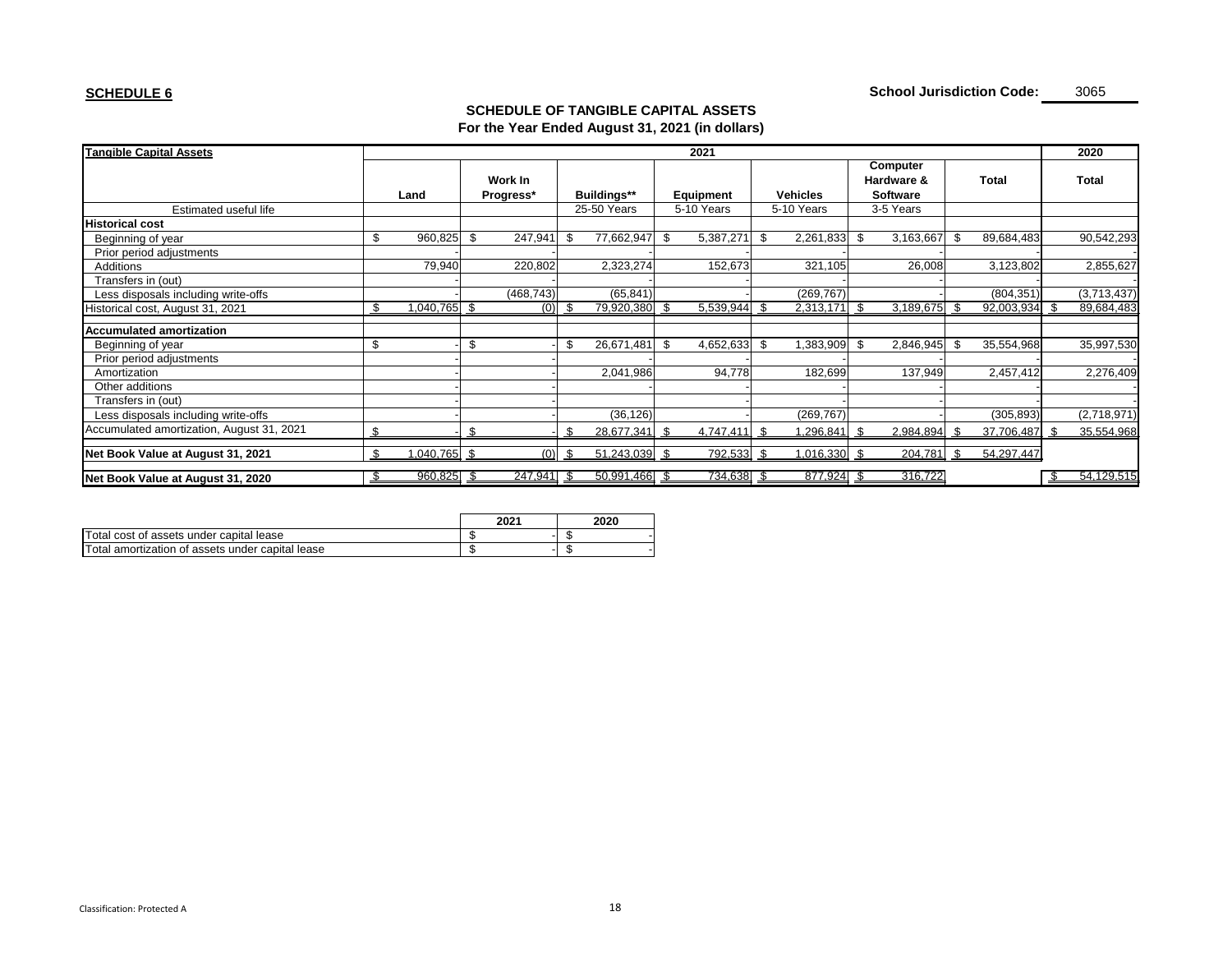#### **SCHEDULE 7 School Jurisdiction Code:** 3065

#### **SCHEDULE OF REMUNERATION AND MONETARY INCENTIVES**

#### **For the Year Ended August 31, 2021 (in dollars)**

|                                            |                          |              |                 |                   | Performance     |                     | <b>Other Accrued</b>       |                 |
|--------------------------------------------|--------------------------|--------------|-----------------|-------------------|-----------------|---------------------|----------------------------|-----------------|
| <b>Board Members:</b>                      | FTE                      | Remuneration | <b>Benefits</b> | <b>Allowances</b> | <b>Bonuses</b>  | ERIP's / Other Paid | <b>Unpaid Benefits (1)</b> | <b>Expenses</b> |
| Chair: Carol Picard                        | 1.00                     | \$16,964     | \$780           | \$0               |                 |                     | \$0                        | \$951           |
| Arlene Rheaume                             | 1.00                     | \$14,459     | \$0             | \$0               |                 |                     | \$0                        | \$43            |
| Jen Smith                                  | 1.00                     | \$18,035     | \$0             | \$0               |                 |                     | \$0                        | \$983           |
| <b>Luke Sunderland</b>                     | 1.00                     | \$10,340     | \$427           | \$0               |                 |                     | \$0                        | \$0             |
| <b>Scott Rowed</b>                         | 1.00                     | \$15,304     | \$1             | \$0               |                 |                     | \$0                        | \$1,320         |
|                                            | $\blacksquare$           | \$0          | \$0             | \$0               |                 |                     | \$0                        | \$0             |
|                                            | $\sim$                   | \$0          | \$0             | \$0               |                 |                     | \$0                        | \$0             |
|                                            | $\sim$                   | \$0          | \$0             | \$0               |                 |                     | \$0                        | \$0             |
|                                            | $\overline{\phantom{a}}$ | \$0          | \$0             | \$0               |                 |                     | \$0                        | \$0             |
|                                            | $\overline{\phantom{a}}$ | \$0          | \$0             | \$0               |                 |                     | \$0                        | \$0             |
|                                            | $\overline{\phantom{a}}$ | \$0          | \$0             | \$0               |                 |                     | \$0                        | \$0             |
|                                            | $\sim$                   | \$0          | \$0             | \$0               |                 |                     | \$0                        | \$0             |
|                                            | $\blacksquare$           | \$0          | \$0             | \$0               |                 |                     | \$0                        | \$0             |
| <b>Subtotal</b>                            | 5.00                     | \$75,102     | \$1,209         | \$0               |                 |                     | \$0                        | \$3,297         |
|                                            |                          |              |                 |                   |                 |                     |                            |                 |
| Christopher MacPhee, Superintendent        | 1.00                     | \$253,157    | \$37,038        | \$7,200           | \$0             | \$14,004            | \$29,131                   | \$14,373        |
| Michel (Mike) Guindon, Secretary-Treasurer | 1.00                     | \$149,563    | \$29,775        | \$4,800           | \$0             | \$0                 | \$8,427                    | \$7,528         |
|                                            |                          | \$0          | \$0             | \$0               | \$0             | \$0                 | \$0                        | \$0             |
|                                            |                          | \$0          | \$0             | \$0               | $\overline{30}$ | \$0                 | \$0                        | \$0             |
|                                            |                          | \$0          | \$0             | \$0               | \$0             | \$0                 | \$0                        | \$0             |
|                                            |                          | \$0          | \$0             | \$0               | \$0             | \$0                 | \$0                        | \$0             |
|                                            |                          |              |                 |                   |                 |                     |                            |                 |
| Certificated                               |                          | \$12,900,963 | \$2,799,112     | \$0               | \$0             | \$0                 | \$0                        |                 |
| School based                               | 126.50                   |              |                 |                   |                 |                     |                            |                 |
| Non-School based                           | 5.20                     |              |                 |                   |                 |                     |                            |                 |
| Non-certificated                           |                          | \$4,386,708  | \$975,168       | \$0               | \$0             | \$0                 | \$0                        |                 |
| Instructional                              | 51.88                    |              |                 |                   |                 |                     |                            |                 |
| Plant Operations & Maintenance             | 21.74                    |              |                 |                   |                 |                     |                            |                 |
| Transportation                             | 20.00                    |              |                 |                   |                 |                     |                            |                 |
| Other                                      | 8.80                     |              |                 |                   |                 |                     |                            |                 |
|                                            |                          |              |                 |                   |                 |                     |                            |                 |
| <b>TOTALS</b>                              | 241.12                   | \$17,765,493 | \$3,842,302     | \$12,000          | \$0             | \$14,004            | \$37,558                   | \$25,199        |

(1) Other Accrued Unpaid Benefits Include: Please describe Other Accrued Unpaid Benefits

Christopher MacPhee was reimbursed expenses totalling \$14,373 for the following: International Student Recruitment: \$4,014 Operational: \$10,359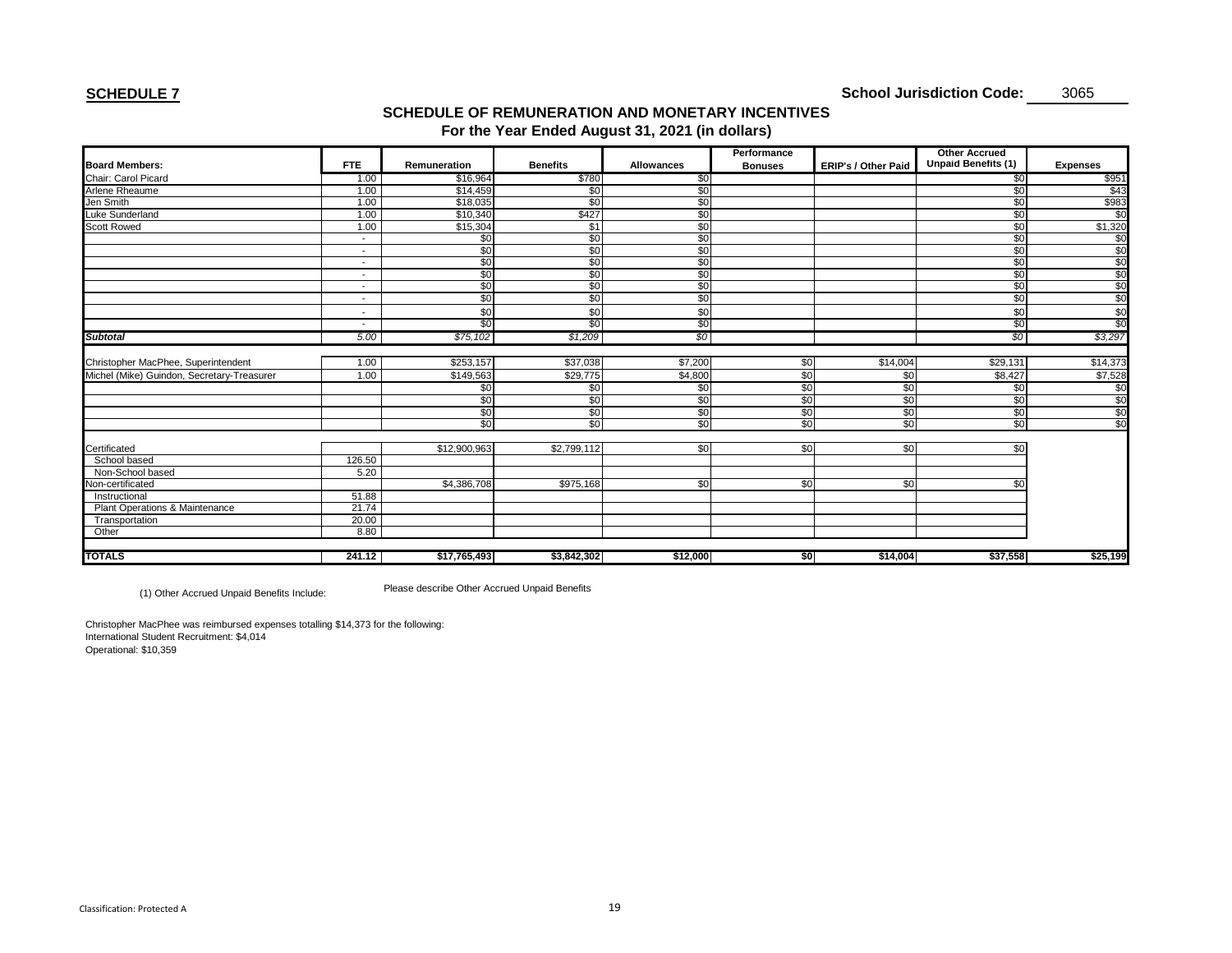#### **School Jurisdiction Code:** 3065

#### **SCHEDULE 8**

#### **UNAUDITED SCHEDULE OF FEES For the Year Ended August 31, 2021 (in dollars)**

|                                                                                                                                                                            | <b>Actual Fees</b><br>Collected<br>2019/2020 | <b>Budgeted Fee</b><br><b>Revenue 2020/2021</b> | (A) Actual Fees<br><b>Collected</b><br>2020/2021 | (B) Unspent<br>September 1,<br>2020* | (C) Funds Raised<br>to Defray Fees<br>2020/2021 | (D) Expenditures<br>2020/2021 | $(A) + (B) + (C) - (D)$<br><b>Unspent Balance</b><br>at August 31, 2021* |
|----------------------------------------------------------------------------------------------------------------------------------------------------------------------------|----------------------------------------------|-------------------------------------------------|--------------------------------------------------|--------------------------------------|-------------------------------------------------|-------------------------------|--------------------------------------------------------------------------|
| <b>Transportation Fees</b>                                                                                                                                                 | $\overline{50}$                              | $\overline{50}$                                 | \$0                                              | \$0                                  | $\overline{50}$                                 | \$0                           | \$0                                                                      |
| <b>Basic Instruction Fees</b>                                                                                                                                              |                                              |                                                 |                                                  |                                      |                                                 |                               |                                                                          |
| Basic instruction supplies                                                                                                                                                 | \$0                                          | \$0                                             | \$0                                              | \$0                                  | \$0                                             | \$0                           | \$0                                                                      |
| <b>Fees to Enhance Basic Instruction</b>                                                                                                                                   |                                              |                                                 |                                                  |                                      |                                                 |                               |                                                                          |
| Technology user fees                                                                                                                                                       | \$6,623                                      | \$6,500                                         | \$6,437                                          | \$4,722                              | \$0                                             | \$5,624                       | \$5,535                                                                  |
| Alternative program fees                                                                                                                                                   | $\overline{50}$                              | $\overline{50}$                                 | \$0                                              | \$0                                  | \$0                                             | \$0                           | \$0                                                                      |
| Fees for optional courses                                                                                                                                                  | \$201,998                                    | \$295,000                                       | \$278,081                                        | $\overline{50}$                      | $\sqrt{50}$                                     | \$263,870                     | \$14,211                                                                 |
| <b>Activity fees</b>                                                                                                                                                       | \$118,855                                    | \$130,000                                       | \$93,861                                         | \$0                                  | $\overline{50}$                                 | \$100,686                     | \$0                                                                      |
| Early childhood services                                                                                                                                                   | \$0                                          | \$0                                             | \$0                                              | \$0                                  | \$0                                             | \$0                           | \$0                                                                      |
| Other fees to enhance education                                                                                                                                            | \$0                                          | \$0                                             | \$0                                              | \$0                                  | \$0                                             | \$0                           | \$0                                                                      |
| <b>Non-Curricular fees</b>                                                                                                                                                 |                                              |                                                 |                                                  |                                      |                                                 |                               |                                                                          |
| <b>Extracurricular fees</b>                                                                                                                                                | \$344,623                                    | \$540,000                                       | \$8,030                                          | \$2,754                              | \$0                                             | \$5,915                       | \$4,869                                                                  |
| Non-curricular travel                                                                                                                                                      | \$0                                          | \$0                                             | \$0                                              | \$0                                  | $\overline{50}$                                 | \$0                           | \$0                                                                      |
| Lunch supervision and noon hour activity fees                                                                                                                              | \$147,807                                    | \$130,000                                       | \$91,095                                         | \$6,270                              | \$0                                             | \$155,009                     | $\sqrt{6}$                                                               |
| Non-curricular goods and services                                                                                                                                          | \$0                                          | \$0                                             | \$0                                              | \$0                                  | $\sqrt{50}$                                     | \$0                           | \$0                                                                      |
| <b>Other Fees</b>                                                                                                                                                          | \$0                                          | \$0                                             | \$0                                              | $\overline{30}$                      | \$0                                             | \$0                           | \$0                                                                      |
| <b>TOTAL FEES</b>                                                                                                                                                          | \$819,906                                    | \$1,101,500                                     | \$477,504                                        | \$13,746                             | \$0                                             | \$531,104                     | \$24,615                                                                 |
|                                                                                                                                                                            |                                              |                                                 |                                                  |                                      |                                                 |                               | *Unspent balances cannot be less than \$0                                |
| Please disclose amounts paid by parents of students that are recorded as "Sales of services and products", "Fundraising", or "Other revenue"<br>(rather than fee revenue): |                                              |                                                 |                                                  |                                      |                                                 | Actual<br>2021                | Actual<br>2020                                                           |
| Cafeteria sales, hot lunch, milk programs                                                                                                                                  |                                              |                                                 |                                                  |                                      |                                                 | \$1,257                       | \$37,215                                                                 |
| Special events, graduation, tickets                                                                                                                                        |                                              |                                                 |                                                  |                                      |                                                 | \$0                           | \$0                                                                      |
| International and out of province student revenue                                                                                                                          |                                              |                                                 |                                                  |                                      |                                                 | \$404,552                     | \$1,457,730                                                              |
| Sales or rentals of other supplies/services (clothing, agendas, yearbooks)                                                                                                 |                                              |                                                 |                                                  |                                      |                                                 | \$19,000                      | \$19,999                                                                 |
| Adult education revenue                                                                                                                                                    |                                              |                                                 |                                                  |                                      |                                                 | \$0                           | \$0                                                                      |
| Preschool                                                                                                                                                                  |                                              |                                                 |                                                  |                                      |                                                 | \$0                           | $\overline{50}$                                                          |
| Child care & before and after school care                                                                                                                                  |                                              |                                                 |                                                  |                                      |                                                 | $\overline{50}$               | $\sqrt{50}$                                                              |
| Lost item replacement fee                                                                                                                                                  |                                              |                                                 |                                                  |                                      |                                                 | $\overline{30}$               | $\sqrt{50}$                                                              |
| Other (Describe)                                                                                                                                                           |                                              |                                                 |                                                  |                                      |                                                 | $\overline{50}$               | \$0                                                                      |
| Other (Describe)                                                                                                                                                           |                                              |                                                 |                                                  |                                      |                                                 | \$0                           | \$0                                                                      |
| Other (Describe)                                                                                                                                                           |                                              |                                                 |                                                  |                                      |                                                 | $\overline{30}$               | \$0                                                                      |
|                                                                                                                                                                            |                                              | <b>TOTAL</b>                                    |                                                  |                                      |                                                 | \$424,809                     | \$1,514,944                                                              |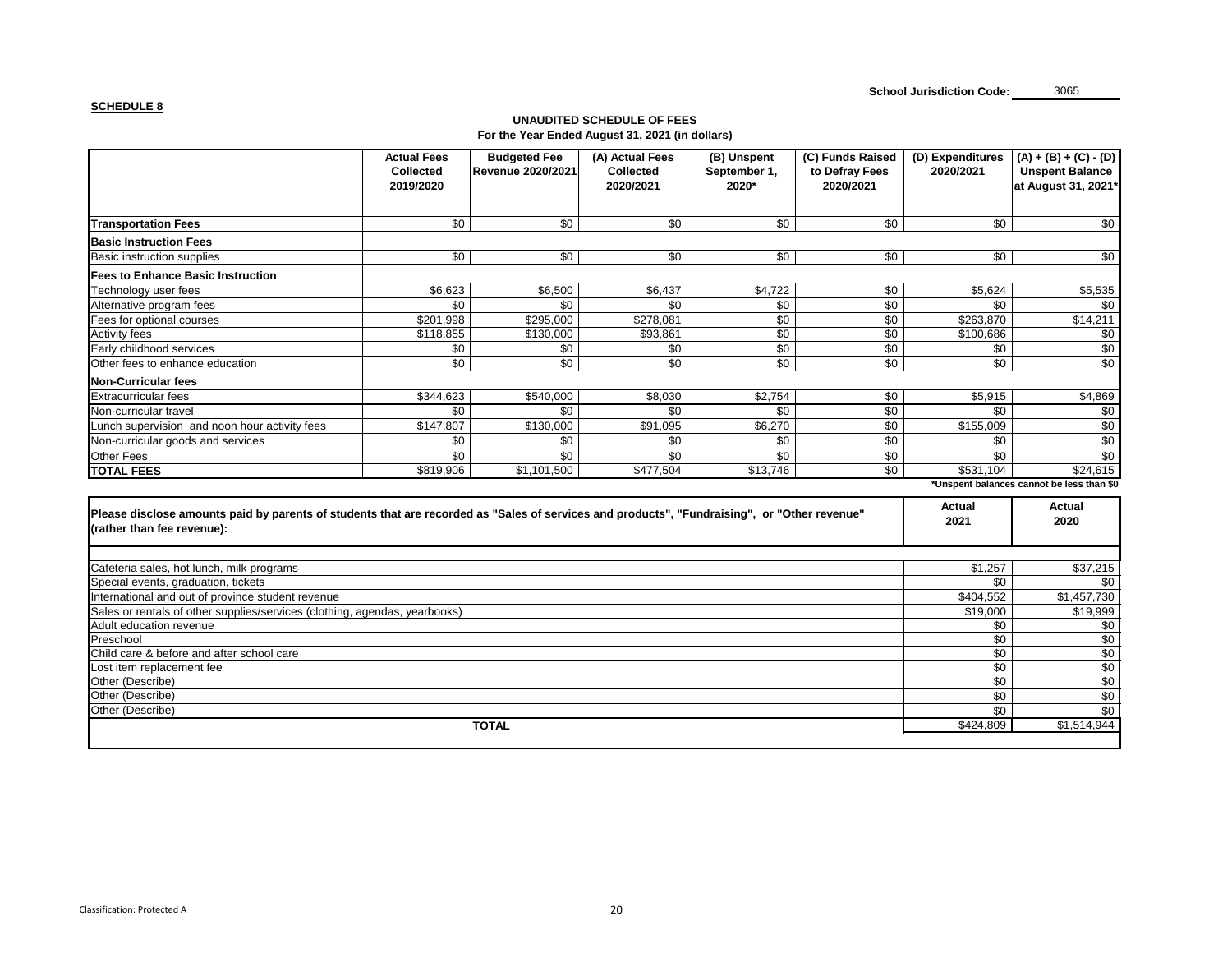#### **UNAUDITED SCHEDULE OF SYSTEM ADMINISTRATION For the Year Ended August 31, 2021 (in dollars)**

|                                                           |                                          | <b>Allocated to System Administration</b> | 2021                    |                 |
|-----------------------------------------------------------|------------------------------------------|-------------------------------------------|-------------------------|-----------------|
| <b>EXPENSES</b>                                           | <b>Salaries &amp;</b><br><b>Benefits</b> | <b>Supplies &amp;</b><br><b>Services</b>  | <b>Other</b>            | <b>TOTAL</b>    |
| Office of the superintendent                              | \$<br>273,644                            | \$<br>10,534                              | $\mathfrak{s}$          | \$<br>284,178   |
| Educational administration (excluding superintendent)     | 157,669                                  | 8,453                                     |                         | 166,122         |
| <b>Business administration</b>                            | 622,621                                  | 142,794                                   | 1,171                   | 766,586         |
| Board governance (Board of Trustees)                      | 76,311                                   | 45,322                                    |                         | 121,633         |
| Information technology                                    |                                          | 49,323                                    | -                       | 49,323          |
| Human resources                                           | 70,071                                   | 36,708                                    |                         | 106,779         |
| Central purchasing, communications, marketing             |                                          | 3,668                                     | -                       | 3,668           |
| Payroll                                                   | 88,595                                   |                                           |                         | 88,595          |
| Administration - insurance                                |                                          |                                           |                         |                 |
| Administration - amortization                             |                                          |                                           | -                       |                 |
| Administration - other (admin building, interest)         |                                          |                                           |                         |                 |
| Other (describe)                                          | ۰                                        |                                           | -                       |                 |
| Other (describe)                                          |                                          |                                           | -                       |                 |
| Other (describe)                                          |                                          |                                           |                         |                 |
| <b>TOTAL EXPENSES</b>                                     | \$<br>1,288,911                          | \$<br>296,802                             | $\mathfrak{S}$<br>1,171 | \$<br>1,586,884 |
| Less: Amortization of unsupported tangible capital assets |                                          |                                           |                         | \$0             |
| TOTAL FUNDED SYSTEM ADMINISTRATION EXPENSES               |                                          |                                           |                         | 1,586,884       |

| <b>REVENUES</b>                                                                                    | 2021      |
|----------------------------------------------------------------------------------------------------|-----------|
| System Administration grant from Alberta Education                                                 | 1,453,689 |
| System Administration other funding/revenue from Alberta Education (ATRF, secondment revenue, etc) |           |
| System Administration funding from others                                                          | 144,228   |
| <b>TOTAL SYSTEM ADMINISTRATION REVENUES</b>                                                        | 1,597,917 |
| Transfers (to)/from System Administration reserves                                                 |           |
| Transfers to other programs                                                                        |           |
| <b>SUBTOTAL</b>                                                                                    | 1,597,917 |
| 2020 - 21 System Administration expense (over) under spent                                         | \$11,033  |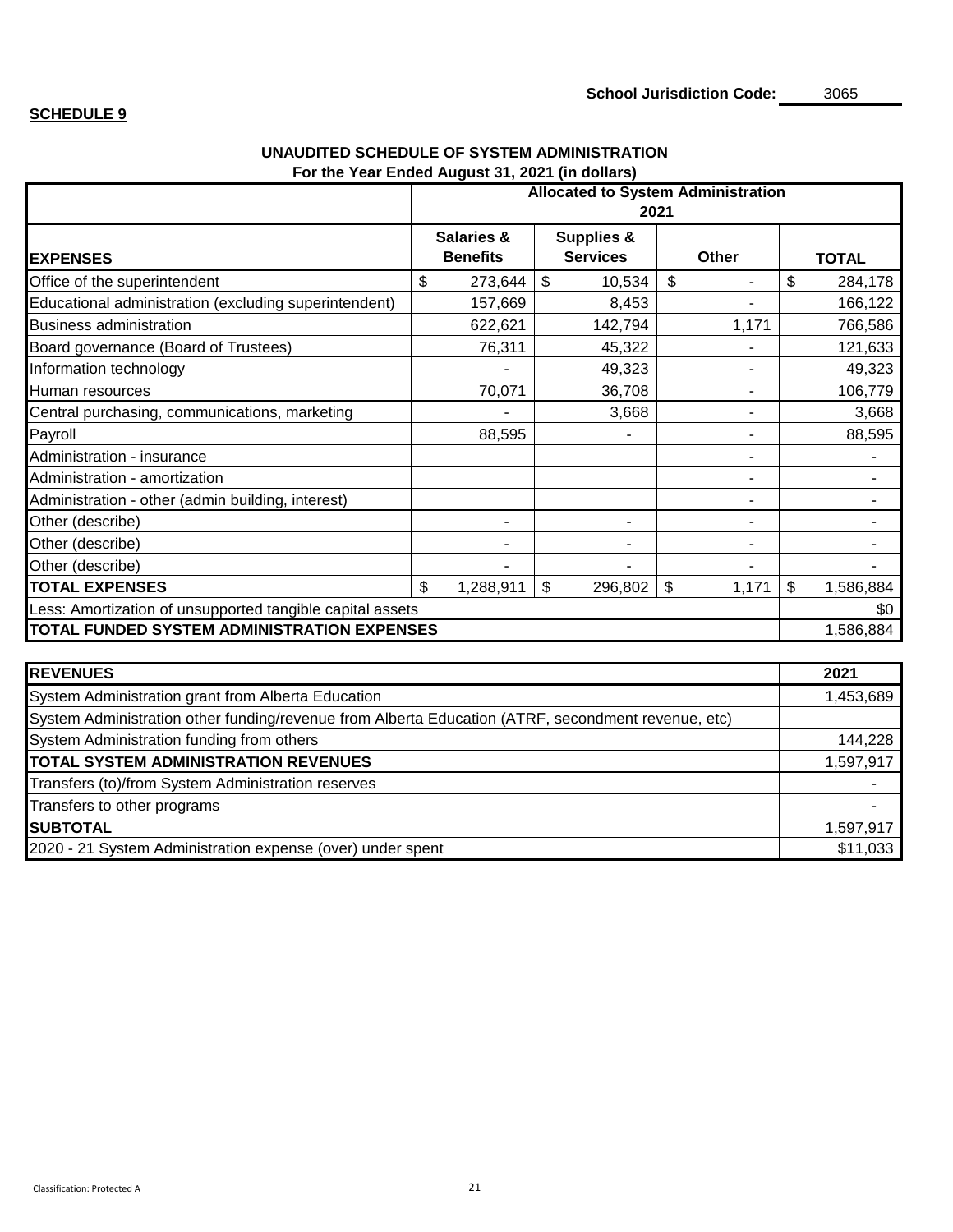# **1. AUTHORITY AND PURPOSE**

 The School division delivers education programs under the authority of the Education Act, 2012, Chapter E-0.3 (formerly School Act).

 The School division receives funding for instruction and support under Education Grants Regulation (AR 120/2008). The regulation allows for the setting of conditions and use of grant monies. The School Jurisdiction is limited on certain funding allocations and administration expenses.

#### **2. SUMMARY OF SIGNIFICANT ACCOUNTING POLICIES**

 These financial statements have been prepared in accordance with the Canadian Public Sector Accounting Standards (PSAS). The financial statements have, in management's opinion, been properly prepared within reasonable limits of materiality and within the framework of the accounting policies summarized below:

#### **Basis of Financial Reporting**

#### **Valuation of Financial Assets and Liabilities**

The School Jurisdiction's financial assets and liabilities are generally measured as follows:

Financial Statement Component Measurement Cash and cash equivalents Cost Accounts receivable Lower of cost or net recoverable value Portfolio investments Table 1 and 2 and 2 and 2 and 2 and 2 and 2 and 2 and 2 and 2 and 2 and 2 and 2 and 2 and 2 and 2 and 2 and 2 and 2 and 2 and 2 and 2 and 2 and 2 and 2 and 2 and 2 and 2 and 2 and 2 and 2 and 2 and 2 Accounts payable and other accrued liabilities Cost Debt **Debt** Amortized cost

#### **Financial Assets**

Financial assets are assets that could be used to discharge existing liabilities or finance future operations and are not for consumption in the normal course of operations.

Financial assets are the School division financial claims on external organizations and individuals.

#### Cash and cash equivalents

Cash comprises of cash on hand and demand deposits. Cash equivalents are short-term, highly liquid, investments that are readily convertible to known amounts of cash and that are subject to an insignificant risk of change in value. Cash equivalents have a maturity of three months or less at acquisition and are held for the purpose of meeting short-term commitments rather than for investment purposes.

#### Accounts receivable

Accounts receivable are recognized at the lower of cost or net recoverable value. A valuation allowance is recognized when recovery is uncertain.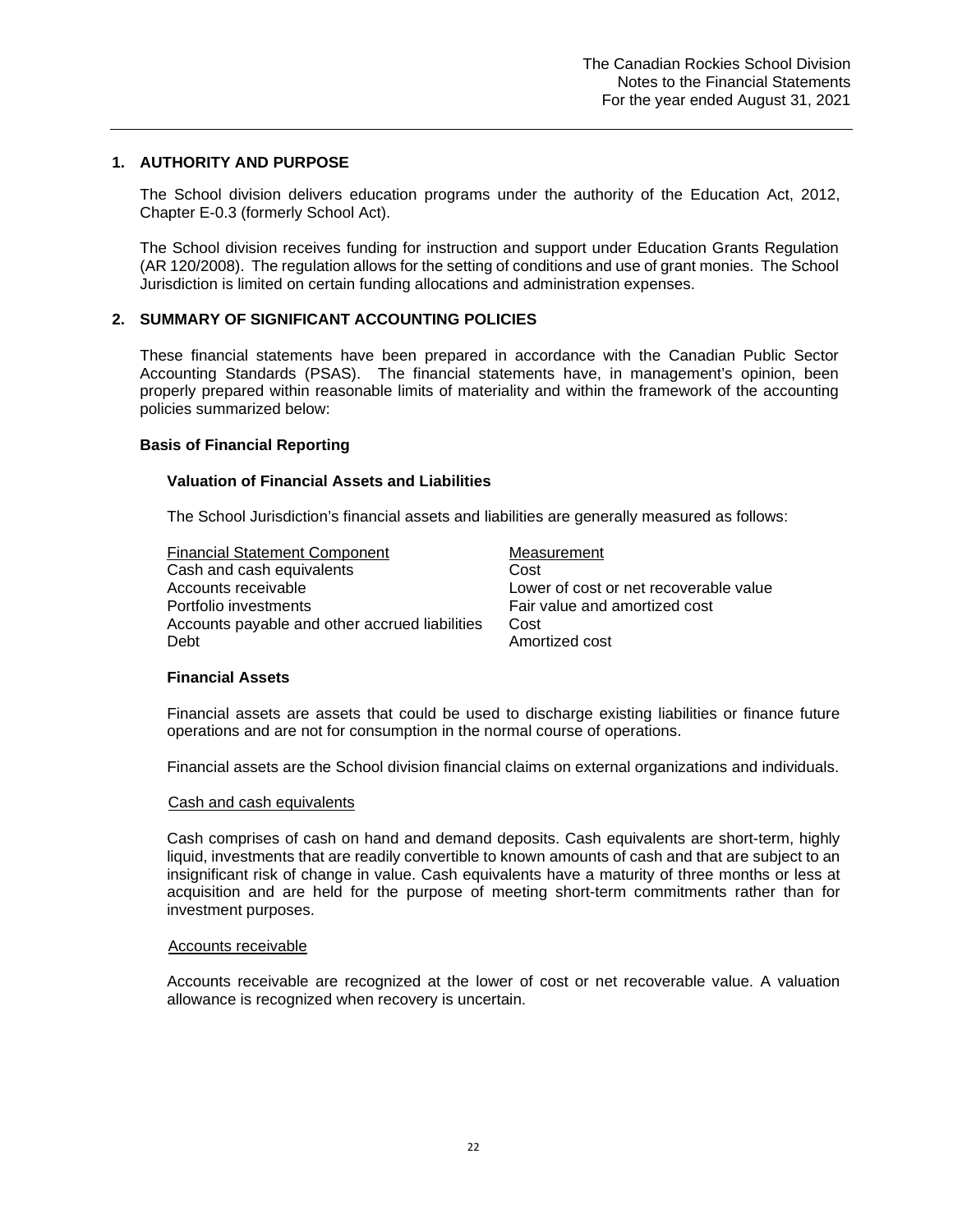#### Portfolio investments

The School division has investments in GICs, short term deposits, and pooled investment funds that have no maturity dates or a maturity of greater than three months. GICs, Short term deposits and investments not quoted in an active market are reported at cost or amortized cost. A writedown of a portfolio investment to reflect a loss in value is not reversed for a subsequent increase in value.

Pooled investment funds that are quoted in an active market are recorded at fair value and the associated transaction costs are expensed upon initial recognition. The change in the fair value is recognized in the Statement of Remeasurement Gains and Losses as a remeasurement gain or loss until the portfolio investments are derecognized. Upon derecognition, the accumulated remeasurement gains or losses associated with the derecognized portfolio investments are reversed and reclassified to the Statement of Operations.

Impairment is defined as a loss in value of a portfolio investment that is other than a temporary decline and is included in the Statement of Operations. In the case of an item in the fair value category, a reversal of any net remeasurement gains recognized in previous reporting periods up to the amount of the write-down is reported in the Statement of Remeasurement Gains and Losses. A subsequent increase in value would be recognized on the Statement of Remeasurement Gains and Losses and realized on the Statement of Operations only when sold.

Detailed information regarding portfolio investments is disclosed in the Schedule 5: Schedule of Cash, Cash Equivalents, and Portfolio Investments.

#### **Financial Liabilities**

Liabilities are present obligations of the School division to external organizations and individuals arising from past transactions or events occurring before the year end, the settlement of which is expected to result in the future sacrifice of economic benefits. They are recognized when there is an appropriate basis of measurement and management can reasonably estimate the amounts.

#### Accounts payable and other accrued liabilities

Accounts payable and accrued liabilities include unearned revenue collected from external organizations and individuals for which goods and services have yet to be provided.

#### Deferred Contributions

Deferred contributions include contributions received for operations which have stipulations that meet the definition of a liability per *Public Sector Accounting Standard (PSAS) PS 3200.* These contributions are recognized by the School division once it has met all eligibility criteria to receive the contributions. When stipulations are met, deferred contribution is recognized as revenue in the fiscal year in a manner consistent with the circumstances and evidence used to support the initial recognition of the contributions received as a liability.

Deferred revenue also includes contributions for capital expenditures, unspent and spent. Unspent Deferred Capital Contributions (UDCC) represent externally restricted supported capital funds provided for a specific capital purpose received or receivable by the jurisdiction, but the related expenditure has not been made at year-end. These contributions must also have stipulations that meet the definition of a liability per *PS 3200* when spent.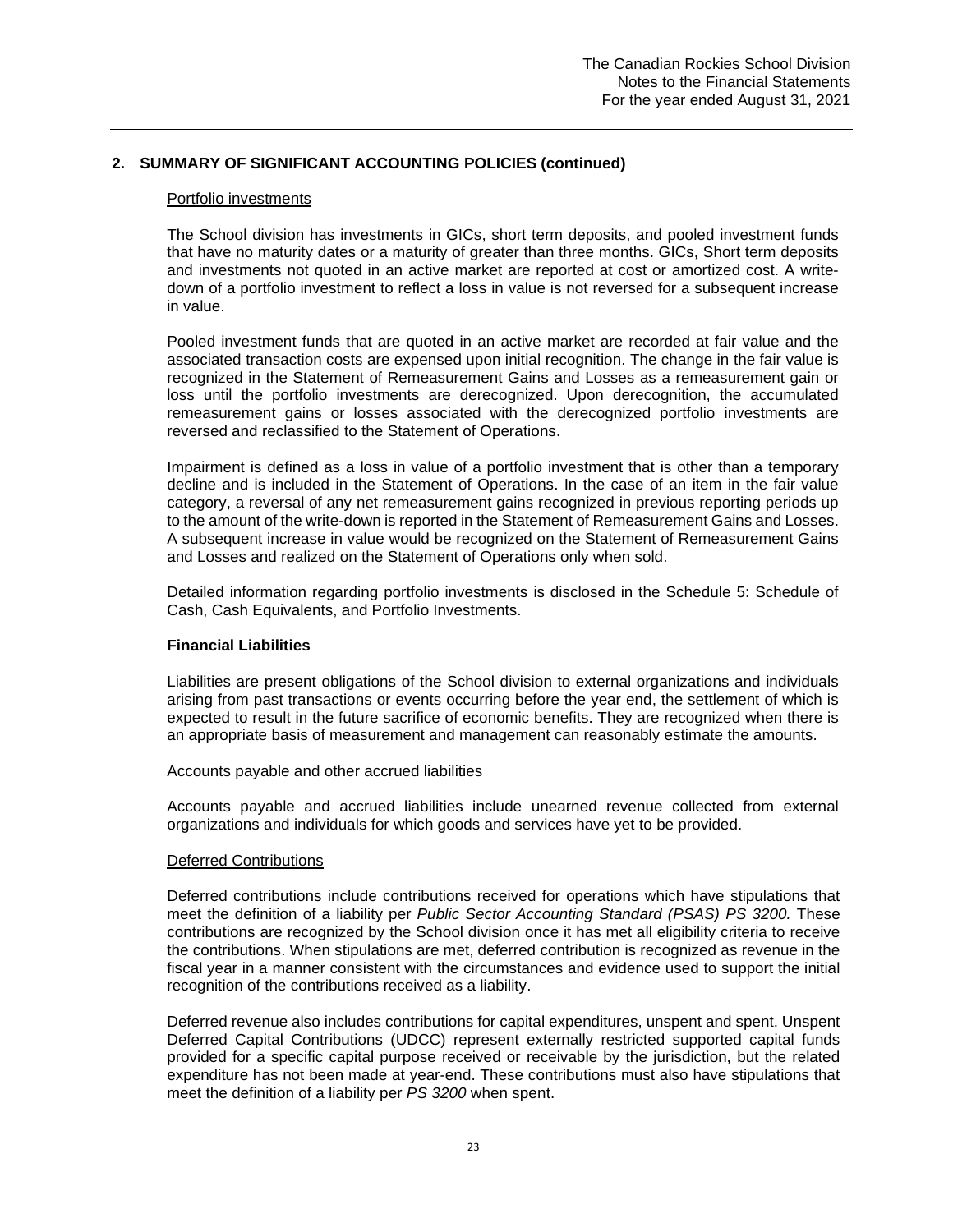Spent Deferred Capital Contributions (SDCC) represent externally restricted supported capital funds that have been spent but have yet to be amortized over the useful life of the related capital asset. Amortization over the useful life of the related capital asset is due to certain stipulations related to the contributions that require that the school jurisdiction to use the asset in a prescribed manner over the life of the associated asset.

#### Employee Future Benefits

The School division provides certain post-employment benefits including vested and non-vested benefits for certain employees pursuant to certain contracts and union agreements.

The School division accrues its obligations and related costs including both vested and non-vested benefits under employee future benefit plans. Benefits include defined-benefit retirement plans, non-vested and accumulating sick leave, early retirement, retirement/severance, job-training and counseling, post-employment benefit continuation, death benefits, and various qualifying compensated absences, early retirement, retirement/severance, death benefit and vested sick leave. The future benefits cost is actuarially determined using the projected unit credit method prorata on service and using management's best estimate of expected salary escalation, benefit usage, termination and retirement rates and mortality. The discount rate used to measure obligations is based on the cost of borrowing.

#### Environmental Liabilities

Contaminated sites are a result of contamination of a chemical, organic or radioactive material or live organism that exceeds an environmental standard, being introduced into soil, water or sediment.

#### *Contaminated sites no longer in productive use*

The liability is recognized net of any expected recoveries. A liability for remediation of contaminated sites normally result from an operation(s) that is(are) no longer in productive use and is recognized when all of the following criteria are met:

- i. an environmental standard exists;
- ii. contamination exceeds the environmental standard;
- iii. the school division is directly responsible or accepts responsibility;
- iv. it is expected that future economic benefits will be given up; and
- v. a reasonable estimate of the amount can be made

#### *Other environmental liabilities:*

A liability for remediation of contaminated sites from an operation that are in productive use and may be due to unexpected events resulting in contamination, is recognized net of any expected recoveries, when all of the following criteria are met:

- i. the school division has a duty or responsibility to others, leaving little or no discretion to avoid the obligation;
- ii. the duty or responsibility to others entails settlement by future transfer or use of assets, or a provision of services at a specified or determinable date, or on demand;
- iii. the transaction or events obligating the school jurisdiction have already occurred; and iv. a reasonable estimate of the amount can be made.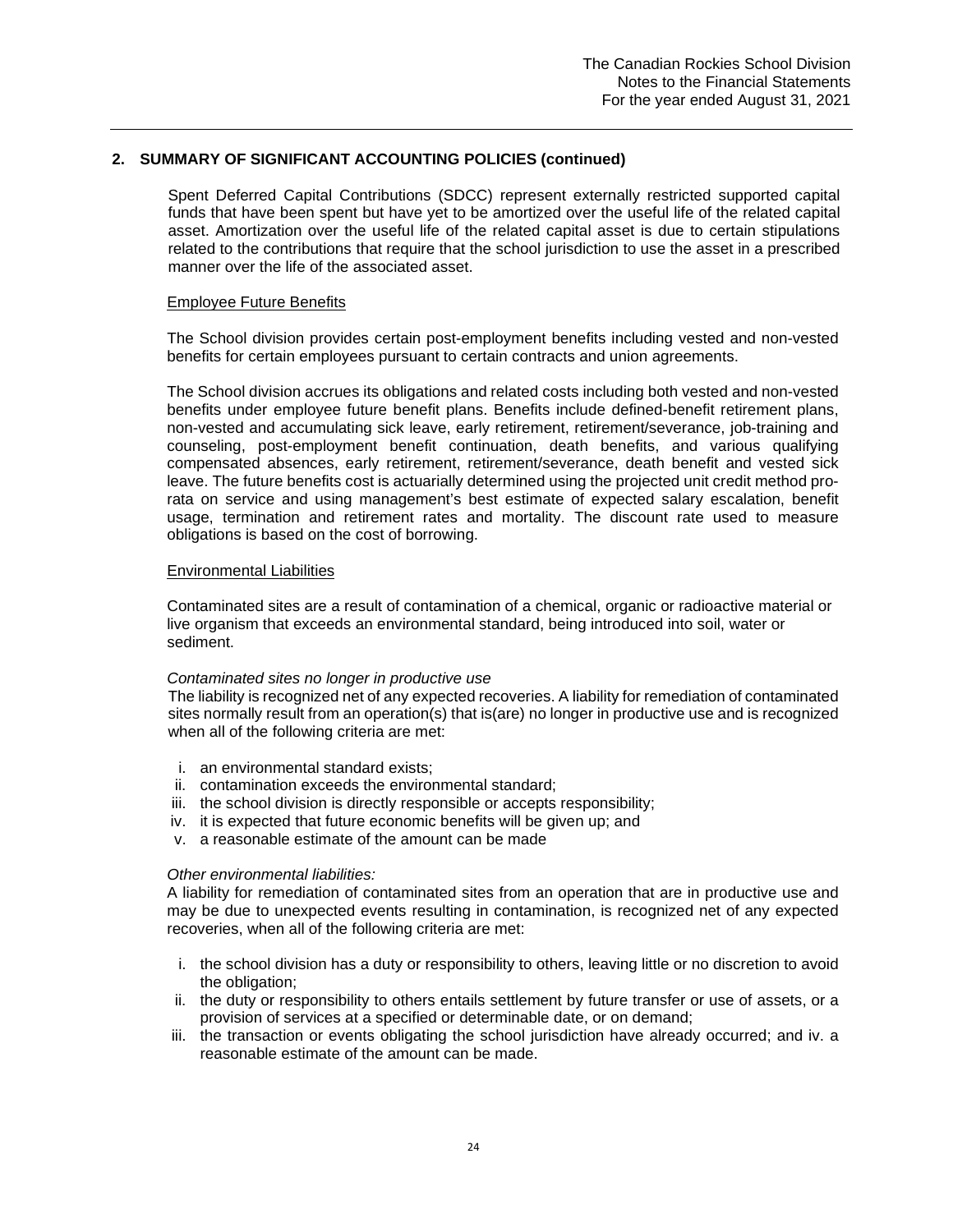The School division does not have any environmental liabilities.

Debt

Notes, debentures, and mortgages are recognized at their face amount less unamortized discount, which includes issue expenses.

#### **Non-Financial Assets**

Non-financial assets are acquired, constructed, or developed assets that do not normally provide resources to discharge existing liabilities, but instead:

- a) are normally employed to deliver government services;
- b) may be consumed in the normal course of operations; and
- c) are not for sale in the normal course of operations.

#### Tangible capital assets

The following criteria apply:

- Tangible capital assets acquired or constructed are recorded at cost, including amounts directly related to the acquisition, design, construction, development, or betterment of the asset. Cost also includes overhead directly attributable to construction as well as interest costs that are directly attributable to the acquisition or construction of the asset.
- Donated tangible capital assets are recorded at their fair market value at the date of donation, except in circumstances where fair value cannot be reasonably determined, when they are then recognized at nominal value. Transfers of tangible capital assets from related parties are recorded at original cost less accumulated amortization.
- Construction-in-progress is recorded as a transfer to the applicable asset class at substantial completion.
- Buildings include site and leasehold improvements as well as assets under capital lease.
- Sites and buildings are written down to residual value when conditions indicate they no longer contribute to the ability of the School Jurisdiction to provide services or when the value of future economic benefits associated with the sites and buildings are less than their net book value. For supported assets, the write-downs are accounted for as reductions to Expended Deferred Capital Contributions (EDCC).
- Buildings that are demolished or destroyed are written-off.
- Tangible capital assets with costs in excess of \$5,000 are capitalized.
- Leases that, from the point of view of the lessee, transfer substantially all the benefits and risks incident to ownership of the property to the School Jurisdiction are considered capital leases. These are accounted for as an asset and an obligation. Capital lease obligations are recorded at the present value of the minimum lease payments excluding executor costs, e.g., insurance, maintenance costs, etc. The discount rate used to determine the present value of the lease payments is the lower of the School division rate for incremental borrowing or the interest rate implicit in the lease.
- Tangible capital assets are amortized over their estimated useful lives on a straight-line basis, at the following rates:

| <b>Buildings</b>                   | $2\%$ to $4\%$ |
|------------------------------------|----------------|
| <b>Vehicles and Buses</b>          | 10% to 20%     |
| Computer and Hardware and Software | 20% to 25%     |
| Other Equipment and Furnishings    | 10% to 20%     |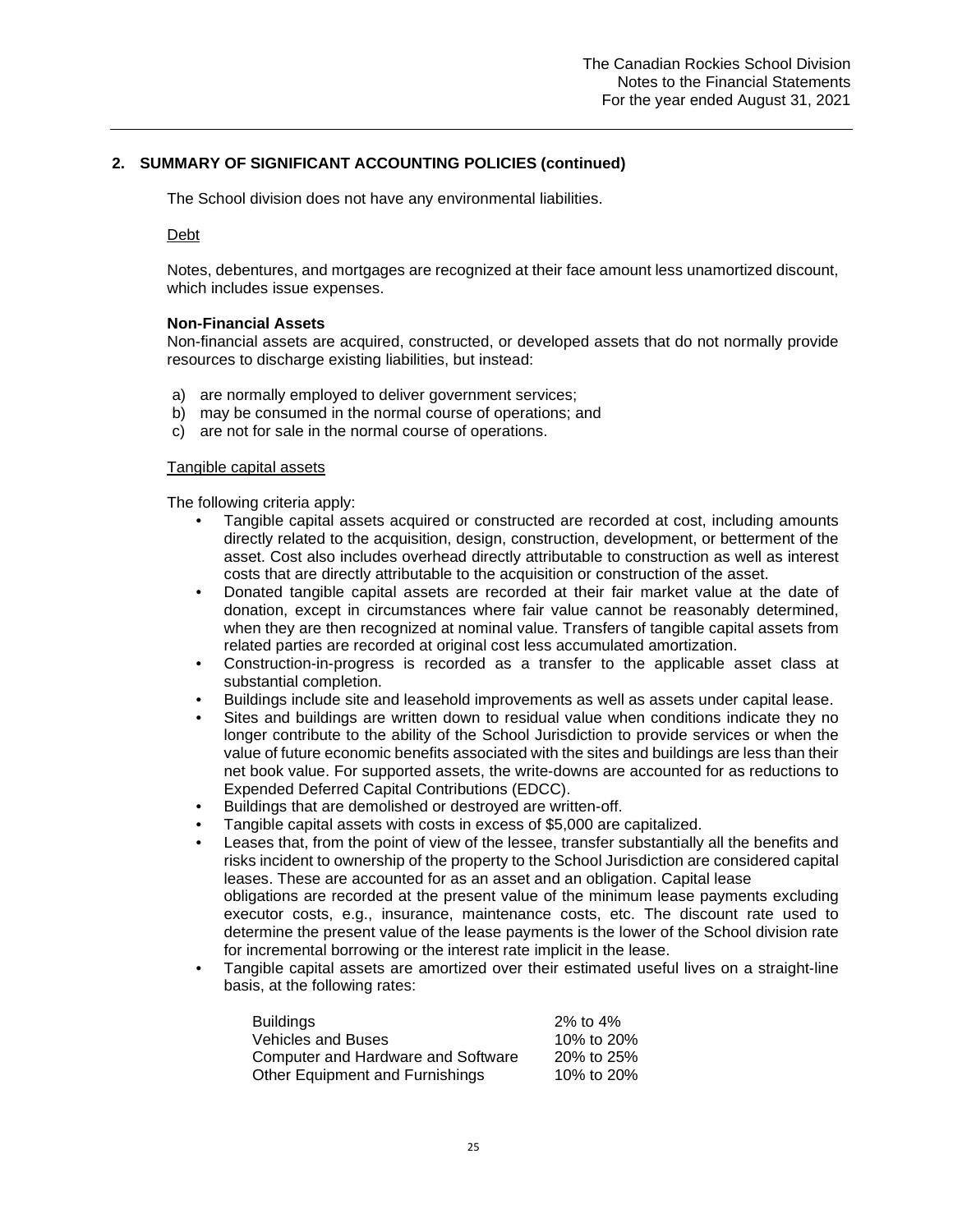#### Prepaid expenses

Prepaid expenses are recognized at cost and amortized based on the terms of the agreement or using a methodology that reflects use of the resource.

#### **Operating and Capital Reserves**

Certain amounts are internally or externally restricted for future operating or capital purposes. Transfers to and from reserves are recorded when approved by the Board of Trustees. Capital reserves are restricted to capital purposes and may only be used for operating purposes with approval by the Minister of Education. Reserves are disclosed in the Schedule of Changes in Accumulated Surplus.

#### **Revenue Recognition**

Revenues are recorded on an accrual basis. Cash received for which goods or services have not been provided by the end of the year is recognized as unearned revenue and recorded in accounts payable and other accrued liabilities.

Instruction and support allocations are recognized in the year to which they relate. Fees for services related to courses and programs are recognized as revenue when such courses and programs are delivered.

Volunteers contribute a considerable number of hours per year to schools to ensure that certain programs are delivered, such as kindergarten, lunch services and the raising of school generated funds. Contributed services are not recognized in the financial statements.

*Eligibility criteria* are criteria that the School Jurisdiction has to meet in order to receive certain contributions. *Stipulations* describe what the School Jurisdiction must perform in order to keep the contributions. Contributions without eligibility criteria or stipulations are recognized as revenue when the contributions are authorized by the transferring government or entity. Contributions with eligibility criteria but without stipulations are recognized as revenue when the contributions are authorized by the transferring government or entity and all eligibility criteria have been met.

Contributions with stipulations are recognized as revenue in the period that the stipulations are met, except to the extent that the contributions give rise to an obligation that meets the definition of a liability. Such liabilities are recorded as deferred contributions.

Investment income includes dividend and interest income and realized gains or losses on the sale of portfolio investments. Unrealized gains or losses on portfolio investments that are not from restricted transfers, donations or contributions are recognized in the Statement of Accumulated Remeasurement Gains or Losses until the related investments are sold. Once realized, these gains or losses are recognized in the Statement of Operations.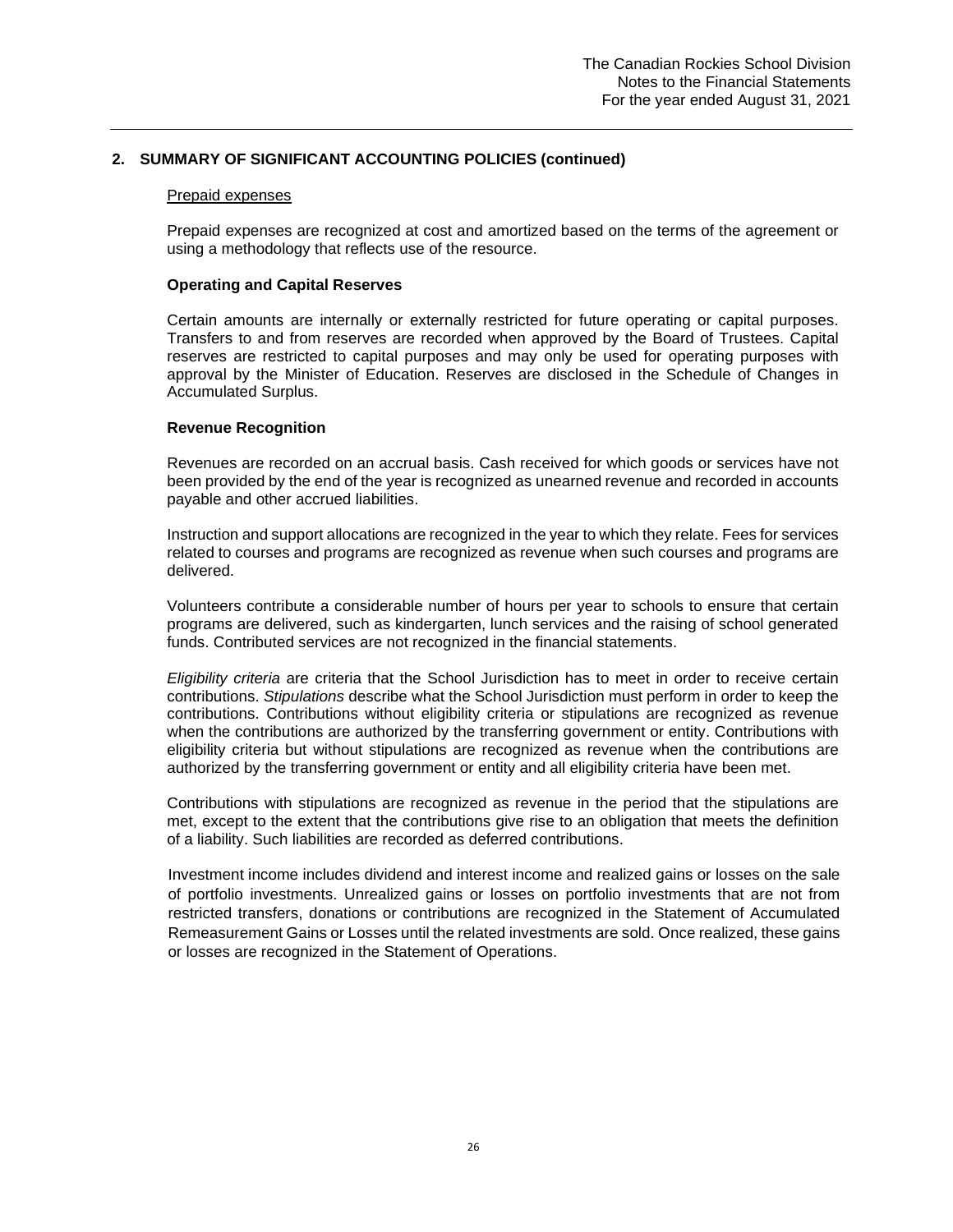#### **Expenses**

Expenses are reported on an accrual basis. The cost of all goods consumed, and services received during the year is expensed.

Allocation of Costs

- Actual salaries of personnel assigned to two or more programs are allocated based on the time spent in each program.
- Employee benefits and allowances are allocated to the same programs, and in the same proportions, as the individual's salary.
- Supplies and services are allocated based on actual program identification.

# **Program Reporting**

The School division operations have been segmented as follows:

- **Pre- K Instruction:** The provision of Pre-Kindergarten education instructional services that fall under the basic public education mandate.
- **K to Grade 12 Instruction:** The provision of instructional services for Kindergarten to Grade 12 that fall under the basic public education mandate.
- **Plant Operations and Maintenance:** The operation and maintenance of all school buildings and maintenance shop facilities.
- **Transportation**: The provision of regular and special education bus services (to and from school), whether contracted or board operated, including transportation facility expenses.
- **Board and System Administration: The** provision of board governance and systembased / central office administration.
- **External Services:** All projects, activities, and services offered outside the public education mandate for ECS children and students in grade 1-12. Services offered beyond the mandate for public education must be self-supporting, and Alberta Education funding may not be utilized to support these programs.

The allocation of revenues and expenses are reported by program, source, and object on the Schedule of Program Operations. Respective instruction expenses include the cost of certificated teachers, non-certificated teaching assistants as well as a proportionate share of supplies & services, school administration & instruction support, and System Instructional Support.

## **Trusts Under Administration**

The School division has property that has been transferred or assigned to it to be administered or directed by a trust agreement or statute. The School Jurisdiction holds title to the property for the benefit of the beneficiary. Trusts under administration have been excluded from the financial reporting of the School Jurisdiction. A summary of Trust balances is listed in Note 15.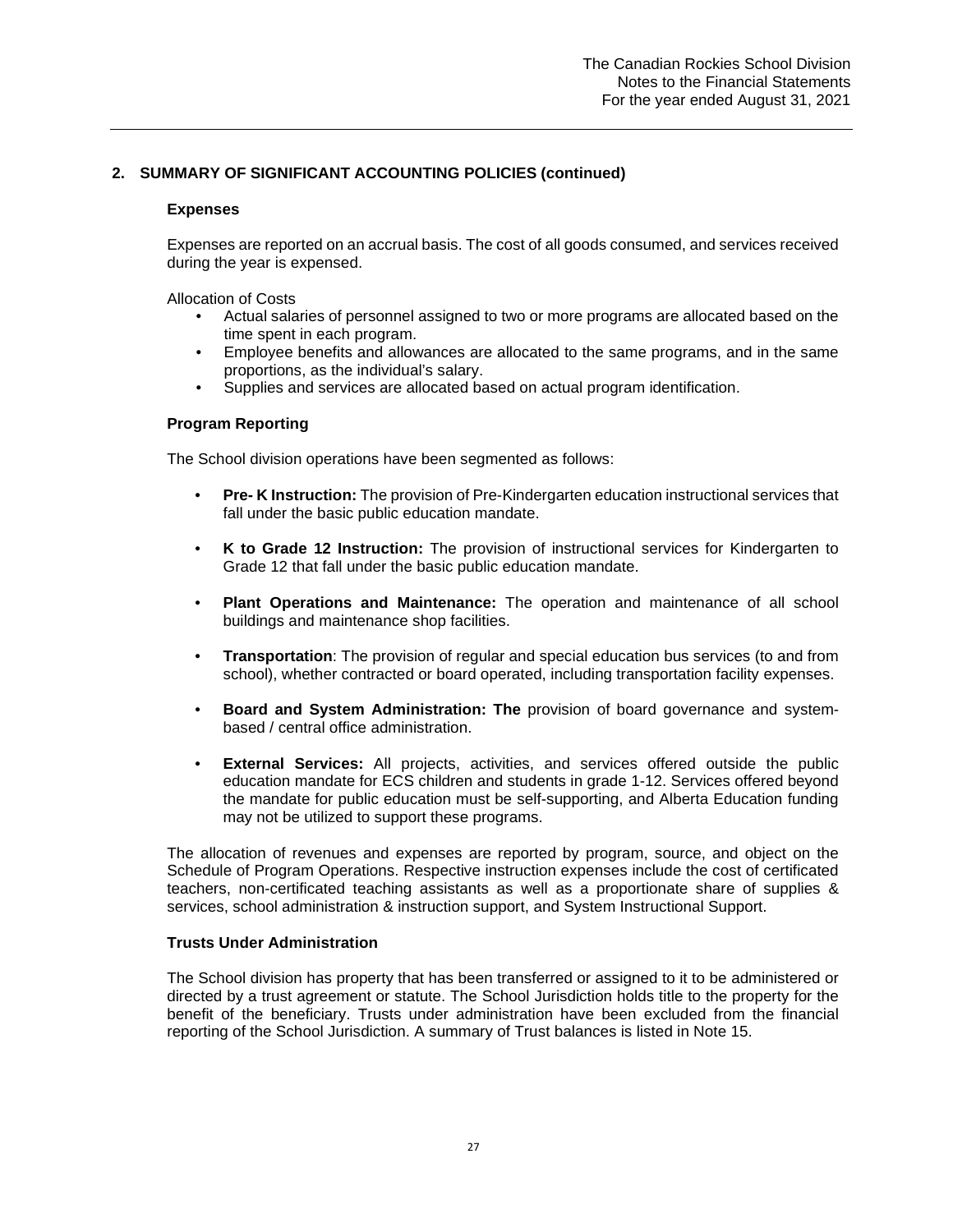# **Financial Instruments**

A contract establishing a financial instrument creates, at its inception, rights and obligations to receive or deliver economic benefits. The financial assets and financial liabilities portray these rights and obligations in the financial statements. The School division recognizes a financial instrument when it becomes a party to a financial instrument contract.

# **Measurement Uncertainty**

Measurement uncertainty exists when there is a variance between the recognized or disclosed amount and another reasonably possible amount. (Reference to financial statement item), The preparation of financial statements for a period involves the use of estimates and approximations, which have been made using careful judgment. Actual results could differ from those estimates. Significant areas requiring the use of management estimates relate to the potential impairment of assets, rates for amortization and estimated employee future benefits.

# **Change in Accounting Policy**

The School Division has prospectively adopted the following standards from September 1, 2018: PS 3430 Restructuring Transactions.

# **Future Accounting Changes**

The Public Sector Accounting Board has issued the following accounting standards:

• **PS 3280 Asset Retirement Obligations (effective September 1, 2022)**  Effective April 1, 2022, this standard provides guidance on how to account for and report liabilities for retirement of tangible capital assets.

#### • **PS 3400 Revenue (effective September 1, 2023)**

This standard provides guidance on how to account for and report on revenue, and specifically, it addresses revenue arising from exchange transactions and non-exchange transactions.

Management is currently assessing the impact of these standards on the financial statements.

# **3. CASH AND CASH EQUIVALENTS**

Cash and cash equivalents equal \$10,494,398 (2020 - \$7,776,536) for the school division.

Other cash equivalents as disclosed in Schedule 5 include short-term bank deposits earning interest at rates of 0.55% per annum and 30-90 day renewable locked in short-term bank deposits earning interest rates from .85% to 1.00% per annum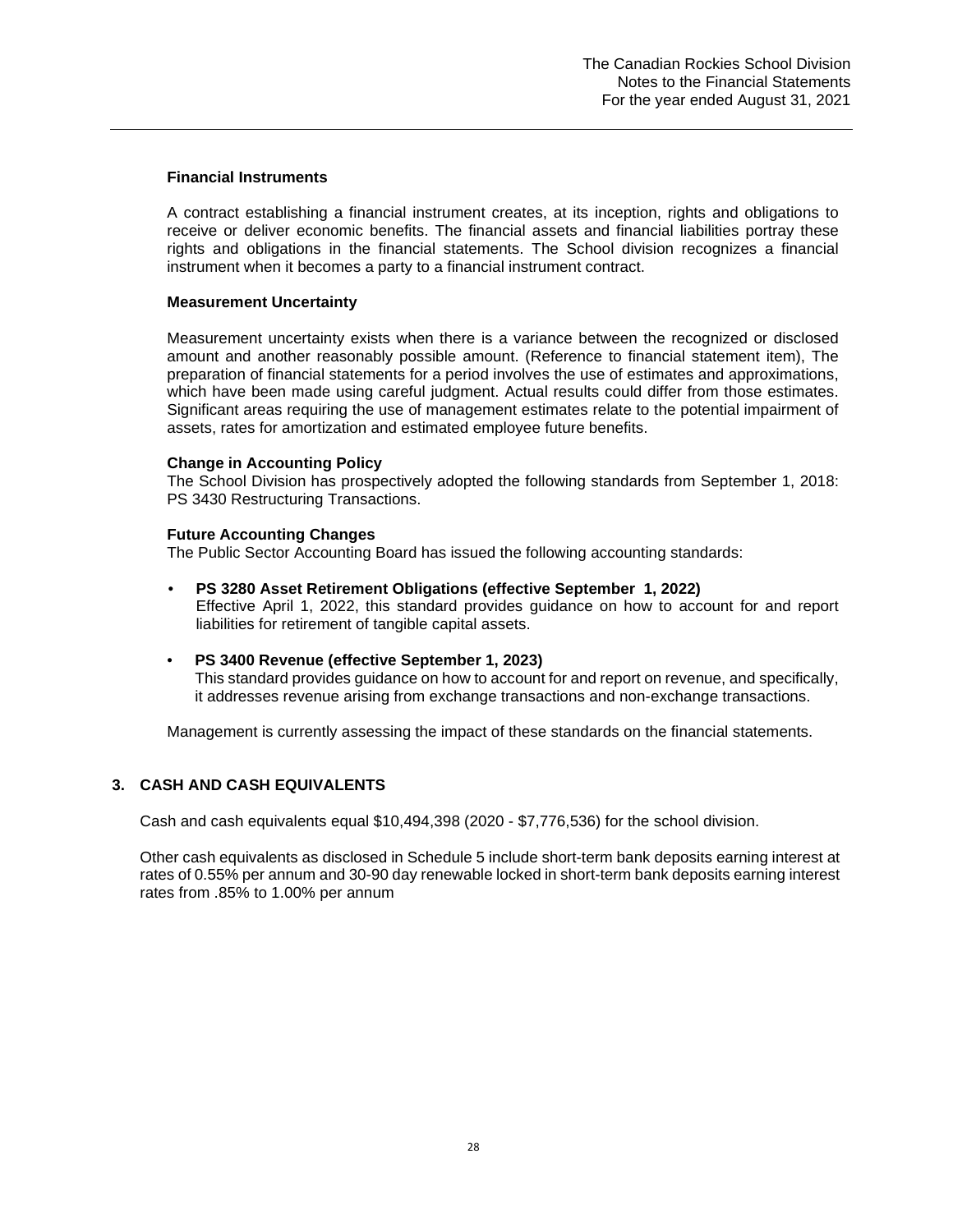# **4. ACCOUNTS RECEIVABLE**

|                                 |                     | 2021                             |                          |                                |  |  |
|---------------------------------|---------------------|----------------------------------|--------------------------|--------------------------------|--|--|
|                                 | <b>Gross Amount</b> | <b>Allowance</b><br>for Doubtful | <b>Net</b><br>Realizable | <b>Net Realizable</b><br>Value |  |  |
|                                 |                     | <b>Accounts</b>                  | Value                    |                                |  |  |
| <b>Alberta Education-Grants</b> |                     | -                                |                          | \$<br>16,555                   |  |  |
| Alberta Education-Capital       | 657,199             |                                  | 657,199                  | 456,041                        |  |  |
| <b>Alberta Education-IMR</b>    |                     |                                  |                          |                                |  |  |
| <b>Alberta Health Services</b>  | 97,938              | $\blacksquare$                   | 97,938                   | 67,269                         |  |  |
| <b>Federal Government (GST)</b> | 42,668              | $\overline{\phantom{0}}$         | 42,668                   | 117,457                        |  |  |
| Indigenous Services Canada      |                     | -                                |                          | 319,320                        |  |  |
| Other                           | 274,282             |                                  | 274,282                  | 154,134                        |  |  |
| Total                           | 1,072,087           | ۰                                | 1,072,087                | 1,130,776<br>S                 |  |  |

# **5. PORTFOLIO INVESTMENTS**

An unrealized gain of \$21,394 (2020 – an impairment of \$5,534) was realized in the pooled investment for Banff Community Foundation by management in the Statement of Remeasurement Gains and Losses.

# **6. BANK INDEBTEDNESS**

The School division has negotiated a CIBC line of credit in the amount of \$2,000,000 (2020 - \$2,000,000) that bears interest at the bank prime rate. This line of credit is secured by a borrowing bylaw and a security agreement, covering all revenue of the School division. A balance of \$nil (2020 - \$nil) is outstanding at year end.

# **7. ACCOUNTS PAYABLE AND ACCRUED LIABLITIES**

|                                              | 2021        | 2020        |
|----------------------------------------------|-------------|-------------|
| Accrued Vacation pay liability               | 111,240     | 140.894     |
| Other salaries and benefit costs             | 544.007     | 282,395     |
| Other trade payables and accrued liabilities | 947.652     | 1,374,284   |
| School Generated Funds (Note 16)             | 654.437     | 649.477     |
| Total                                        | \$2,257,336 | \$2,447,050 |

# **8. Transfers (to) from within Deferred Revenue**

During the year, it was determined that certain funding amounts should be classified under different categories under Schedule 2. Consequently, the amounts were transferred during the year.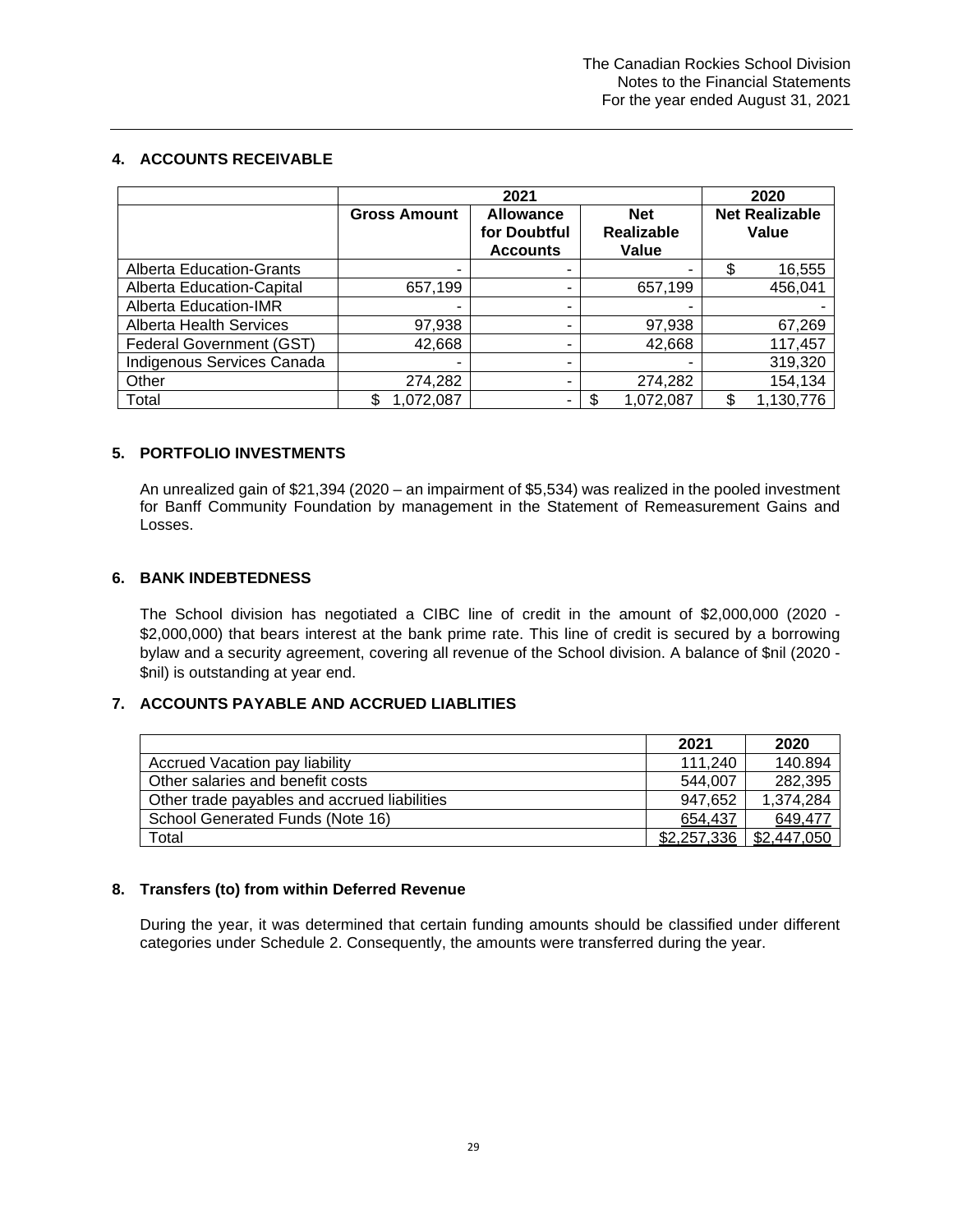# **9. BENEFIT PLANS**

Pension costs included in these statements comprise the cost of employer contributions for current service of employees during the year.

Current and past service costs of the Alberta Teachers Retirement Fund are met by contributions by active members and the Government of Alberta. Under the terms of the Teachers Pension Plan Act, the School Jurisdiction does not make pension contributions for certificated staff. The Government portion of the current service contribution to the Alberta Teachers Retirement Fund on behalf of the School division is included in both revenues and expenses. For the school year ended August 31, 2021, the amount contributed by the Government was \$1,330,079 (2020 - \$1,508,810).

The School Board participates in a multi-employer pension plan, the Local Authorities Pension Plan. The School Jurisdiction is not responsible for future funding of the plan deficit other than through contribution increases. The expense for this pension plan is equivalent to the annual contributions of \$685,622 for the year ended August 31, 2021 (2020 - \$453,352). At December 31, 2020, the Local Authorities Pension Plan reported a surplus of \$4,961,337,000 (2019 – a surplus of \$7,913,261,000).

# **10. PREPAID EXPENSES**

|           | 2021    | 2020    |
|-----------|---------|---------|
| Insurance | 115,329 | 31,018  |
| Deposit   | -       | 94,500  |
| Other     | 56,855  | 33,589  |
| Total     | 172.184 | 159,107 |

# **11. NET ASSETS**

Detailed information related to accumulated surplus is available on the Schedule of Changes in Accumulated Surplus. Accumulated surplus may be summarized as follows:

|                                               | 2021      | 2020      |
|-----------------------------------------------|-----------|-----------|
| <b>Unrestricted Surplus</b>                   | 1,111,821 | 534,350   |
| <b>Accumulated Remeasurement</b>              | 41,211    | 19,907    |
| <b>Operating Reserves</b>                     | 1,102,810 | 1,002,810 |
| Accumulated surplus (deficit) from operations | 2,234,538 | 1,557,068 |
| Investment in tangible capital assets         | 3,949,795 | 4,192,724 |
| Capital reserves                              | 3,235,694 | 995,208   |
| Accumulated surplus (deficit)                 | 9,441,423 | 6,744,999 |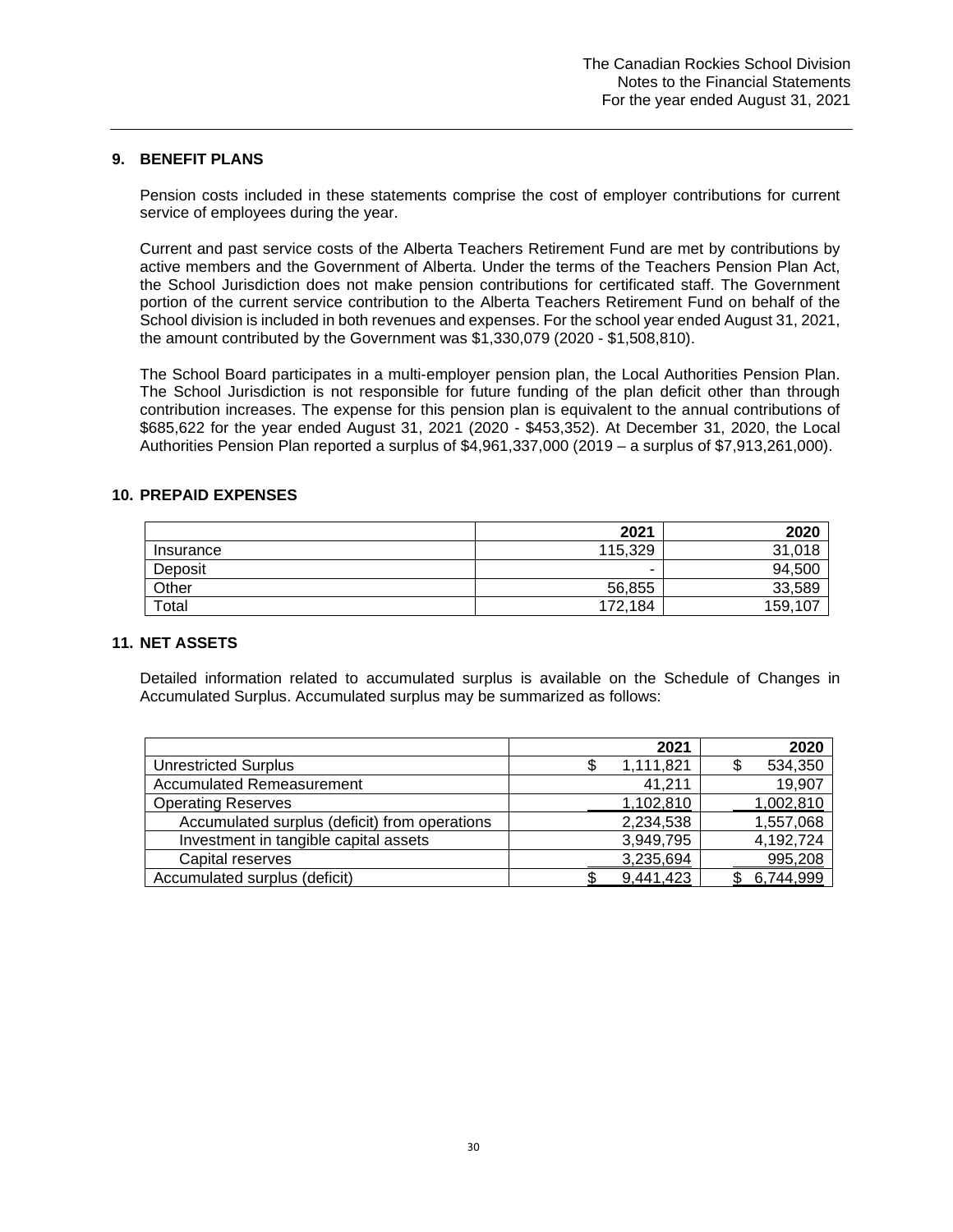# **12. CONTRACTUAL OBLIGATIONS**

|                                |                    | 2021   | 2020    |
|--------------------------------|--------------------|--------|---------|
| Service providers <sup>1</sup> |                    | 67.812 | 101.718 |
| Total                          | $\mathbf{r}$<br>ъD | 67.812 | 101 718 |

1 Service providers: As at August 31, 2021, the School division has \$67,812 (2020 - \$101,718) in commitments relating to service contracts.

Estimated payment requirements for each of the next three years until expiry of the contracts are as follows:

| 2021-2022 | 33.906   |
|-----------|----------|
| 2022-2023 | 33,906   |
|           | \$67.812 |

# **13. TRUSTS UNDER ADMINISTRATION**

The School Division administers trust funds on behalf of the beneficiaries specified in the agreement or statute. These amounts are held on behalf of others with no power of appropriation and, therefore, are not reported in these financial statements. On August 31, 2021 trust funds under administration were as follows:

|                       |          | 2021    | 2020   |
|-----------------------|----------|---------|--------|
| Scholarship<br>Trusts | æ<br>۰IJ | 125.243 | 96.646 |

# **14. SCHOOL GENERATED FUNDS**

|                                                                | 2021          |     | 2020    |
|----------------------------------------------------------------|---------------|-----|---------|
| School Generated Funds, Beginning of the Year                  | \$<br>649,477 | \$. | 575,034 |
| <b>Gross Receipts:</b>                                         |               |     |         |
| Fees                                                           | 55,938        |     | 396,423 |
| Fundraising                                                    | 18,151        |     | 173,816 |
| <b>Gifts and Donations</b>                                     | 206,501       |     | 254,268 |
| <b>Grants to Schools</b>                                       |               |     |         |
| Other sales and services                                       | 29,242        |     | 56,660  |
| Total gross receipts                                           | 309,833       |     | 881,167 |
|                                                                |               |     |         |
| Total Related Expenses and Uses of Funds                       | 300,002       |     | 785,312 |
| Total Direct Costs including Cost of Goods Sold to Raise Funds | 4,871         |     | 21,412  |
|                                                                |               |     |         |
| School Generated Funds, End of the Year                        | \$<br>654,437 | \$  | 649,477 |
|                                                                |               |     |         |
| <b>Balance included in Deferred Contributions</b>              |               |     |         |
| Balance included in Accounts payable and accrued liabilities   | \$<br>654,437 |     | 649,477 |
| Balance included in Accumulated Surplus (Operating Reserves)   | \$            | \$  |         |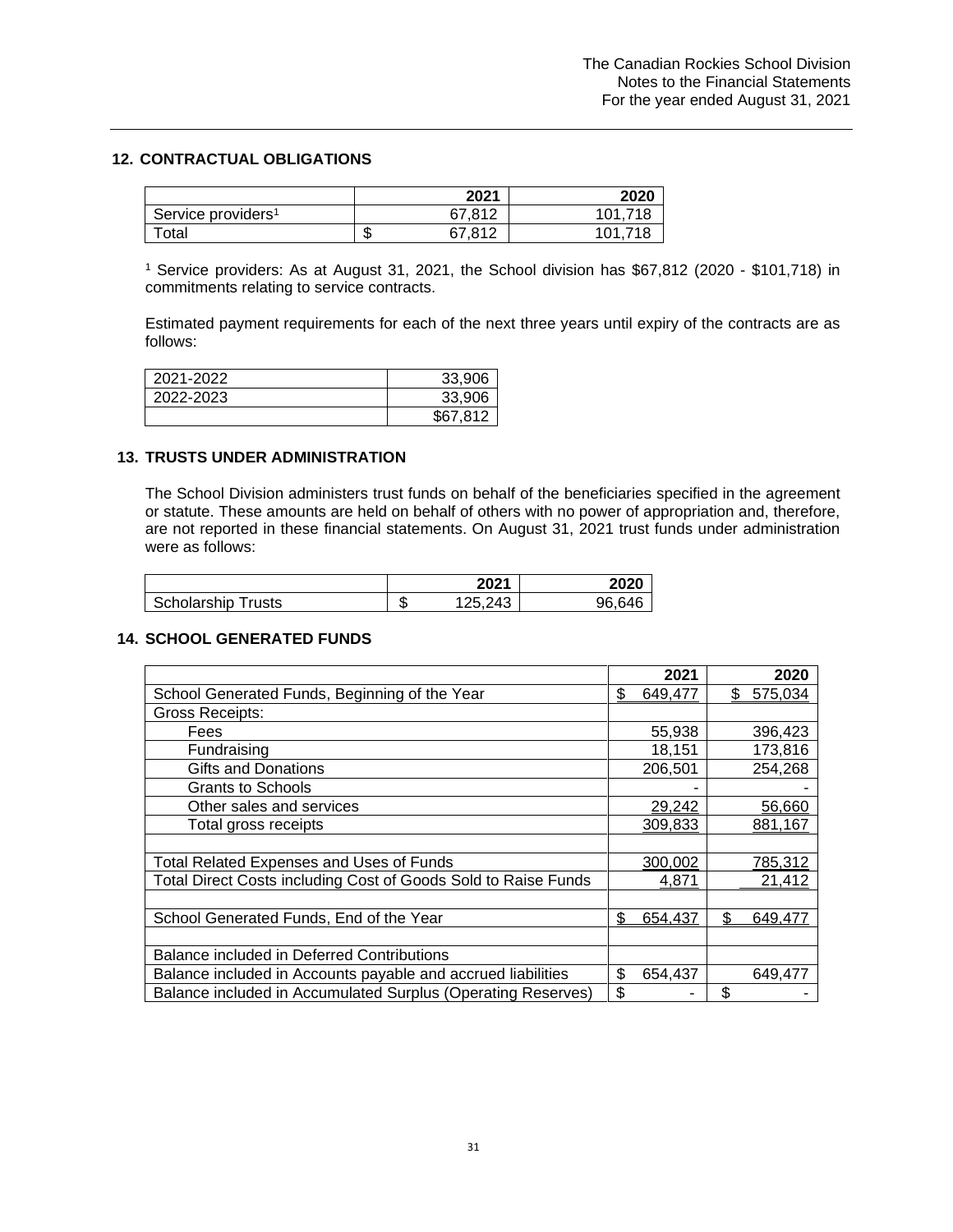# **15. RELATED PARTY TRANSACTIONS**

Related parties are those entities consolidated or accounted for on the modified equity basis in the Government of Alberta Consolidated Financial Statements. Related parties also include key management personnel in the School Jurisdiction and their close family members.

All entities that are consolidated in the accounts of the Government of Alberta are related parties of school jurisdictions. These include government departments, health authorities, post-secondary institutions and other school jurisdictions in Alberta.

|                                                                 | <b>Balances</b>                                                  |         |                                                   | <b>Transactions</b> |                 |  |
|-----------------------------------------------------------------|------------------------------------------------------------------|---------|---------------------------------------------------|---------------------|-----------------|--|
|                                                                 | <b>Financial Assets (at</b><br>costs or net<br>realizable value) |         | <b>Liabilities</b><br>(at)<br>amortized<br>costs) | Revenue             | <b>Expenses</b> |  |
| <b>Government of Alberta (GOA):</b><br><b>Alberta Education</b> |                                                                  |         |                                                   |                     |                 |  |
| Accounts Receivable / Accounts Payable                          | \$                                                               | 657,199 | \$<br>256,023                                     |                     |                 |  |
| <b>Deferred Operating Revenue</b>                               |                                                                  |         | 853,578                                           |                     |                 |  |
| Unexpended deferred capital revenue                             |                                                                  |         | 1,628,902                                         |                     |                 |  |
| Spent deferred capital revenue                                  |                                                                  |         | 3,998,658                                         | 154,855             |                 |  |
| Grant revenue and expenses                                      |                                                                  |         |                                                   | 21,191,372          |                 |  |
| ATRF payments made on behalf the School                         |                                                                  |         |                                                   | 1,330,080           |                 |  |
| Jurisdiction                                                    |                                                                  |         |                                                   |                     |                 |  |
| <b>Other Alberta School jurisdictions</b>                       |                                                                  |         |                                                   |                     | 91,728          |  |
| <b>Alberta Treasury Board and Finance (Principal)</b>           |                                                                  |         |                                                   |                     |                 |  |
| <b>Alberta Treasury Board and Finance (Accrued</b>              |                                                                  |         |                                                   |                     |                 |  |
| Interest)                                                       |                                                                  |         |                                                   |                     |                 |  |
| Other Government of Alberta - Bow River                         |                                                                  |         |                                                   |                     |                 |  |
| <b>Collaborative</b>                                            |                                                                  | ۰       |                                                   |                     |                 |  |
| <b>Other Government of Alberta Ministries</b>                   |                                                                  |         | 25,524                                            |                     | 120,390         |  |
| <b>Alberta STEP Grant</b>                                       |                                                                  |         |                                                   |                     |                 |  |
| <b>Alberta Health Services</b>                                  |                                                                  | 97,938  |                                                   | 385,878             |                 |  |
| <b>Environment and Parks</b>                                    |                                                                  |         |                                                   |                     |                 |  |
| <b>Post-Secondary Institutions</b>                              |                                                                  |         |                                                   | 34,125              |                 |  |
| <b>Alberta Infrastructure</b>                                   |                                                                  |         |                                                   |                     |                 |  |
| Alberta Infrastructure                                          |                                                                  |         |                                                   |                     | 5,352           |  |
| Unexpended deferred capital contributions                       |                                                                  |         | 5,111                                             |                     |                 |  |
| Spent deferred capital contributions                            |                                                                  |         | 45,932,733                                        | 1,848,033           |                 |  |
| 2020-2021<br>Total                                              | \$                                                               | 755,137 | \$52,700,529                                      | \$24,944,343        | 217,470         |  |
| 2019-2020<br>Total                                              | \$                                                               | 539,865 | \$52,346,841                                      | \$22,389,788        | 157,368         |  |

# **16. ECONOMIC DEPENDENCE ON RELATED THIRD PARTY**

The School division primary source of income is from the Alberta Government. The School division ability to continue viable operations is dependent on this funding.